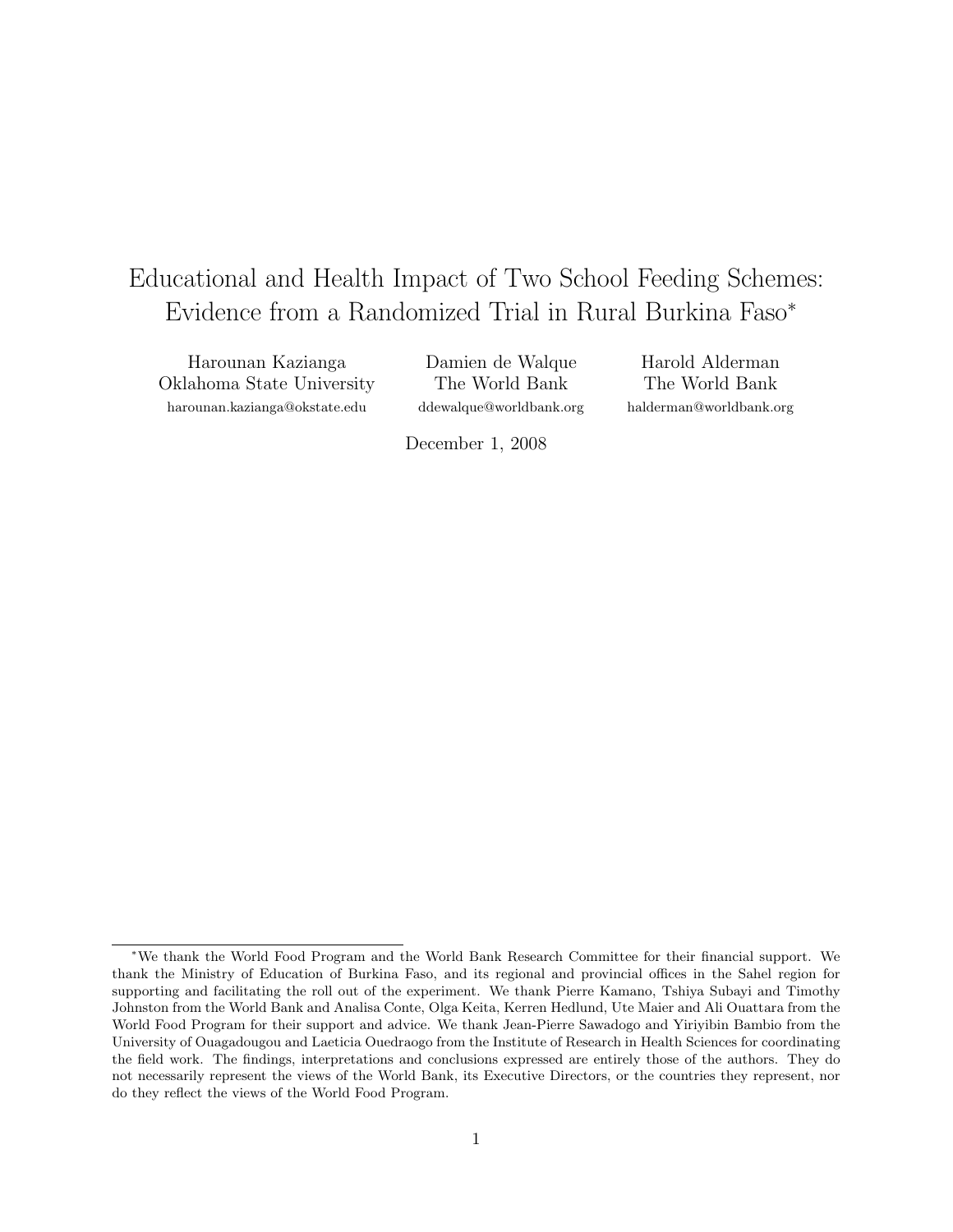#### Abstract

We use a prospective randomized trial to assess the impact of two school feeding schemes on educational and health outcomes of children from low income household in northern rural Burkina Faso. The school feeding programs under consideration are school meals where students are provided with lunch each school day, and take home rations which provide students with 10 kg of cereal flour each month, conditional on 90 percent attendance rate. After the program ran for one academic year, we found that both school feeding schemes increased girls' enrollment by 6 percent. While we did not observe any significant impact on raw scores on mathematics, we observed that the time-adjusted scores on mathematics improved slightly for girls. An unexpected lower average attendance was observed. We argue that this reflects the absence of an active labor market and the fact that households are labor constrained and/or child labor is complementary to adult labor. We show that the interventions caused attendance to decrease in household who are low in child labor supply while attendance improved for households which have a relatively large child labor supply, consistent with the labor constraints. This, in turn, explains the mixed impacts on learning outcomes that we observed. Finally, for younger siblings of beneficiaries, aged between 12 and 60 months who were not in school, take home rations have increased weight-for-age by .38 standard deviations and weight-for-height by .33 standard deviations. In contrast, school meals did not have any significant impact on the nutrition of younger children.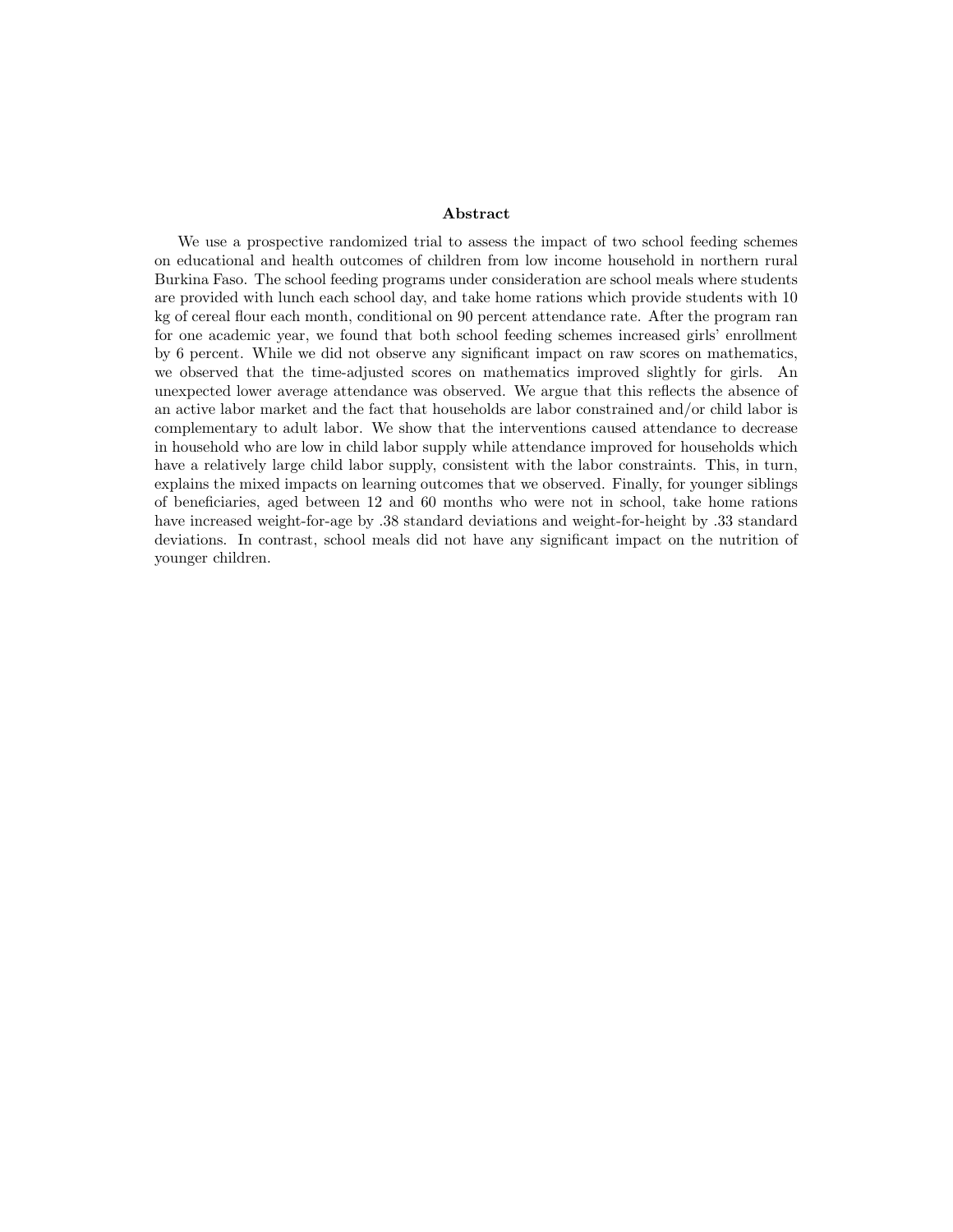## 1 Introduction

While universal primary school attendance is a stated goal by many governments and the millennium development goals (MDG) , enrollment rates continue to be low in many developing countries (e.g. [UNESCO, 2007\)](#page-23-0). To foster enrollment, many governments have eliminated primary school fees, as well as established programs such as school feeding food programs (see [Levinger, 1986,](#page-23-1) for an early review) or conditional cash transfers more recently (see [Schultz, 2004,](#page-23-2) for an analysis of the Progresa program in Mexico) to increase the demand for schooling. There exists a large body of empirical evidence which documents the effectiveness of conditional cash transfers to increase investment in education in different settings. In contrast school feeding programs (SFPs) have received relatively less attention in recent economic literature (see [Adelman](#page-21-0) *et al.*, [2007,](#page-21-0) for a review). Significantly, seldom do the studies of SFPs assess the relative impact of different modalities of interventions; the current study addresses this gap in the literature by providing a rigorous evaluation of alternative school feeding schemes in the same environment.

In general, three objectives can be directly associated with school feeding programs (e.g. [Adel](#page-21-0)man [et al.](#page-21-0), [2007;](#page-21-0) [Levinger, 1986\)](#page-23-1). First, SFPs can motivate parents to enroll their children and see that they attend school regularly. Second, SFPs can improve the nutritional status of school age children over time, and alleviate short-term hunger in malnourished or otherwise well-nourished schoolchildren. Third, SFPs can improve cognitive functions and academic performance via reduced absenteeism and increased attention and concentration due to improved nutritional status and reduced short-term hunger. Indirectly, by increasing the amount of food available to the household, SFPs could improve the nutritional status of household members who are not in school, especially when SFPs entail take home rations. Overall, SFPs are appealing because if properly designed and implemented they lead to increased number of children being enrolled with better academic performances.

The two forms of SFPs that we consider consist of school meals and take home rations (THR). Under school meals program breakfast and/or lunch (possibly fortified with micronutrients) is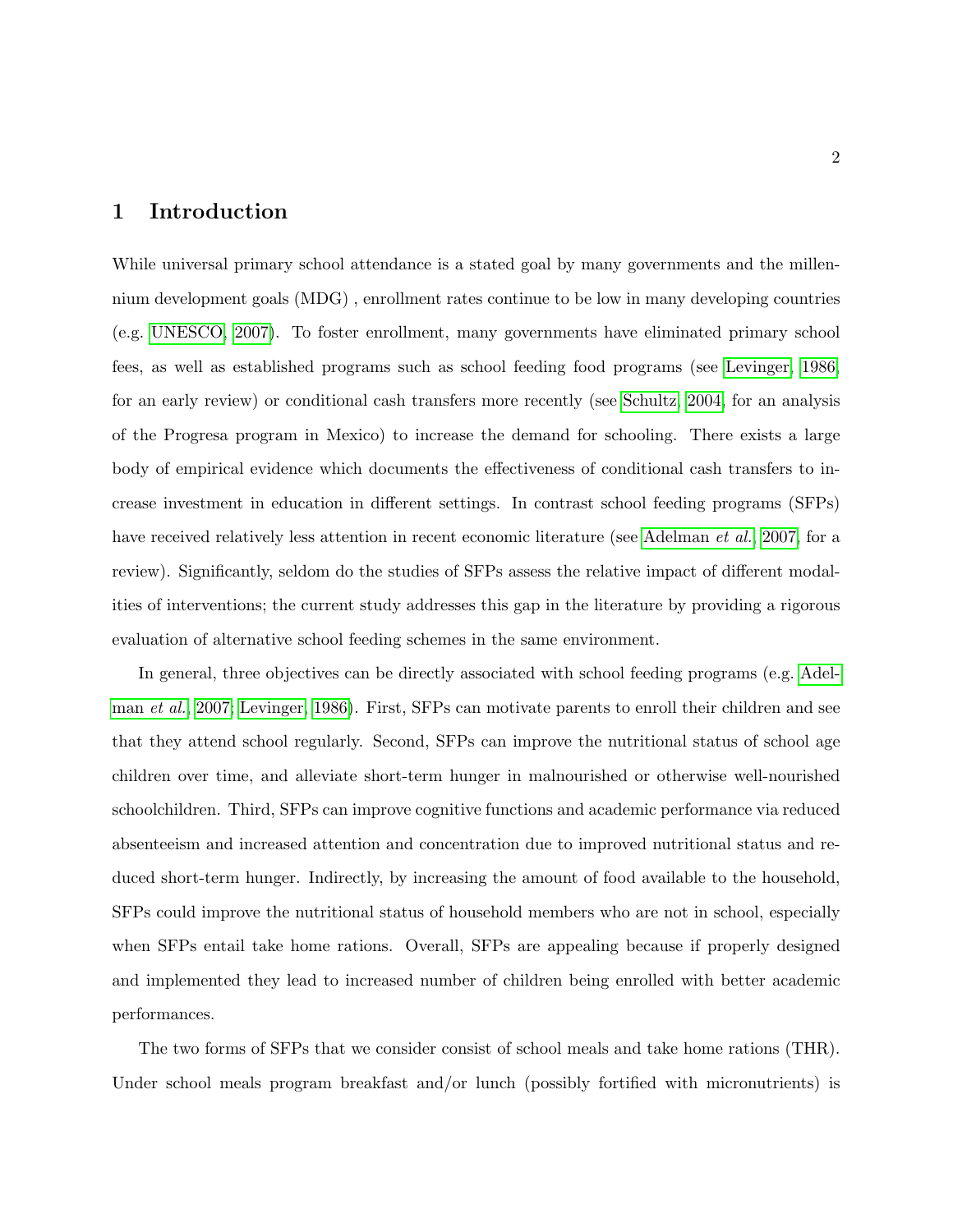served at the school every school day. Under THR a student receives a certain amount of food staples each period conditional on maintaining a specified attendance rate during that period. Each scheme of SPFs has its specific merits. We are certain that meals served at schools reach the students who are supposed to benefit from the program. However, parents could react by reallocating food in the household away from these children who are already benefiting from the program. Food received by the household under THR is more likely to be shared by other household members, hence reaching children who may be in need of additional food. Because the nutritional benefits would be diluted within the household, the impact on academic performance is likely to be lower for THR than with a school meals program. Which program should be preferred is both an issue of policy objectives as well as the evidence base. The latter empirical question is addressed by this paper.

The paper uses a randomized experiment to assess the hypothesized relationships between SFPs on the one hand, and enrollment, academic performance, cognitive development and preschool children nutritional status on the other hand. The focus of this study is the Sahel region of northern Burkina Faso in West Africa. Northern Burkina is an appropriate context to evaluate the impact of school feeding program for two main reasons. First, the region has some the world lowest primary school participation. On average 20 percent of school age children (6 to 16 years old) attend school, based on recent national surveys (e.g. Institut National de la Statistique et de la Démographie  $\&$ [ORC Macro, 2004\)](#page-22-0). Therefore there exists a large scope for increasing enrollment. Second, income levels are very low and severe food shortages are frequent [\(Zoungrana](#page-24-0) et al., [1999\)](#page-24-0). Hence, the value of the food offered should be a sufficient incentive to attract children to school.

Our analysis adds to the literature on education in low income countries in two ways. First, it rigorously evaluates the impact of two alternative school feeding schemes within the same context. The use of a randomized experiment has the advantage of avoiding the issue of site selection that may have limited the causal interpretation of many previous studies. Hence the paper provides new insights on how a range of educational outcomes including enrollment, attendance and academic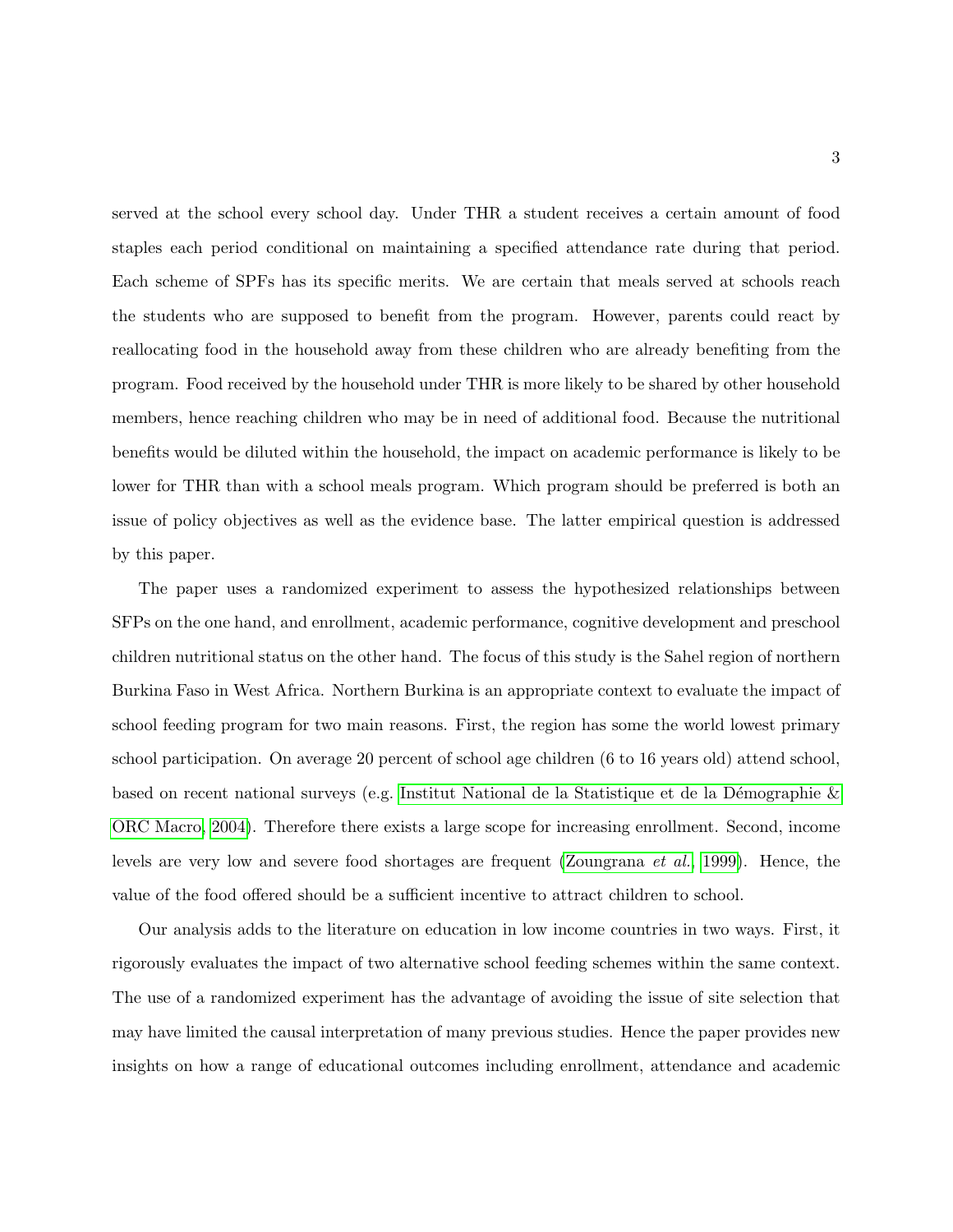performances respond to two related types of interventions. Second, in addition to educational outcomes, the paper also explores the impact of SFPs on the nutritional status of school age children as well as of younger children who are not enrolled in school. While previous studies have looked at the nutritional impact of school age children, none has taken into account the potential spillovers effects to younger children. This possibility would imply additional long-term benefit of SFPs which may have been previously under-estimated.

We find that both school meals and THR increase new enrollment for girls by about 5 to 6 percent. The interventions also led to adjustment in child labor, with children (especially girls) with access to SFPs shifting from on farm labor and off-farm productive labor to more domestic tasks, possibly those that are more compatible with school hours. We find a small increase in timeadjusted scores of mathematics for girls, but not a significant impact on raw scores of mathematics. We do not find an impact on other measures of cognitive development.

The impact on attendance is unexpected since students who were exposed to the interventions have lower attendance on average. We argue that the increased enrollment could be accompanied by lower attendance rates if there is no active labor market and households are labor constrained and/or child labor is complementary to adult labor. We show that the interventions caused attendance to decrease in household who are low in child labor supply while attendance improved for households which have a relatively large child labor supply, which is an indication that labor constraints matter. This in turn explains the mixed impacts on learning outcomes that we observed.

Regarding nutrition, for children between 6 and 60 months who were not in school, take home rations have increased weight-for-height by .33 standard deviations and weight-for-age by .38 standard deviations. Overall, both SFPs improved enrollment with take home rations having positive spillovers onto younger children.

The paper is organized as follows. We provide a brief review on school feeding program in section 2. We discuss our program design and the data collection in section 3 and our empirical strategy in section 4. We present the estimation results in section 5 while section 6 concludes.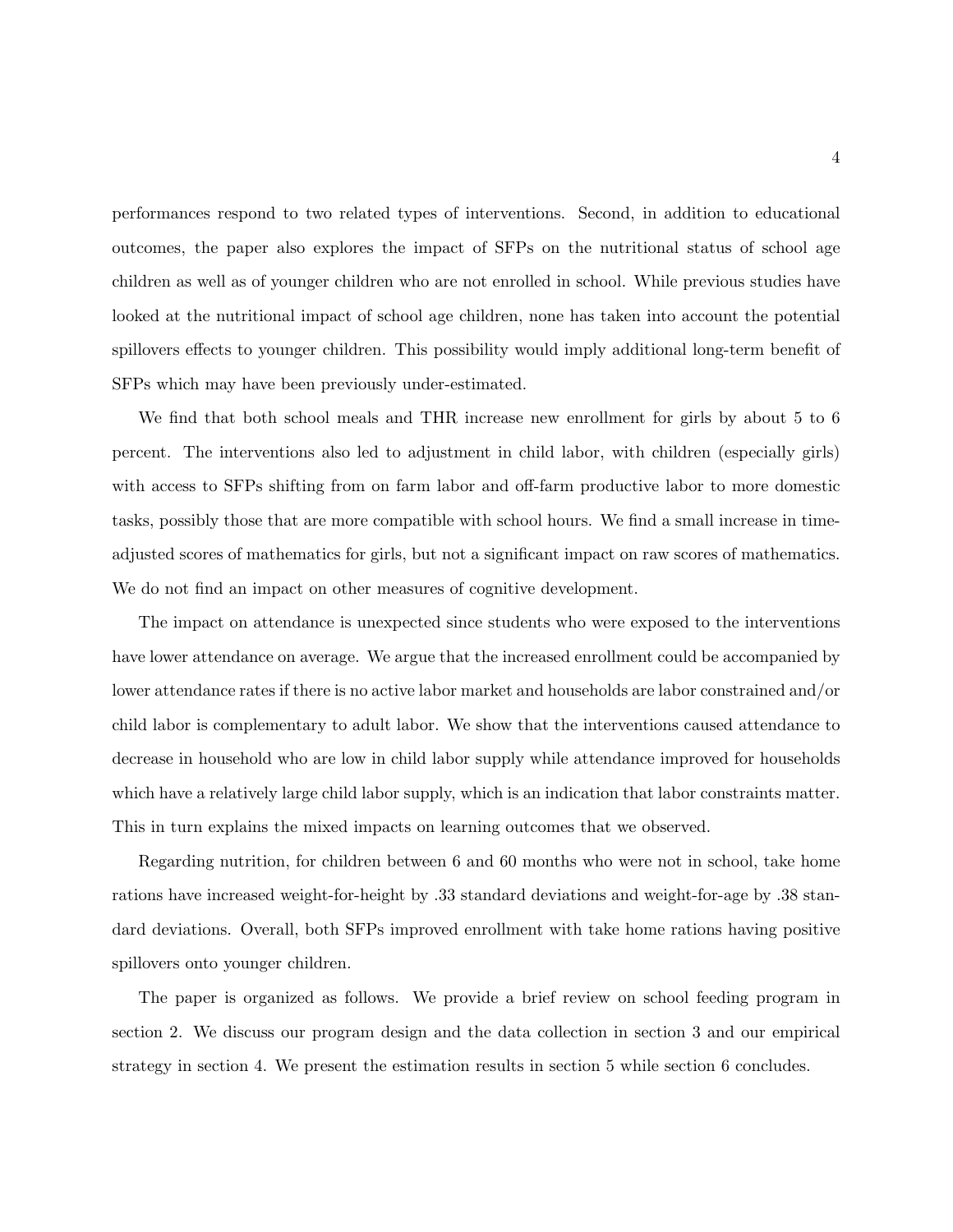### 2 Overview of School Feeding Programs

SFPs seek to induce a change in household behavior, with the goal of improving educational and nutritional outcomes [\(Grantham-McGregor](#page-22-1) *et al.*, [1998\)](#page-22-1). The driving rationale is that by subsidizing schooling costs, school SFPs can induce parents to invest more in their children education than they would have absent of the program (e.g. [Adelman](#page-21-0) *et al.*, [2007\)](#page-21-0). Additionally, SFPs can make investments in education more efficient.

SFPs are not new. School meals in particular have been used for a long time in developed countries (see [Dwyer, 1995,](#page-22-2) for an analysis of school feeding program since the  $19^{th}$  century in the USA), and their introduction in low income countries dates back to at least three decades [\(Levinger, 1986\)](#page-23-1). In contrast, take home rations are a more recent intervention that has been recently promoted by the World Food Program (WFP). SFPs can be perceived as conditional inkind transfers. School meals are conditioned in the sense that a child must be enrolled and attend school regularly to receive a transfer. THR can be made conditional on enrollment and attendance. From this perspective, SPFs are similar to conditional cash transfers which have been the focus of a growing body of empirical research.

The benefits of SPFs are, arguably, very large [\(Adelman](#page-21-0) et al., [2007,](#page-21-0) [2008;](#page-21-1) [Ahmed, 2004\)](#page-21-2). First, nutritional and health status have powerful influences on a child's learning and on how well a child performs in school. In particular, poor nutrition among school-age children impact their cognitive functions and reduce their ability to participate in learning experiences in the classroom. Second, malnourished or unhealthy children are likely to attend school irregularly leading to poor academic performances. Third, it has been shown in the nutrition literature that even short-term hunger (common in children who do not eat before going to school), can have severe adverse effects on learning and academic performances in general. Simply stated, children who are hungry have more difficulties concentrating and performing complex tasks, even if otherwise well nourished. Overall, beyond getting parents to enroll their children, SFPs can have a far reaching impact on children nutritional and health status and how they perform in school.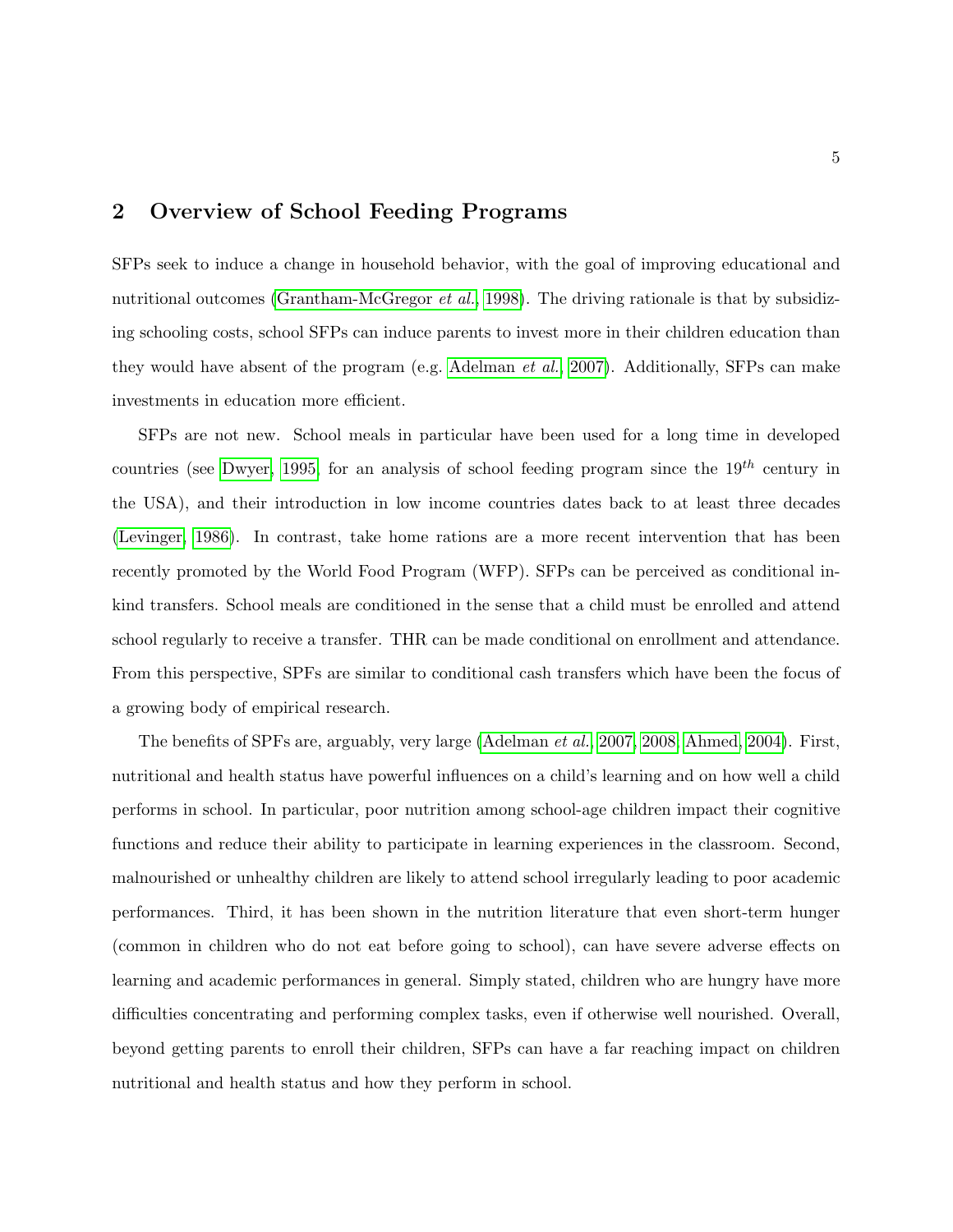Nevertheless, few studies address some of the potentially adverse impacts of SFPs on academic performances. Intuitively, the positive impacts on academic performances would require that the learning environment remains constant or improves when enrollment increases. One can, however, anticipate several changes in the learning environment following the introduction of SFPs. First, if teachers allocate some of their time to administering the programs, the actual teaching time could decrease. Second, classrooms could become overcrowded since enrollment is likely to increase. In this case the teacher may become less efficient. Schools may find themselves lacking other inputs (e.g. books, notebooks) which could effectively reduce academic performances. Moreover, the additional incentives of the program will bring in students whose parents previously assessed the benefits of schooling as lower than the costs; at the margin, these students can be expected to be less able to gain from schooling.

There are instances where SFPs are reported to have produced mixed results on academic performances at best. [Grantham-McGregor](#page-22-1) et al. [\(1998\)](#page-22-1) show than in Jamaica, learning outcomes deteriorated in less well organized schools following the introduction of a school breakfast program. [Ahmed & Ninno](#page-21-3) [\(2002\)](#page-21-3) find that take home rations were effective in increasing enrollment and attendance in Bangladesh, but academic performance measured by standardized tests were lower compared to schools who did not benefit from the program. The authors note, however, that the students' poor performance can not be attributed to the program because non-eligible students in the program schools scored as well as students in schools whose schools were not part of the program. [Adelman](#page-21-1) et al. [\(2008\)](#page-21-1) find that the literacy scores decreased for some segments of their sample which were receiving the take home rations, but do not elaborate on the mechanisms. Reviewing 22 studies, [Levinger](#page-23-1) [\(1986\)](#page-23-1) concludes that SFPs do indeed increase enrollment, but the impact on academic performances is mixed and depends on the local conditions. Overall, the conventional wisdom is that unless other factors such as adequately trained teachers, other learning materials and adequate physical facilities are present, SFPs would not improve academic performances (e.g. [General Accounting Office, 2002\)](#page-22-3).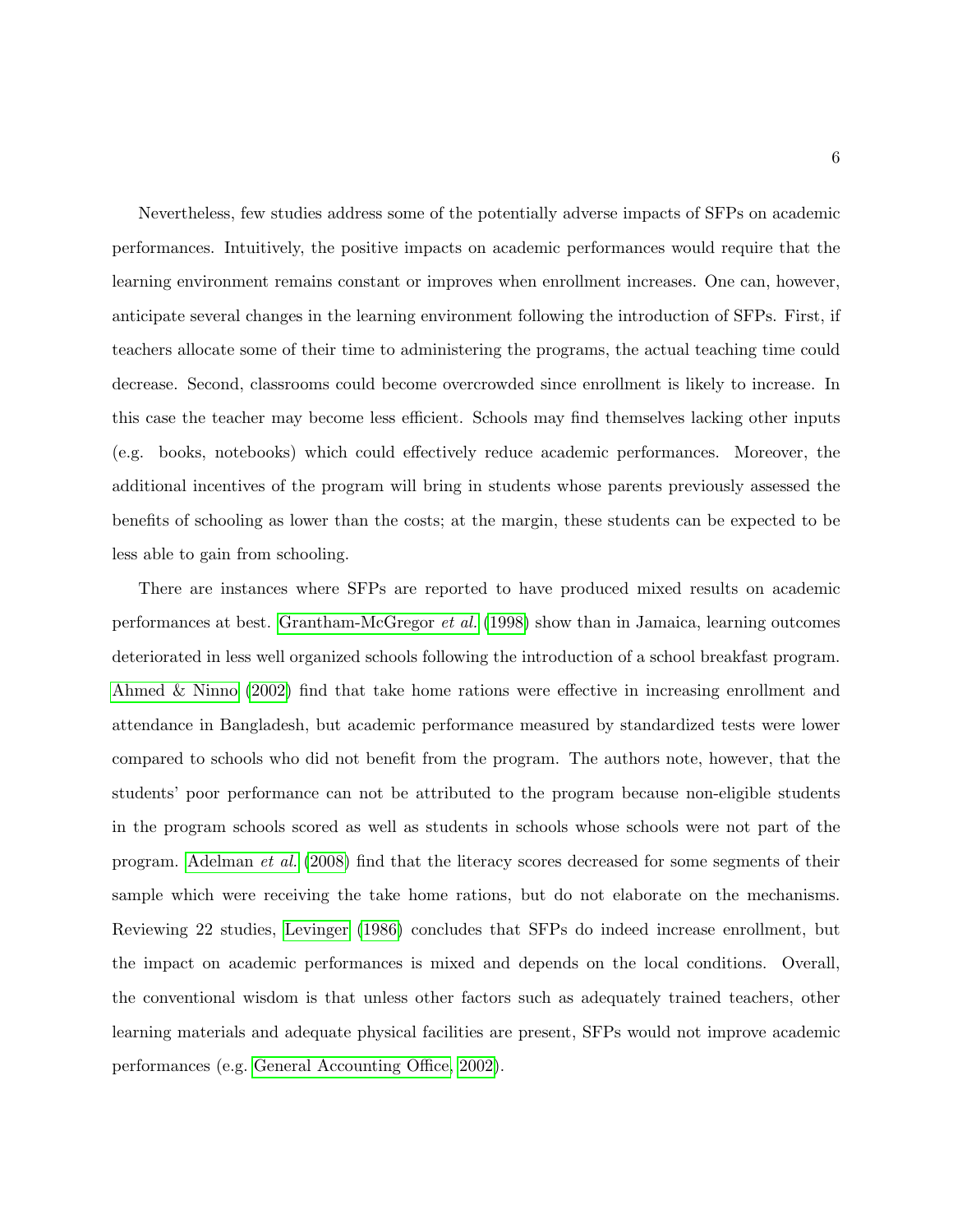In the economic literature a long standing debate is whether in-kind transfers can be as efficient as cash transfers (e.g. [Gahvari & Mattos, 2007\)](#page-22-4). [Ross](#page-23-3) [\(1991\)](#page-23-3) shows that in-kind transfers (in the absence of a resale market) may be more effective than cash transfers at raising the welfare of all household members when parents put insufficient weight on children welfare than society would have preferred. In the case under consideration, SPFs would be more effective than an equivalent amount of cash transfers if one thinks that parents would have put less weight than the society wanted on the nutritional status of their children.

Equivalent values of school meals and THR may have different distributional impacts. For example, precise targeting to an individual with school meals is possible because the child who is enrolled and attends school is the only one receiving the meal. This targeting, however, assumes that households do not neutralize the benefits of the school meals to the eligible children by modifying food reallocation within the household [\(Jacoby, 2002\)](#page-22-5). Analyzing a school feeding program in the Philippines, [Jacoby](#page-22-5) [\(2002\)](#page-22-5) finds virtually no intra-household reallocation of calories in response to the feeding programs on average, but reallocation was more pronounced in poorer households of the sample. [Jacoby](#page-22-5) [\(2002\)](#page-22-5) explains his finding by arguing that either the specific feeding program (snacks) is not substitutable with household food, or it is the reflection of a "labeling effect" as argued by [Kooreman](#page-23-4)  $(2000)$  using Dutch data<sup>[1](#page-7-0)</sup>.

In environments with low enrollment rates, perfectly targeting children who are enrolled might not be the best policy objective if one wants to reach most of the malnourished children. First, nutritionists generally believe that the window of opportunity for nutrition is during gestation and the first two years of life [\(Bhutta](#page-21-4) et al., [2008\)](#page-21-4). Hence making sure that the food distributed reaches younger children may be important by its own right. Second, parents may selectively enroll the healthiest and the best fed of their children (e.g. [Alderman](#page-21-5) *et al.*, [2009;](#page-21-5) [Glewwe & Jacoby, 1995\)](#page-22-6). If so, it may be desirable to use THR to reach children who are not enrolled since they are likely

<span id="page-7-0"></span><sup>&</sup>lt;sup>1</sup>Using Dutch data, [Kooreman](#page-23-4) [\(2000\)](#page-23-4) shows that the marginal propensity to consume child clothing out of exogenous child benefits is larger than the marginal propensity to child clothing out of income from other sources. He then argues that households act this way because the benefits have been "labeled child benefits".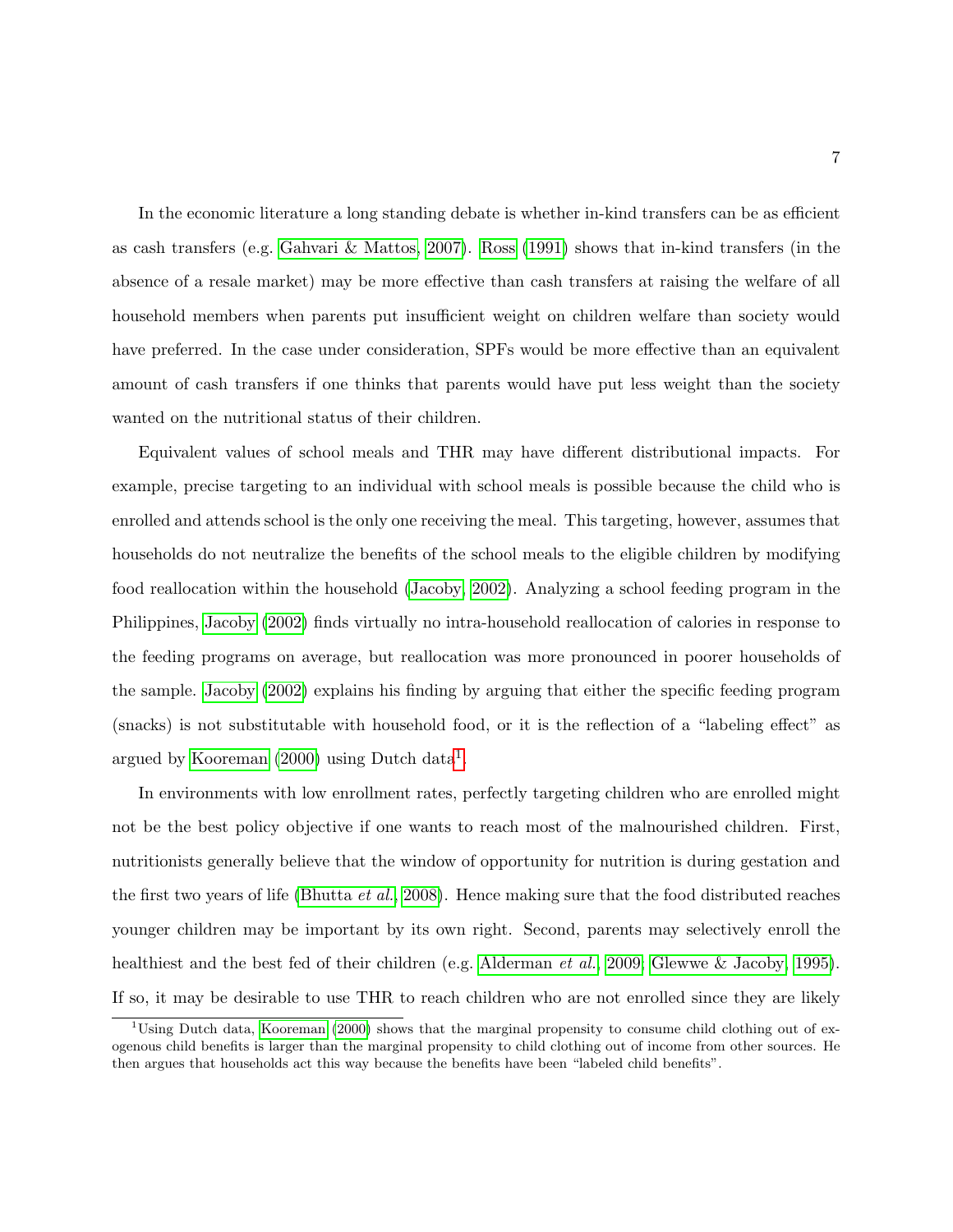to be the ones who need the intervention the most<sup>[2](#page-8-0)</sup>.

### 3 Program Description and Research Design

School canteens which provide meals to the students attending school meals were first introduced in Burkina Faso by the Catholic Relief Service (a non-governmental organization) in the mid 1970's in the aftermath of severe famine spells which affected the Sahel region of West Africa. Dry take home rations are a more recent intervention, also initiated in Burkina Faso by the Catholic Relief Service/Cathwell; students who attend school on a regular basis receive a food ration (flour) that they can bring back home each month. Take home rations are generally targeted to girls.

Starting from the 2005-2006 school year, after a reorganization of the operational zones of the different actors, the World Food Program (WFP) assumed responsibility for all school nutrition programs (canteens and take home rations) in the Sahel region. Our study covers the region served by the WFP, and all new 46 new schools which were first opened in the academic 2005-2006. The experiment consisted in randomly assigning these schools to three groups (school canteens, take home rations and control group) after a baseline survey in June 2006. The program was implemented in the following academic year (i.e. 2006-2007) and a follow up survey was fielded in June 2007 at the end of that academic year<sup>[3](#page-8-1)</sup>.

Lunch was served each school day in the school with the canteens. The only requirement to have access to the meal is that the pupil be present. The THR stipulated that each month, each girl would receive 10 kg of cereal flour, conditional on 90 percent of attendance rate. In both cases, WFP has developed a quarterly delivery schedule, and the food staples were stored within the school. In keeping with local policy, boys were not eligible for the THR program<sup>[4](#page-8-2)</sup>. The teachers

<span id="page-8-0"></span><sup>&</sup>lt;sup>2</sup>In Ghana, [Glewwe & Jacoby](#page-22-6) [\(1995\)](#page-22-6) find that malnourished children start school later and complete fewer years of school as compared to better nourished children. Therefore holding age constant, at any given time malnourished children are more likely to be out of school than well nourished children.

<span id="page-8-1"></span><sup>&</sup>lt;sup>3</sup>The trial was originally schedule to last two years but the implementers were reluctant to continue the random assignment into the second year.

<span id="page-8-2"></span><sup>&</sup>lt;sup>4</sup>This followed from local WFP policy.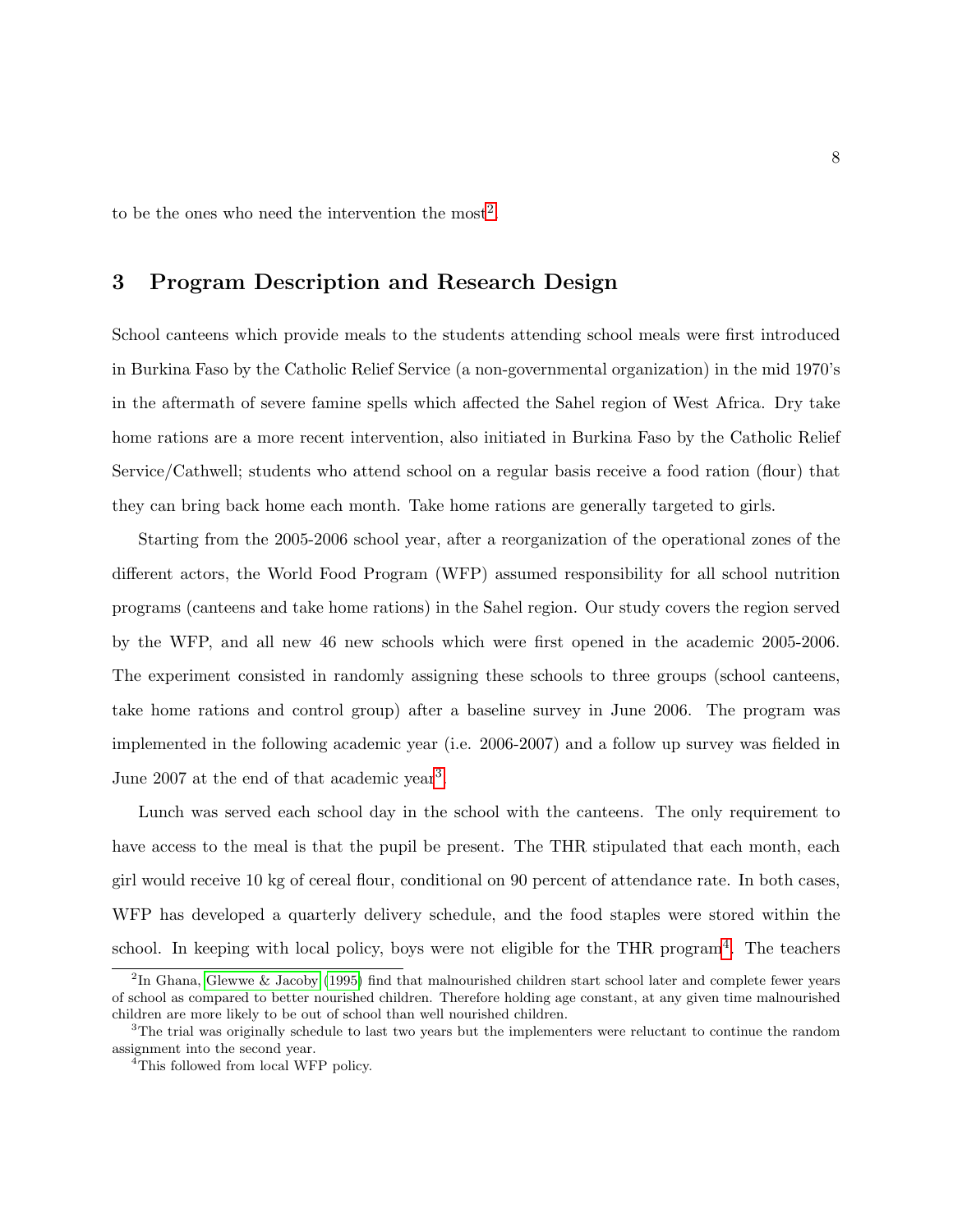oversaw the administration of the program in collaboration with a representative of WFP. WFP has not reported any issues of concern with the program administration. However, because we did not run random checks on the program administration we cannot completely rule out problems that the WFP itself would not have known about.

We surveyed a random sample of 48 households around each school, making a total of 2208 households, having a total of about 4140 school age children (i.e. aged between 6 and 15). We collected information on household backgrounds, household wealth, school participation for all children, and anthropometric data. In both rounds of the survey, all school age children were asked to solve simple mathematical operations (addition, subtraction, multiplication and division). In the follow up round we administered formal cognitive tests, including the Raven's Colored Progressive Matrices tests and forward and backward digit span tests in order to measure the program impact on cognitive development and short term memory. In addition hemoglobin levels were taken for all children younger than 16 and all women of reproductive age (between 15 and 49) in the follow up round. The field work differs from many school feeding evaluation studies, not only in its randomized assignment of treatments, but also in that it surveyed children not in school.

We summarize our key variables at baseline in table [1.](#page-25-0) The first three columns report the averages for the villages with school meals, take home rations and for the control villages. The last two columns (4 and 5) report the tests whether these variables are statistically different across treatment and control groups. We consider child level variables, which include educational and health outcomes as well as socioeconomic characteristics, and household level variables which include the household head socioeconomic characteristics and household wealth.

It is apparent that prior to treatment, the groups were similar on most variables including enrollment, child health and nutritional status, household and socioeconomic characteristics. Out of the 86 differences reported in columns 4 and 5, there are 5 instances were the estimated differences are statistically significant. Overall, we conclude that the random assignment of villages to treatment and control groups was reasonably successful.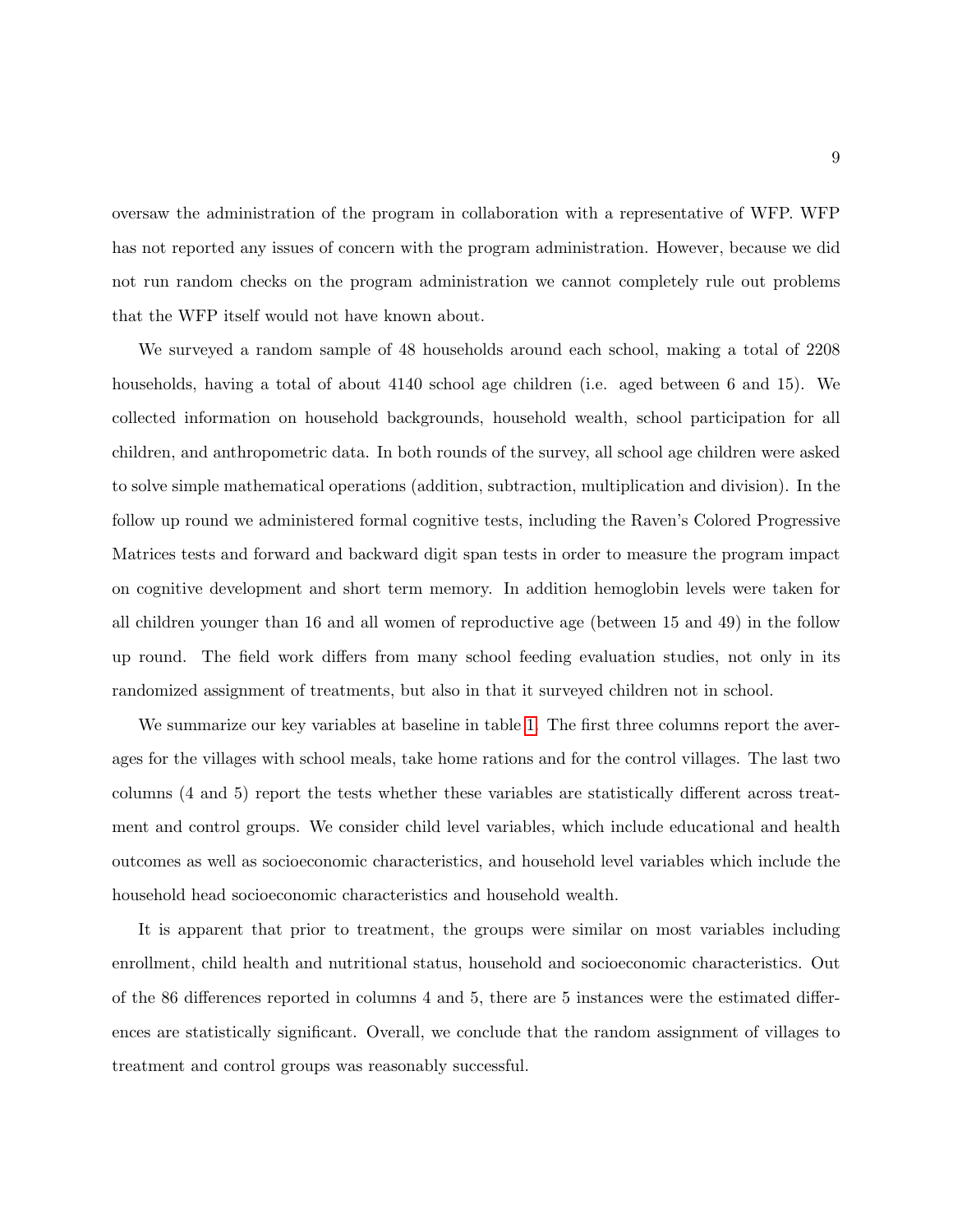These summary statistics also show that these villages are characterized by low enrollment rate and poor child health. At the time of the baseline survey, 29 percent of children in the school meals villages, 26 percent in the take home villages and 28 percent in the control villages were enrolled in schools<sup>[5](#page-10-0)</sup>. In both treatment and control villages, only a small fraction (about 17 percent) of those children who are enrolled have access to all the required books. If this is any indication of the learning environment, one could conjecture that other school inputs are constraining as well. On the math tests, children scored less than 2 points which correspond to getting half the answers correct. The anthropometric data point to severe food shortage, with weight-for-age and height-for-age 2 standard deviations below the reference population<sup>[6](#page-10-1)[7](#page-10-2)</sup>. The figures in table [2](#page-29-0) (top panel) indicate that prior to the treatment, more than half of children were underweight or stunted, and about one third were wasted. Table [3](#page-29-1) provide similar measures taken from the 2003 Demographic and Health Survey [\(Institut National de la Statistique et de la D´emographie & ORC Macro, 2004\)](#page-22-0) which is the most recent available national survey at the time of our study. It can be seen that child malnutrition is widespread, and the northern region (which includes our study area) is worse off than the other regions. Together, these figures indicate that these households are facing severe constraints on nutrition and one could expect significant gains from the program.

# 4 Empirical Strategy

The study uses an experimental, prospective randomized design in which villages are randomly assigned to treatment and control groups and data are collected before the interventions are rolled out and after the interventions have been implemented [\(Burges, 1995;](#page-21-6) [Duflo](#page-22-7) et al., [2008\)](#page-22-7). Our identification strategy relies entirely on the random assignment of the villages to treatment and control groups. Because of this random assignment the estimated program impact has a causal

<span id="page-10-1"></span><span id="page-10-0"></span> $5$ As previously noted, these differences are not statistically significant as shown in columns 4 and 5.

<sup>6</sup>We use the World Health Organization Child Growth Standards Package [\(WHO Multicentre Growth Refer](#page-23-5)[ence Study Group, 2006\)](#page-23-5).

<span id="page-10-2"></span><sup>7</sup>As previously noted, these differences are not statistically significant as shown in columns 4 and 5.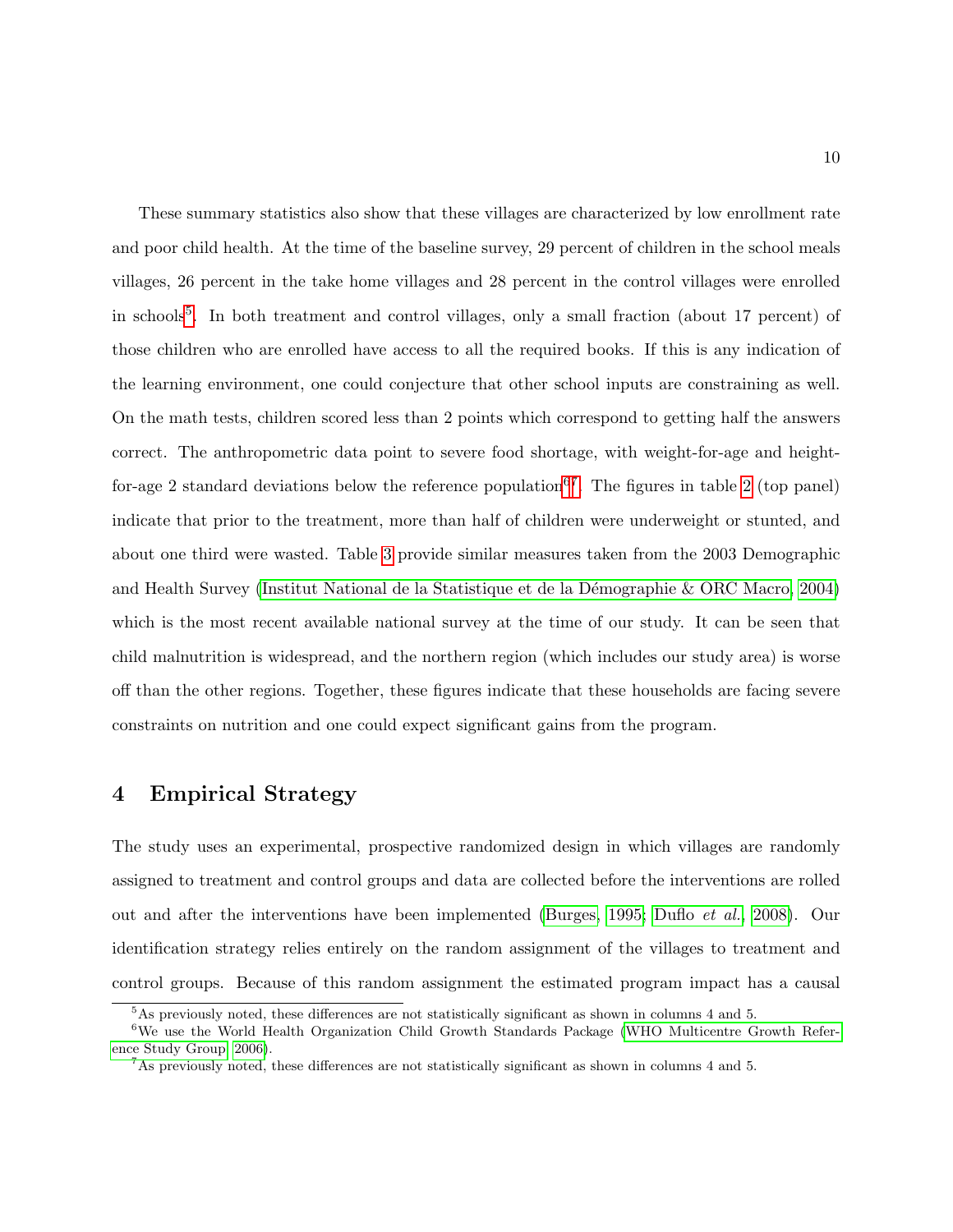interpretation. Our main assumption is that the outcomes of interest would have remained identical across these groups if the program has not been implemented. Therefore differences observed across the groups in the follow up survey can be attributed to the program.

Because the program was offered at the village level, we estimate the average intent to treat (AIT), that is, the impact of the program, on average, for all children in a given age range within a village whether or not all children in the village were receiving the treatment. This estimate measures the average program impact on eligible individuals (i.e. the impact of the intervention instead of the impact of the treatment), and is relevant for two reasons. First, since in practice policy makers have no influence on program participation, AIT is relevant for policy analysis. Second, AIT provides a lower bound for average treatment on the treated (ATT) under the assumption that the program impact on non participants in treatment groups is lower than its effect on compliers.

To estimate the AIT we use children in the control villages as the counterfactual group, with the assumption that control villages are not impacted by the program. We measure the program effect as the difference between the potential outcome  $(y_{1i})$  for children in a treated village  $(T_i = 1)$ ) in the presence of the treatment and the potential outcome  $(y_{0i})$  for children in a treated villages in the absence of the treatment.

$$
AIT = E (y_{1i} | T_i = 1) - E (y_{0i} | T_i = 1)
$$
\n(1)

However, since we do not observe the potential outcome for children in a treated village in the absence of the treatment,  $(y_{0i})$ , we use children in control villages  $(T_i = 0)$  as the counterfactual. We assume that the potential outcome for children in a treated village in the absence of the treatment would be the same as the potential outcome for children in the absence of the treatment in control villages, or

$$
E(y_{1i}|T_i = 1) = E(y_{0i}|T_i = 0)
$$
\n(2)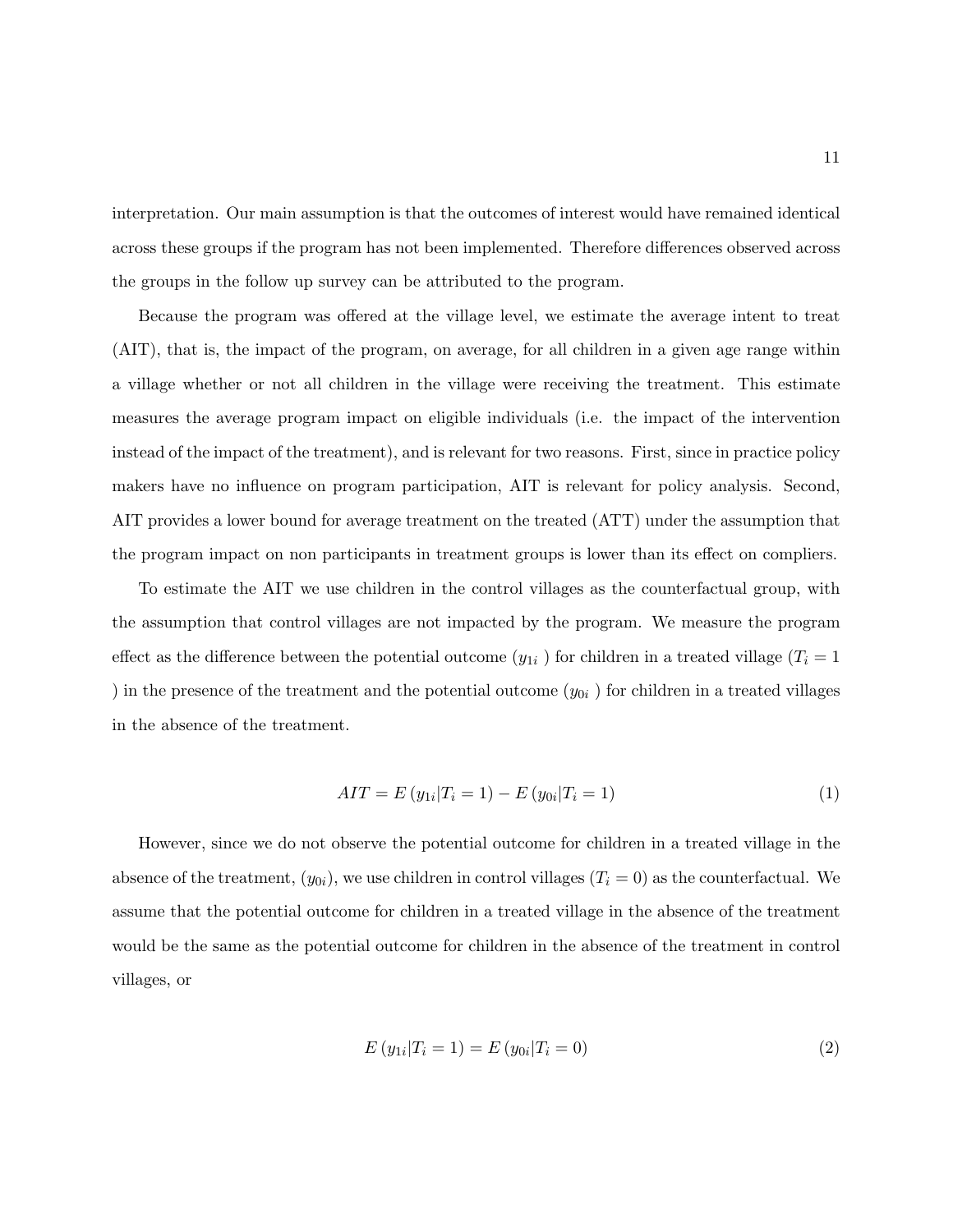Therefore, the AIT is given by

$$
AIT = E (y_{1i} | T_i = 1) - E (y_{0i} | T_i = 0)
$$
\n(3)

Given that we have both a baseline and a follow up surveys, we use a difference-in-differences (DID) specification to estimate the program impact.

$$
y_{ivt} = \beta_0 + \beta_1 T_d + \beta_2 T_d * F + \beta_3 F + \beta_4 X_{it} + \mu_{ivt}
$$
\n(4)

where  $y_i$  is the outcome of interest measured at the child level,  $T_i$  is the treatment indicator,  $X_i$  is a vector of child characteristics (e.g. gender, age), and F indicates the follow up survey. The impact of the program is given by  $\beta_2$ . The analysis then compares age cohorts rather than changes in individuals over a panel.

Our identification strategy could be weakened if control communities are indirectly affected by the program. For example, there could be cross over in which households in control villages have their children attend school in treatment villages so that they gain access to the program. Also households in the program villages could chose to foster in children from villages without the programs. The first type of cross over would lead to an underestimation of the impact while the latter could bias the measured effects upwards.

### 5 Estimation Results and Discussion

#### 5.1 Enrollment

Table [4](#page-30-0) reports the program impact on new enrollments. By new enrollments, we mean children who are entering school for the first time. The first three columns show the estimation results for children aged between 6 and 15 years. New enrollment increased by 6.2% overall and by 5.6% for girls in villages which were randomly selected to receive THR. New enrollment for girls increased by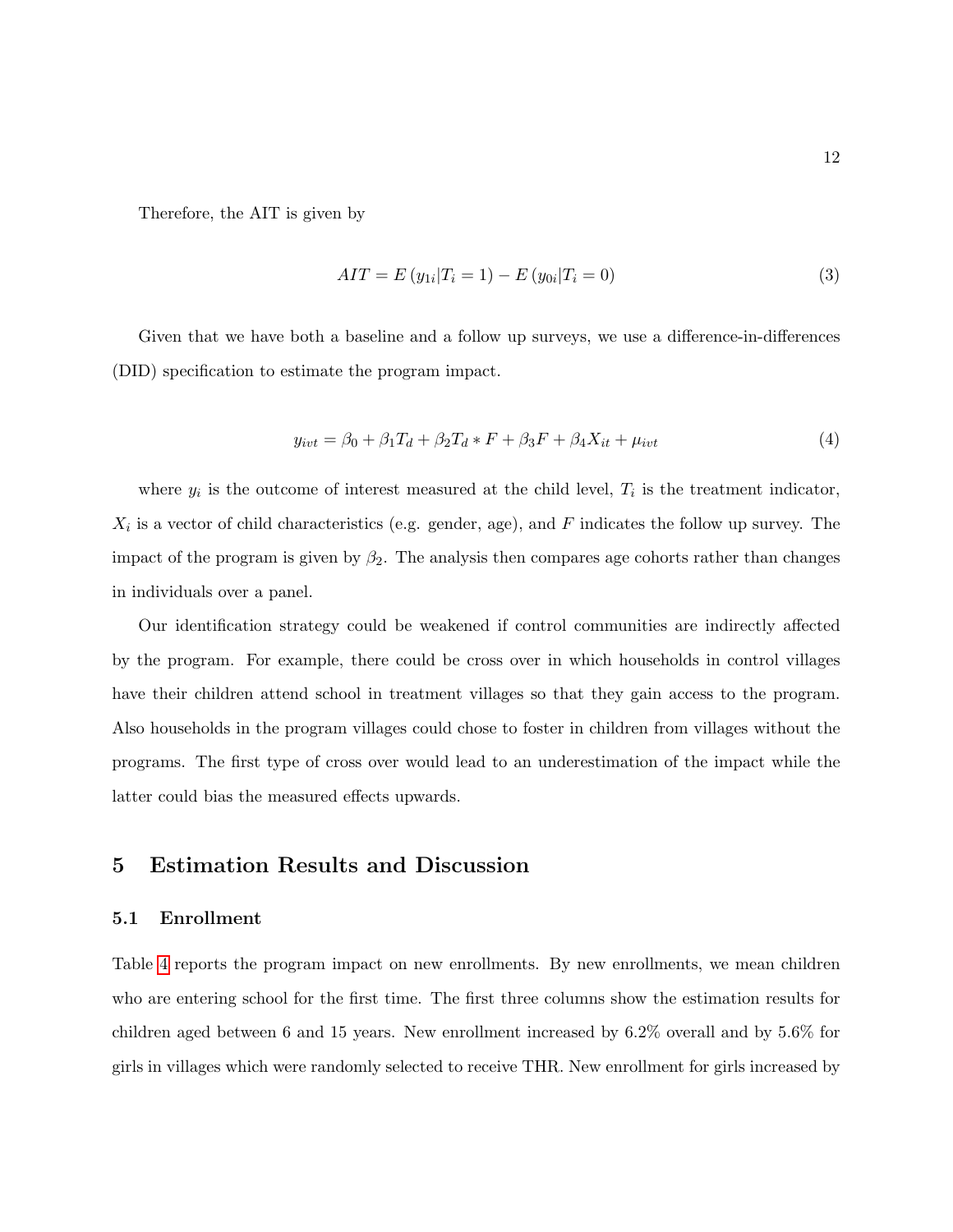5% in villages that received school meals. The main insight from this table is that both interventions were successful in increasing new enrollment. However, the impact is confined to younger children. This may reflect the fact that the program only ran for one academic year and older children may not be able to register. It is worth noting also that there is no evidence that THR targeting girls crowds out boys registration.

#### 5.2 Learning outcomes

To assess how the interventions impacted learning outcomes, four simple arithmetic questions were asked to each child between 5 and 15. The enumerator recorded whether the answer was right and the time the child took to answer the question. There are two main reasons one would expect a positive impact on learning outcomes. First, if more children enroll because of the interventions, then one would expect the average learning outcome to increase (assuming that schooling has a positive impact on learning). Second for children who are enrolled, the interventions may improve learning outcomes through regular attendance and by reducing short term hunger the interventions would increase children ability to focus while in the classroom (e. g. [Pollit, 1995\)](#page-23-6). Our approach relies on the observation that even with simple questions on math skills, it is still plausible to find some discrimination among the population [\(Yamauchi, 2008\)](#page-24-1).

The maximum time allotted was 120 seconds, and in the data we recoded all incorrect answers and non-response to 125 seconds. The results are reported in tables [5](#page-31-0) and [6](#page-32-0) for all children between age 6 and 12. In table [6,](#page-32-0) we report the time each child took to answer. Overall there was a 22 seconds gain for girls in school meals villages. From columns 6 and 9, it can be seen that these gains in time are confined to older girls in school meals villages (13 to 15 years old), as these girls took 54 seconds less than the control group to complete the exercise. We do not, however, see any significant impact on boys.

A potentially interesting question is why the effects for older boys in the school meals villages in table [5](#page-31-0) are negative and statistically significant. At this point, we do not have an explanation.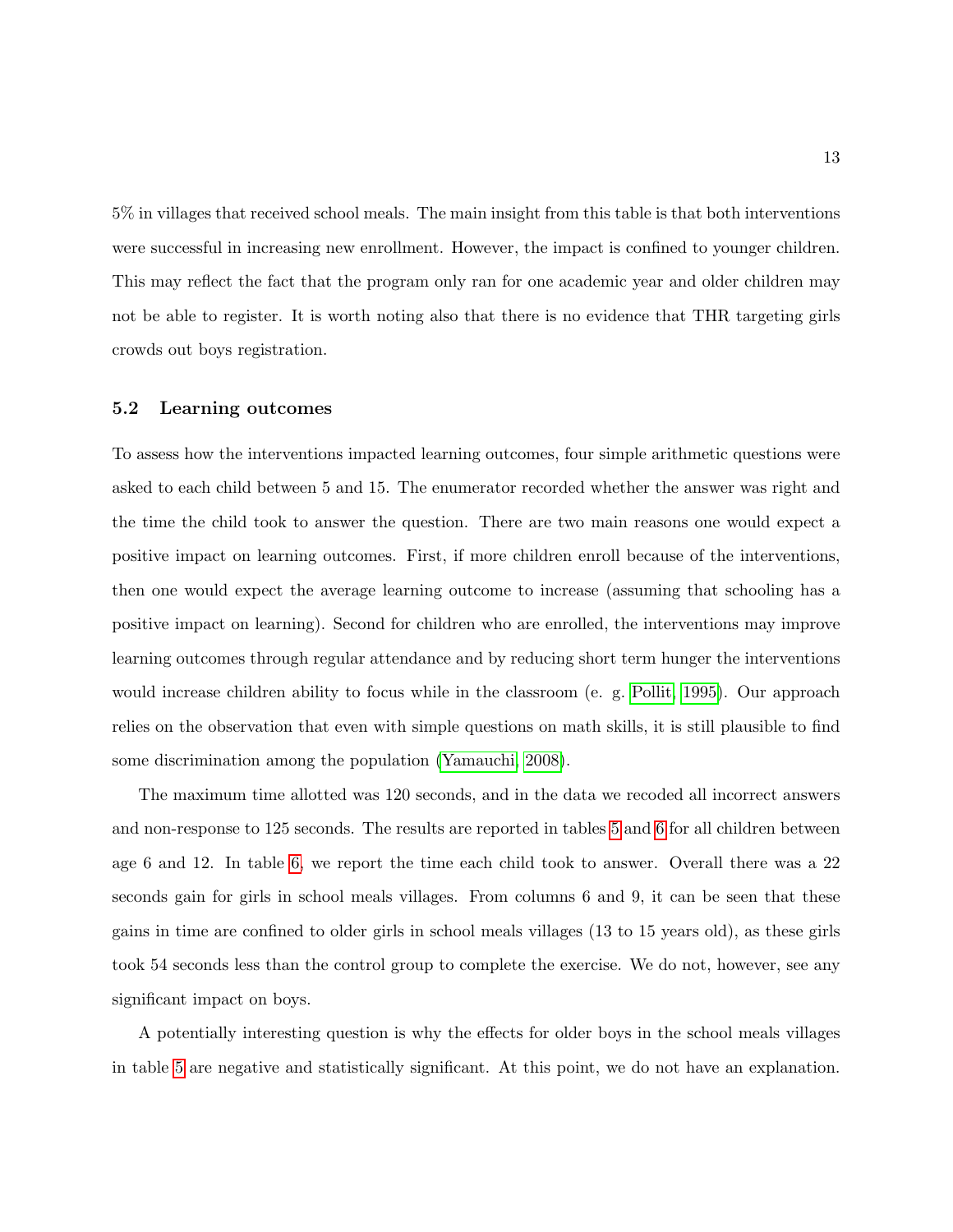However, similar negative impacts on learning outcomes have been encountered in Northern Uganda by [Adelman](#page-21-1) et al. [\(2008\)](#page-21-1). Likewise [Grantham-McGregor](#page-22-1) et al. [\(1998\)](#page-22-1) have identified a negative impact of school breakfast on learning outcomes in Jamaica, that they have associated with school level organization. In particular, they have remarked that feeding program was likely to have a negative impact in schools which were less well organized.

#### 5.3 Cognitive Development

During the follow up survey children between 5 and 15 were administered the WISC and Raven's progressive matrices tests, and a digital span test. The WISC and Raven tests were originally developed by Raven in 1936. The test asks candidates to identify the missing segment required to complete a larger pattern. The digit span test assesses the number of digits a child can retain and recall. Hence the forward digit span test can be seen as a measure of short term or working memory. Since these tests were not administered during the baseline, we rely on the differences between treatment and control villages in the follow up assuming that the differences at the baseline would have been minimal. The estimations results are presented in tables [7](#page-33-0) for the WISC and Raven's and in table [8](#page-34-0) for the digit span tests. In each case the outcome variable is the child's total score. The results indicate that the interventions did not produce any discernible impact on these outcomes. In general cognitive abilities are more likely to be influenced by interventions which target children less than two years old when the brain is still forming [\(Bhutta](#page-21-4) et al., [2008\)](#page-21-4). Therefore, it is not necessarily surprising that these interventions which target school age children do not produce any discernible impact.

#### 5.4 Attendance

Attendance is measured by the number of school days missed in May by each student as reported by the survey respondent. Hence, a negative coefficient indicates that children exposed to the program missed fewer days in May whereas a positive coefficient indicates that children exposed to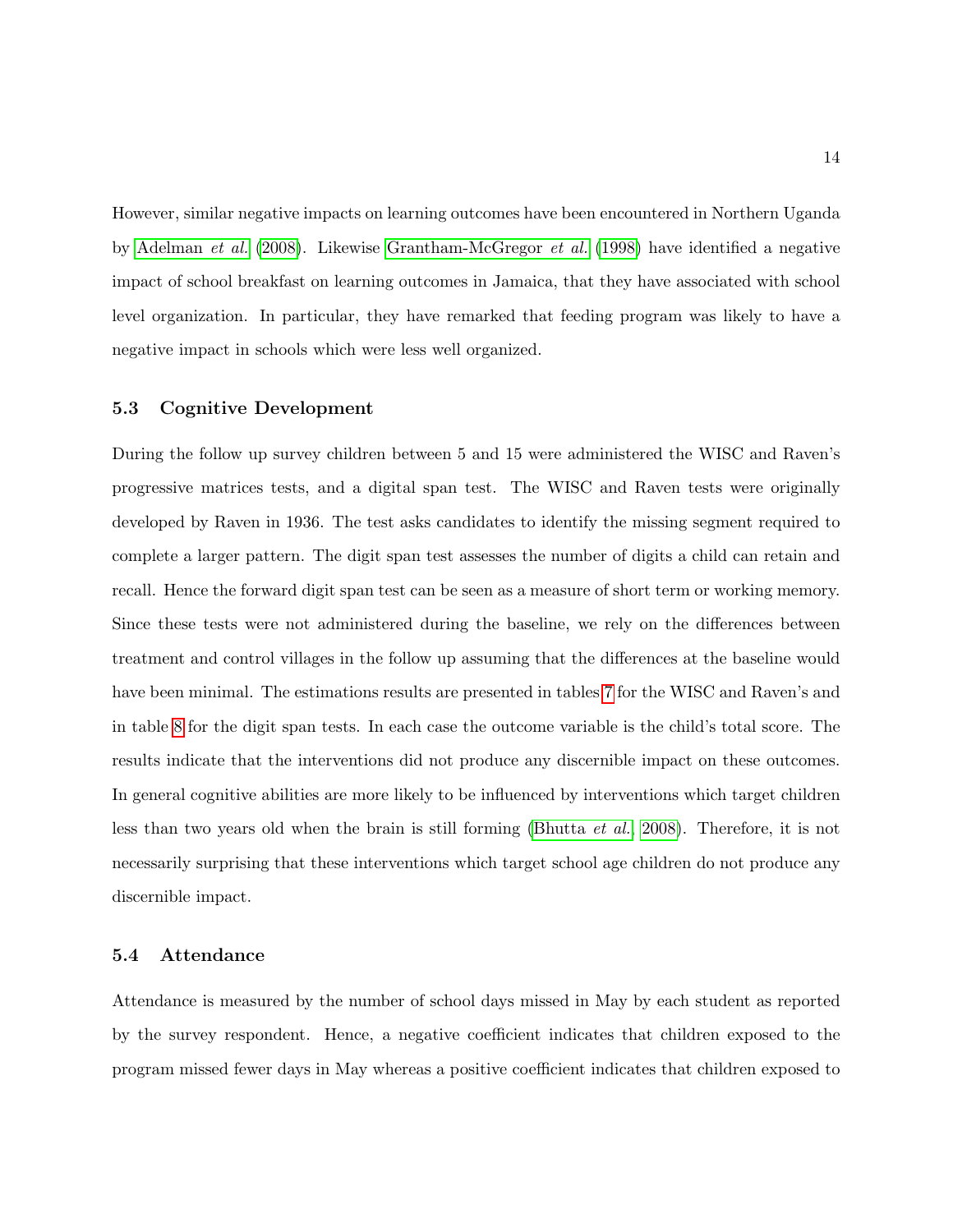the program missed more days in May. We show the estimation results in table [9.](#page-35-0) The sample is restricted to children who were enrolled in school at the time of the surveys. The results indicate that compared to the control group, students who were receiving school meals missed on average .7 (significant) days more and students who were receiving the take home rations missed .4 (not significant) days more, out of an estimated 20 school days in May. These results are driven by the program impact on girls. From column (2), it is apparent that the school meals program did not affect boy's attendance significantly. Column (3) reveals that compared to the control group, girls who received school meals or the THR missed 1 day more.

Taken at face value, these results suggest the program had no impact on boys' attendance and leads to relatively lower attendance among girls. One can imagine a scenario where increased enrollment due to SFPs is accompanied by lower attendance. This explanation is related to household strategic behavior. Consider two identical households  $A$  and  $B$  where  $A$  is the treated and  $B$  is the control. Each household has two school age girls. Absent of the program one girl is enrolled and the other is in charge of the household chores. With the program, household A enrolls both girls. Without an active labor market and if the household is labor constrained or child labor is complement to adult labor [\(Edmonds, 2008;](#page-22-8) [Diamond & Fayed, 1998;](#page-21-7) [Ray, 2000,](#page-23-7) e.g.) it is plausible that at least one girl in household A will miss school sometimes whereas the only girl who is enrolled in household  $B$  does not have to miss school. Specifically, as long as each girl in household A attends enough school to qualify for the THR, household A is still better of in terms of welfare. The same reasoning can be made for the school meals, although in this case there is not a cut off level of attendance for benefits. When registration fees fall below a certain threshold, it is optimal for the household to register all her children and have them attend school only those times when the household values the school meals more than the child labor. Either way, attendance *conditional* on enrollment is likely to be lower with the program than without the program.

Overall it is plausible that with the program children who would have stayed out of school are enrolled but some of them attend less regularly. We can use the number of school age children (6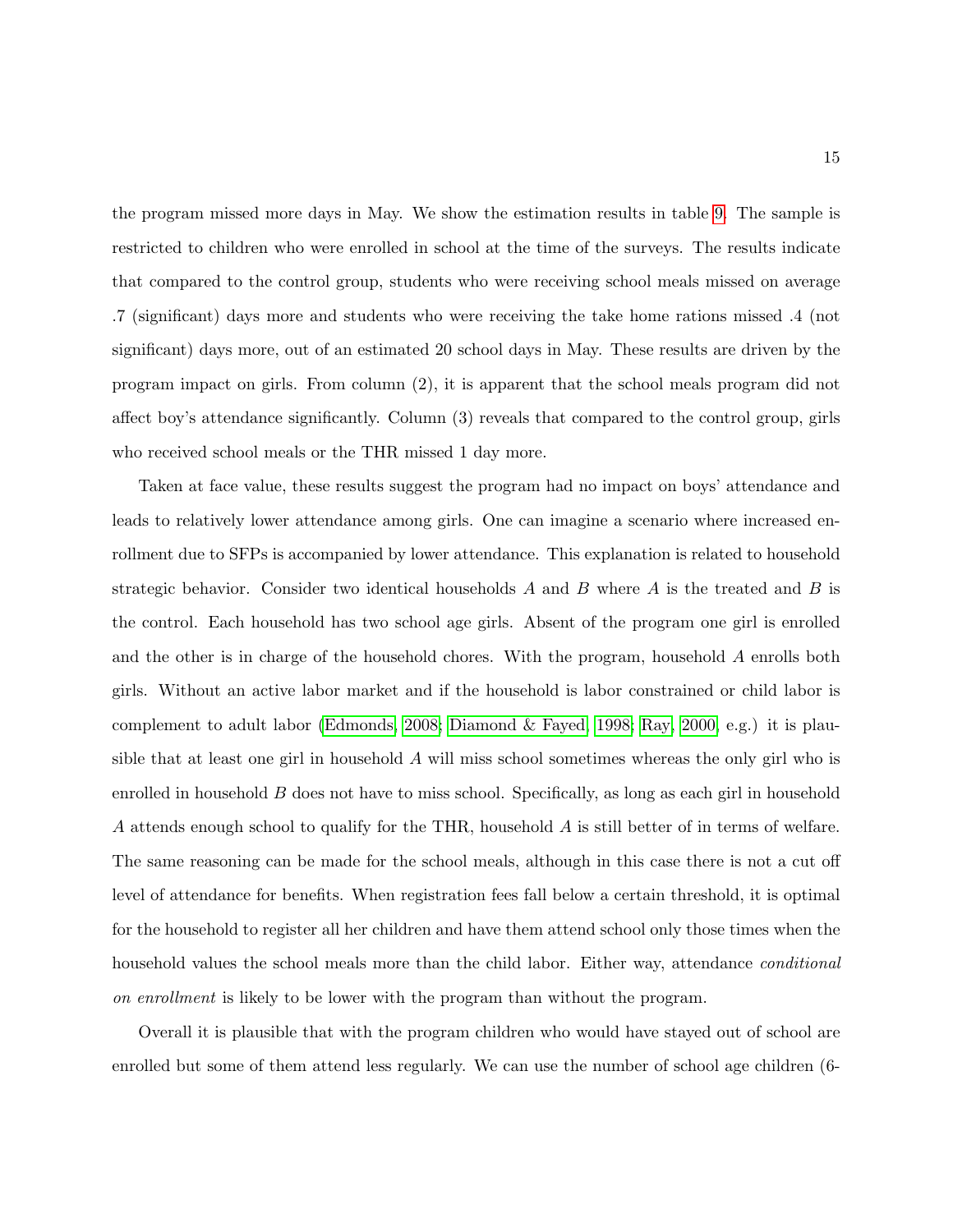15) to empirically test this conjecture. We consider the presence of other (other than the student) children between 6 and 15 years old in the household at the time of the survey whether or not they were enrolled themselves. The number of children between 6-15 years old can be considered as given in the short term, and could not influenced by the program during the relatively short period it has been in place. To assess the effects of household labor supply, we construct three groups of households based on the number of children in the household and estimate the program impact on attendance for each group. The estimation results are reported in table [10.](#page-36-0) Columns 1-3 show the results for households with no or at most one child in addition to the student (column 1), those with two or three children in addition to the student (column 2), and those with four or more children in addition to the student (column 3), respectively. We repeat the same regressions in columns 4-6 restricting the sample to younger students (i.e. 6-12 years old). Consistent with our conjecture, for households with at most one child in addition to the students (columns 1 and 4), the intervention has lowered attendance for more than a full day compared to the control group. There is no significant effect for households with 2 or 3 children (columns 2 and 4). For households with 4 or more children in addition to the student (columns 3 and 6), THR has lead to a reduction of the number of days missed (increased attendance) by about 1.4 day for all students (column 3) and by about 1.7 days for younger students (column 6).

#### 5.5 Child labor

Tables [11](#page-37-0) to [16](#page-42-0) look at the interventions impact on child labor. The survey asked whether a child participated into a specific task during the last week the school was open. Girls living in THR villages were .09% less likely to participate in farm labor or in productive non-farm labor (tables [11](#page-37-0) and [12\)](#page-38-0). The impact is in general larger for girls ,and is confined to girls who are 6 to 12 years old. These girls were also less likely to tend for their younger siblings (table [15\)](#page-41-0), an activity that the social organization usually bestows onto young girls. These results are consistent with the observation that the take home rations targeted girls exclusively. However,girls 6-12 who benefited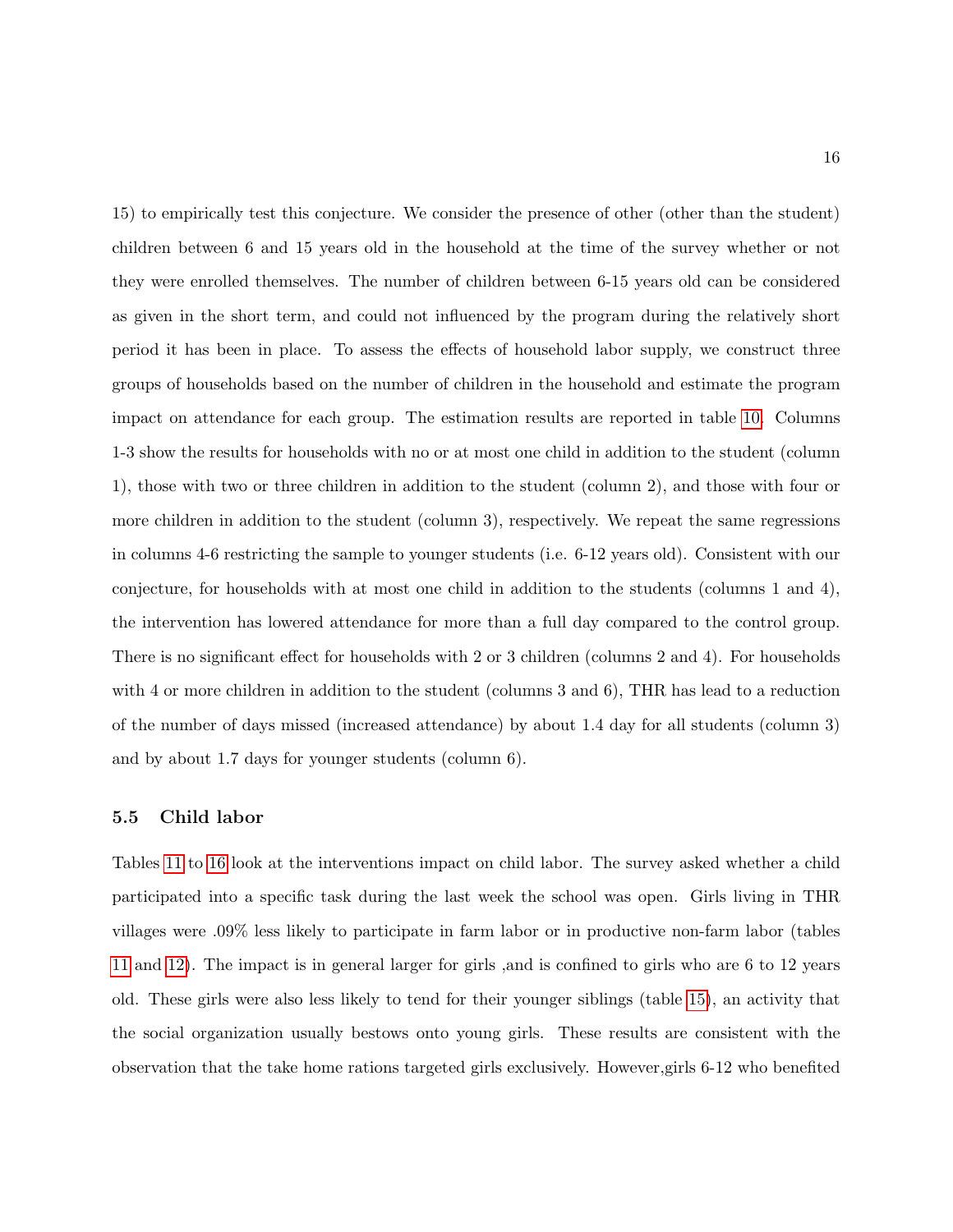from the program, especially in the THR villages, were likely to be more involved in domestic activities such as fetching water, fetching woods and other household chores, as can be seen in tables [13,](#page-39-0) [14](#page-40-0) and [16.](#page-42-0)

Overall, the interventions did not eliminate child labor, but instead altered the allocation of child labor (especially among girls) away from productive activities and more toward domestic activities which the children may be more able to combine with school activities.

#### 5.6 Nutritional Status

Table [17](#page-43-0) shows the program impact on nutritional status of children less than 5 years old. We report the results for children between 6 and 60 months old and for children between 12 and 60 months old. For THR villages, a child is defined as being in a treatment household if there is at least one school age girl  $(6-12 \text{ years old})$  in the household whether or not she actually attended<sup>[8](#page-17-0)</sup>. In villages which received take home rations, weight-for-age increased by .36 standard deviations (significant at the 5% level) and weight-for-height increased by .29 standards deviations (although not statistically significant) compared to the controls. In the last three columns we restrict the sample to children between 12 and 60 months old. It can be seen that the program impact increases both in magnitude and in statistical significance: .38 standard deviations increase for weight-for-age (significant at the 5% level) and .33 increase in for weight-for-height (significant at the 10% level). In contrast school meals did not have any discernable impact. Furthermore, there is no significant impact on height-for-age. This latter result is expected since height-for-age is more a long run measure of child nutritional status which cannot be influenced in a relatively short period of time and which reflects breast feeding and weaning practices as much as household food availability.

Unless parents reallocate food within the household away from children who have access to school meals and towards children who are not in school, one would not expect school meals to have any impact on children who are not in school, especially if parents do not reallocate food

<span id="page-17-0"></span><sup>&</sup>lt;sup>8</sup>Since THR targeted girls only, a household without a school age girl would not have been eligible.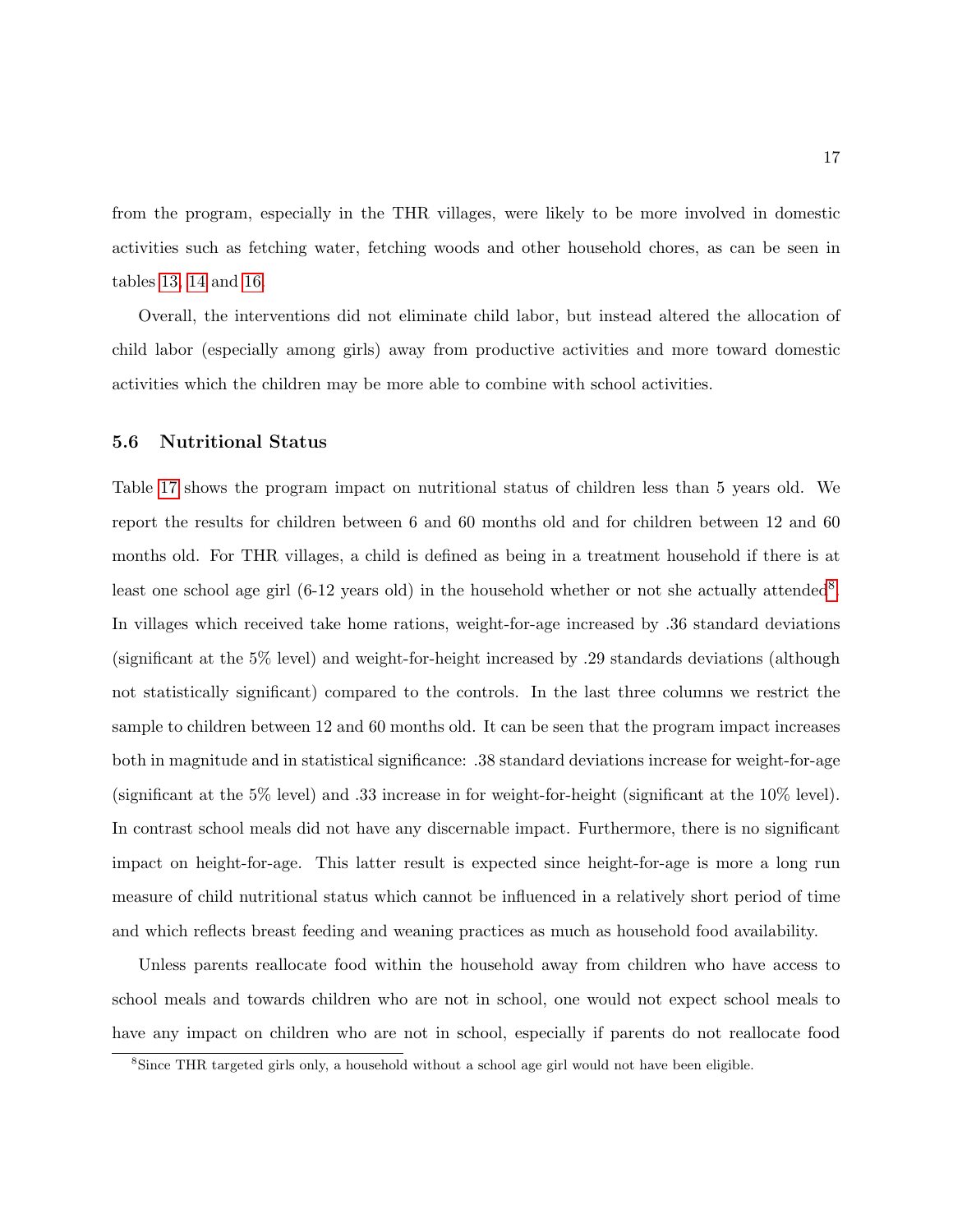away from the children who have access to school meals as observed by [\(Jacoby, 2002\)](#page-22-5). On the other hand the significant impact of THR on younger children who are not in school warrants two observations. First, food that comes from THR is not used exclusively for the child who has access to the program but is accessible to other household members as well. Hence, while school meals target precisely the child who is in school, THR have positive spillovers have for younger children. Second, for a relatively marginal food transfer to have such a strong effect in a relatively short period of time, it must be the case that these households were severely food constrained.

In table [18](#page-44-0) we report the program impact on the nutritional status of school age children. We use body mass index for age (bmi) and weight-for-age, both expressed in z-scores based on the reference tables provided by Onis *[et al.](#page-23-8)*  $(2007)^9$  $(2007)^9$  $(2007)^9$ . It can be seen that the program did not have any significant impact on bmi, although there is a marginal gains in weight-for-age for 6-10 years old (column 7).

Table [19](#page-45-0) shows hemoglobin levels taken during the second round of the survey. Assuming that hemoglobin levels at baseline would not have been different across treatment and control groups once age and gender were adequately controlled for, in keeping with the randomization our estimated program impact can be interpreted as causal.

The first three columns show the estimation results for children 6 to 15 years old. Column one shows the results for the entire subsample of this age range and columns two and three show the results for boys and girls separately. In columns 4-6, we repeat the analysis for children aged between 6 and 12 years. Column 7 shows the results for women of reproductive age, i.e. between 16 and 49 years. It is apparent that the program did not have any significant impact on hemoglobin levels. Nevertheless, it can be seen that the program impact is generally larger under THR, and the standard errors are smaller in relative terms. Moreover, comparing columns 1-3 to columns 5-6, it can be seen that the impact on younger children is relatively larger. This is consistent with our previous finding that the interventions raised enrollment of younger children the most. Furthermore,

<span id="page-18-0"></span><sup>&</sup>lt;sup>9</sup>In the reference tables reported by Onis *[et al.](#page-23-8)* [\(2007\)](#page-23-8), bmi-for-age is defined over the age range of 6 to 19 years of age, and weight-for-age is defined over 6 to 10 years of age.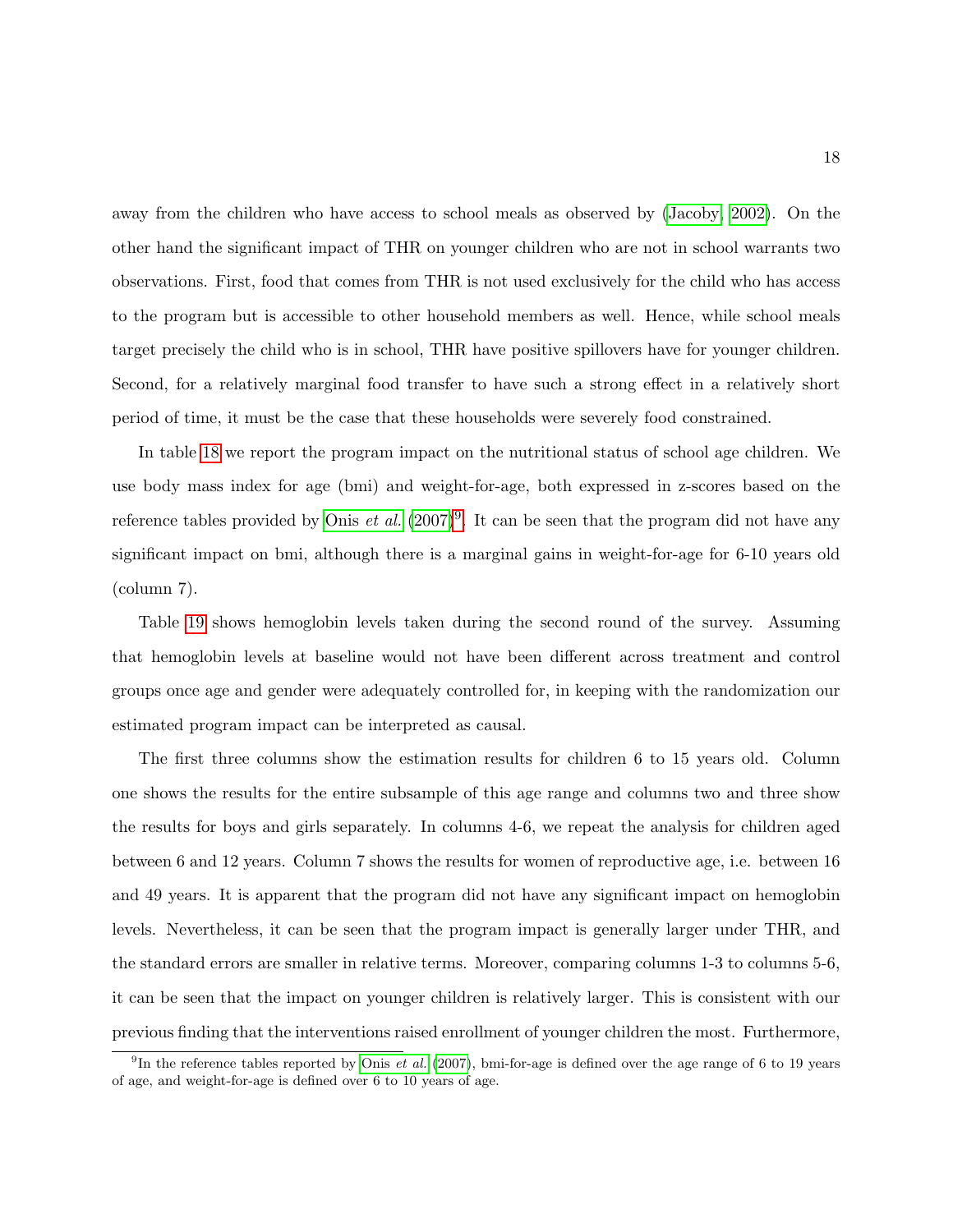while THR have relatively a larger impact, it is surprising that the impact is almost confined to younger boys as can be seen from comparing columns 5-6. This could be an indication that food redistribution within the household tends to favor boys than girls. However, these interpretations must be taken with caution since estimations are not statistically significant.

# 6 Conclusion

In this paper, we have used a prospective randomized design to assess the impact of two school feeding schemes on educational and health outcomes of children from low income household in northern rural Burkina Faso. We considered the school meals which provide lunch in school, and take home rations which provide students with 10 kg of cereal flour each month, conditional on 90 percent of attendance rate. Because with can rely a baseline and on a follow up surveys, we were able to use difference in difference regressions to estimate the impact of the program. Moreover, because we have a randomized experiment, we can interpret the estimated impact as causal.

After the program ran for one academic year, we found that both school feeding schemes increased girls' enrollment by 6 percent. For younger siblings of beneficiaries, aged between 12 and 60 months who were not in school, take home rations have increased weight-for-age by .38 standard deviations and weight-for-height by .33 standard deviations. We do not find, however, a significant impact on academic performances and the average impact on attendance is counter-intuitive in the sense that the children who were exposed to the interventions have lower attendance. We argue that the increased enrollment could be accompanied by lower attendance rates if there is no an active labor market and households are labor constrained and/or child labor is complementary to adult labor. We show that the interventions caused attendance to decrease in household who are low in child labor supply while attendance improved for households which have a relatively large child labor supply. This in turn explains the counter-intuitive impact on learning outcome that we observed.

Overall, our results show that school feeding programs in this specific context (of agricultural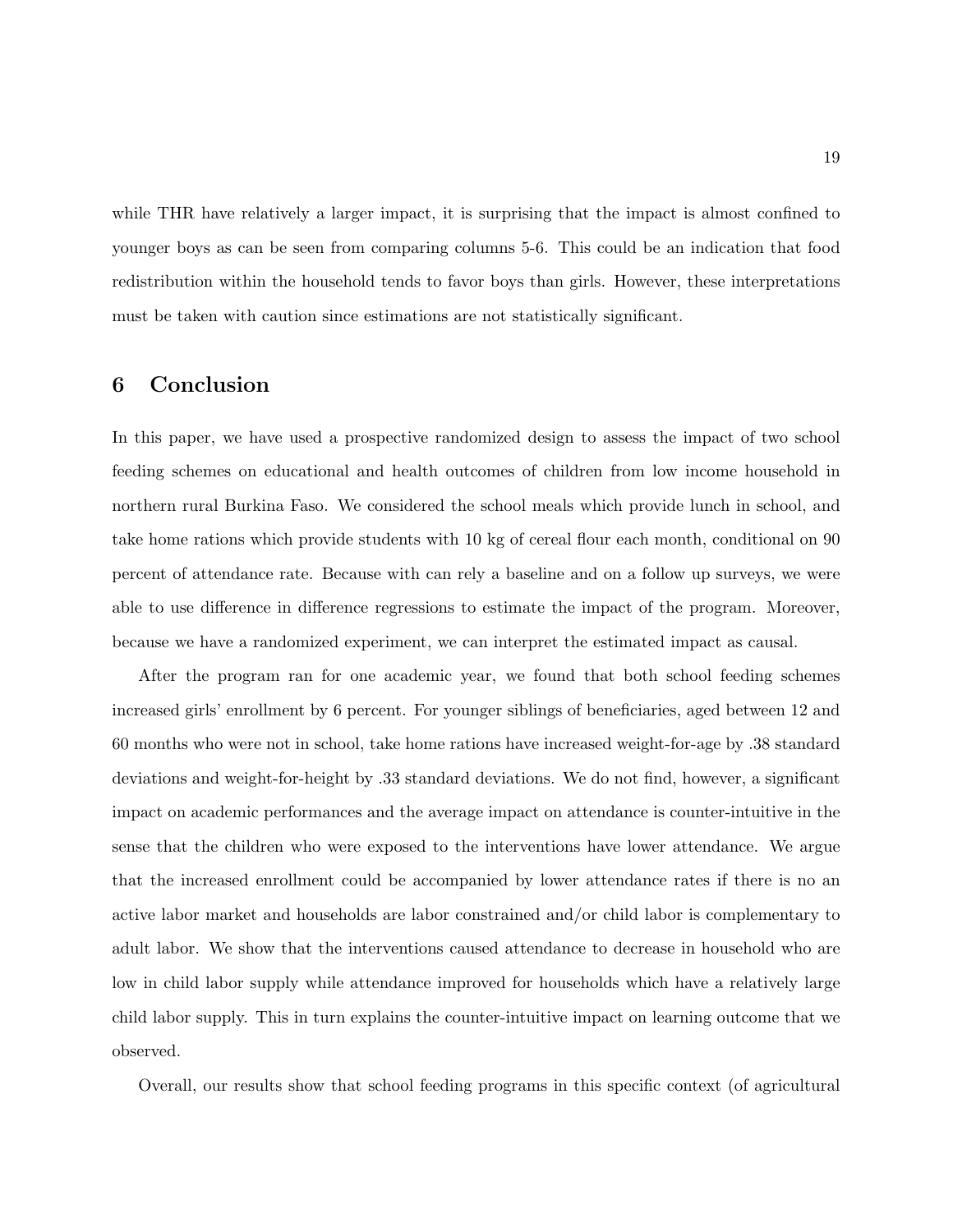households without an active labor market) can increase enrollment, but may fail to improve attendance and academic performance for a larger number of children. This calls for more investigation of the circumstances under which school feeding programs could increase enrollment and improve academic performances, and a more direct comparison of this type of conditional "in kind" transfers with conditional cash transfers.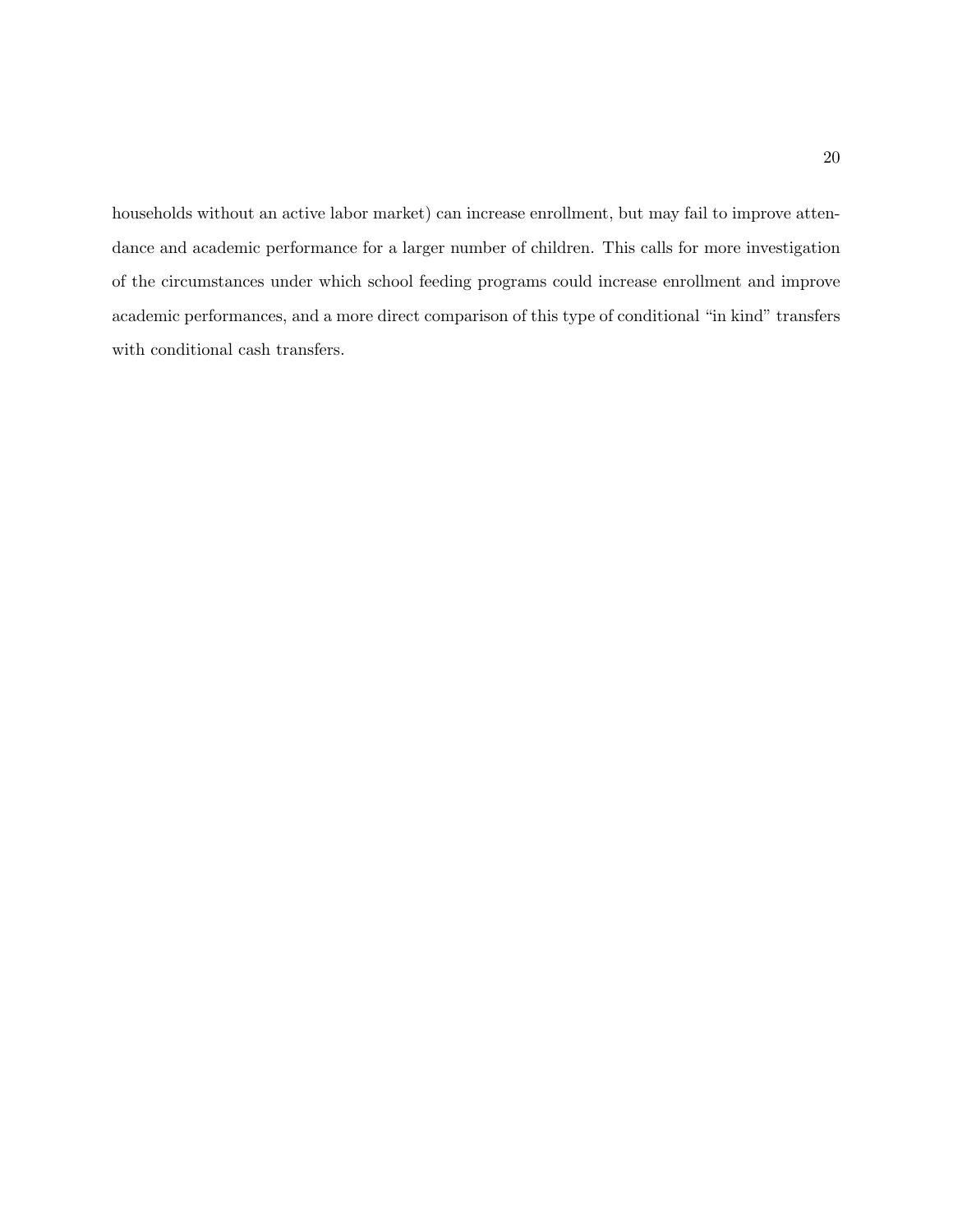# <span id="page-21-0"></span>References

- [1] Adelman, S., D. O. Gilligan, and K. Lehrer, 2007 "How Effective are Food For Education Programs? A Critical Assessment of the Evidence from Developing Countries," mimeo, International Food Policy Research Institute, Washington, DC.
- <span id="page-21-1"></span>[2] Adelman, S., H. Alderman, D. O. Gilligan, and K. Lehrer, 2008 "The Impact of Alternative Food for Education Programs on Learning Achievement and Cognitive Development in Northern Uganda," mimeo, International Food Policy Research Institute, Washington, DC.
- <span id="page-21-3"></span>[3] AHMED, A. AND CARLO DEL NINNO, 2002 "The Food for Education Program in Bangladesh: An Early Evaluation of its Impact on Educational Attainment and Food Security," FCND Discussion Paper 138, International Food Policy Research Institute, Washington, DC.
- <span id="page-21-2"></span>[4] Ahmed, A., 2004 "Impact of Feeding Children in School: Evidence from Bangladesh," mimeo, International Food Policy Research Institute, Washington, DC.
- <span id="page-21-5"></span>[5] Alderman, Harold, Hans Hoogeveen, and Mariacristina Rossi, 2009 "Preschool Nutrition and Subsequent Schooling Attainment: Longitudinal Evidence from Tanzania.," Economic Development and Cultural Change, Vol. Forthcoming.
- <span id="page-21-4"></span>[6] Bhutta, Z., T. Ahmad, R. Black, S. Cousens, K. Dewey, E. Giugliani, B. Haider, B. Kirkwood, S. Morris, H. Sachdev, and M. Shekar, 2008 "What works? Interventions for Maternal and Child Undernutrition and Survival," Lancet, Vol. 371, No. 3, pp. 417–440.
- <span id="page-21-6"></span>[7] Burges, G, 1995 "The Case for Randomized Field Trials in Economic and Policy Research," Journal of Economic Perspectives, Vol. 9, No. 2, pp. 63–84.
- <span id="page-21-7"></span>[8] DIAMOND, C. AND T. FAYED, 1998 "Evidence on Substitutability of Adult and Child Labor," Journal of Development Studies, Vol. 34, No. 3, pp. 62–70.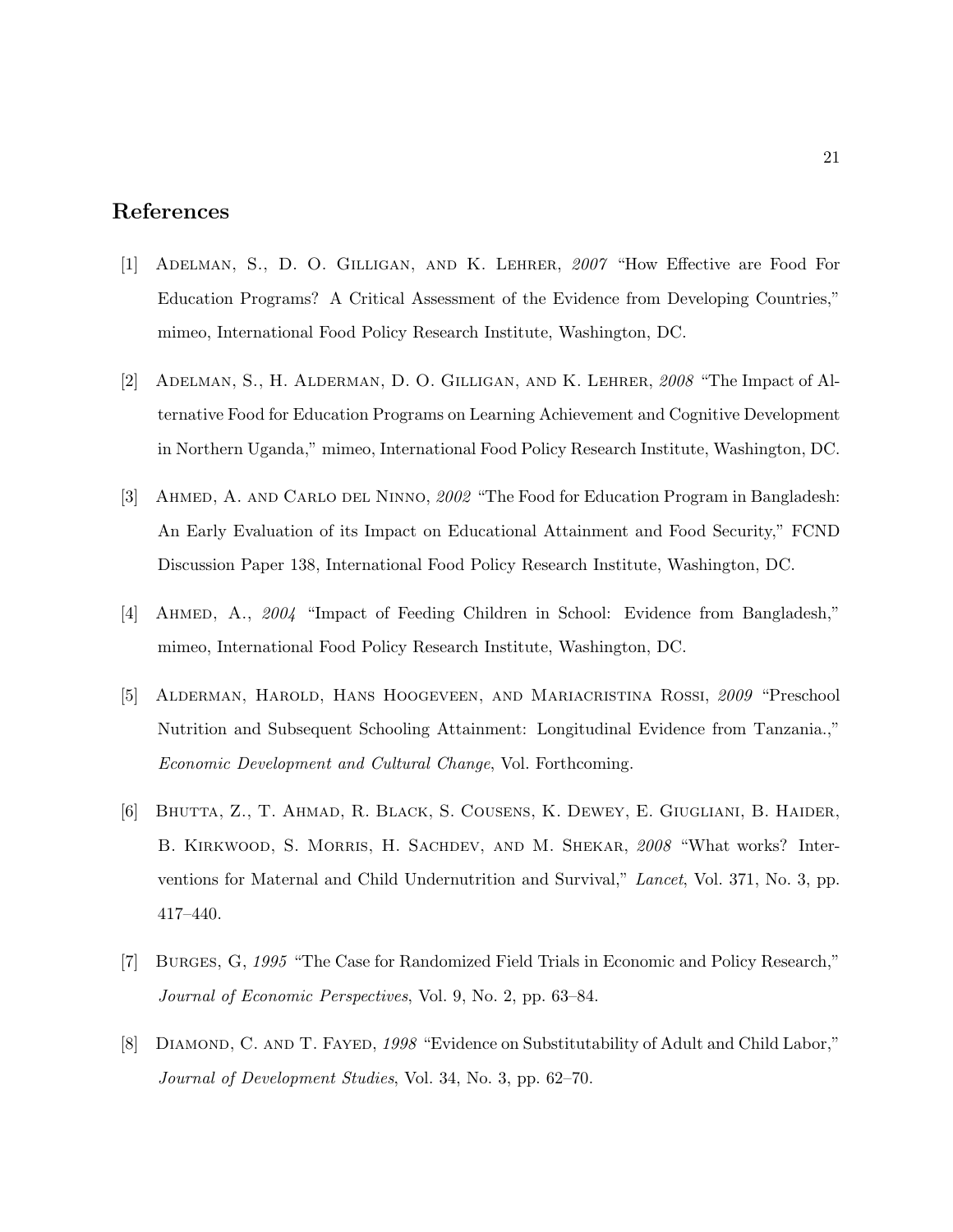- <span id="page-22-7"></span>[9] Duflo, E., R. Glennerster, and M. Kremer, 2008 "Using Ramdomization in Development Economics Research: A Toolkit," in T. Paul Schultz and John A. Strauss (eds.) Handbook of Development Economics, Vol. 4: Elsevier, pp. 3895–3962.
- <span id="page-22-2"></span>[10] Dwyer, J., 1995 "The School Nutrition Dietary Assessment Surveys," American Journal of Clinical Nutrition, Vol. 61, pp. 173S–177S.
- <span id="page-22-8"></span>[11] EDMONDS, ERIC V., 2008 "Child Labor," in T. Paul Schultz and John A. Strauss (eds.) Handbook of Development Economics, Vol. 4: Elsevier, pp. 3607–3709.
- <span id="page-22-4"></span>[12] Gahvari, Firouz and Enlinson Mattos, 2007 "Conditional Cash Transfers, Public Provision of Private Goods, and Income Redistribution," American Economic Review, Vol. 97, No. 1, pp. 491–502, March.
- <span id="page-22-3"></span>[13] General Accounting Office, 2002 "Foreign Assistance: Global Food for Education Initiative Faces Challenges for Successful Implementation," Report to Congressional Requesters 02-328, United States General Accounting Office, WASHINGTON DC.
- <span id="page-22-6"></span>[14] Glewwe, Paul and Hanan G Jacoby, 1995 "An Economic Analysis of Delayed Primary School Enrollment in a Low Income Country: The Role of Early Childhood Nutrition," The Review of Economics and Statistics, Vol. 77, No. 1, pp. 156–69, February.
- <span id="page-22-1"></span>[15] Grantham-McGregor, S. M., S. Chang, and S. P. Walker, 1998 "Evaluation of School Feeding Programs: Some Jamaican Examples," American Journal of Clinical Nutrition, Vol. 67S, pp. 785S-789S.
- <span id="page-22-0"></span>[16] INSTITUT NATIONAL DE LA STATISTIQUE ET DE LA DÉMOGRAPHIE AND ORC MACRO,  $2004$  "Enquête Démographique et de Santé du Burkina Faso 2003," final report, INSD et ORC Macro, Calverton, Maryland, USA.
- <span id="page-22-5"></span>[17] Jacoby, Hanan G., 2002 "Is There an Intrahousehold "Flypaper" Effect? Evidence From a School Feeding Programme," Economic Journal, Vol. 112, No. 476, pp. 196–221.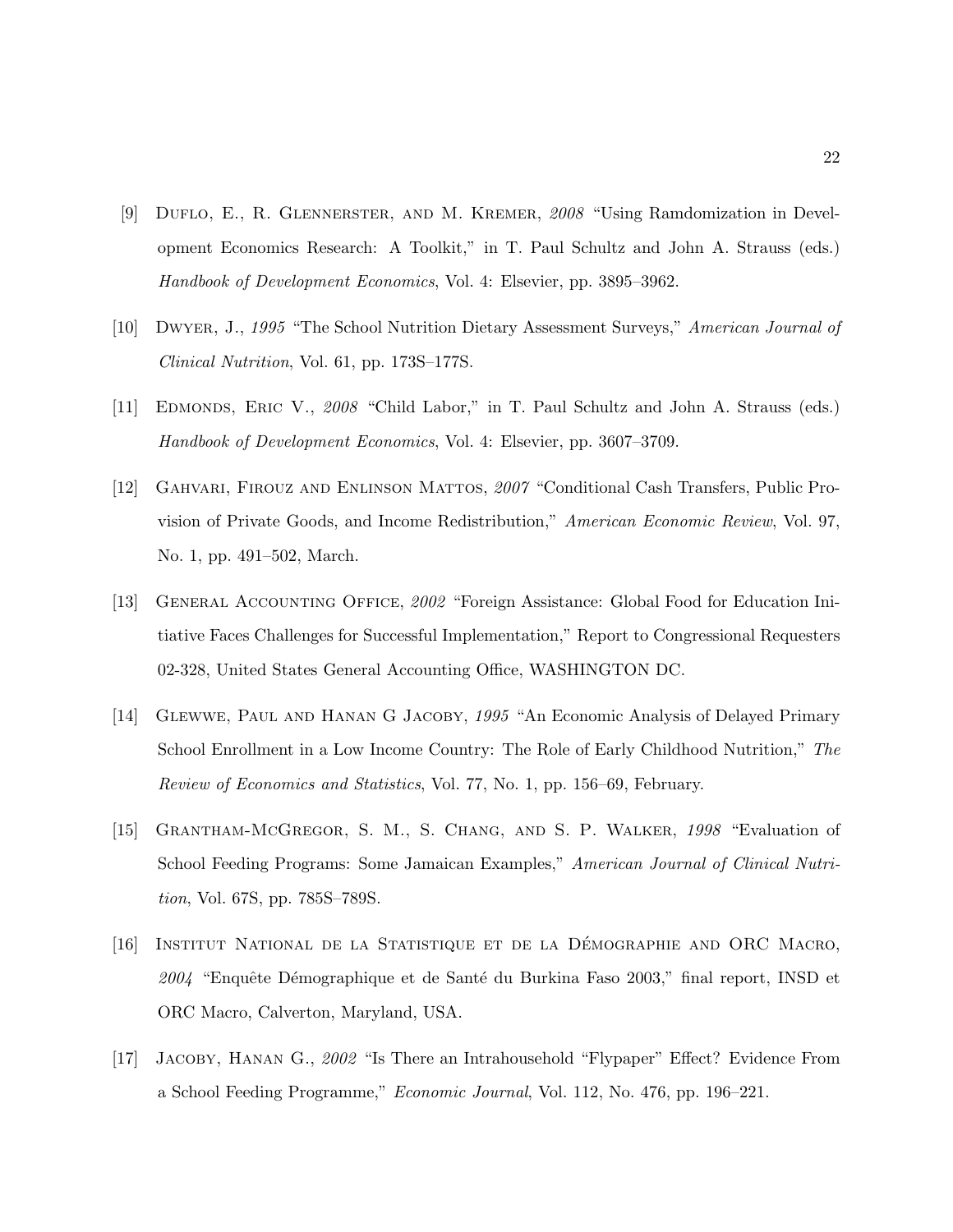- <span id="page-23-4"></span>[18] KOOREMAN, PETER, 2000 "The Labeling Effect of a Child Benefit System," American Economic Review, Vol. 90, No. 3, pp. 571–583, June.
- <span id="page-23-1"></span>[19] Levinger, B., 1986 "School Feeding Programs in Developing Countries: An Analysis of Actual and Potential Impact," Aid Evaluation Special Study 30, U.S. Agency for International Development.
- <span id="page-23-8"></span>[20] de Onis, M., A. Onyango, E. Borghi, A. Siyam, C. Nishida, and J. Siekmann, 2007 "Development of WHO Growth Reference for School-Age Children and Adolescents," Bulletin of the World Health Organization, Vol. 85, pp. 661–668.
- <span id="page-23-6"></span>[21] Pollit, E., 1995 "Does Breakfast Make a Difference in School?" Journal of the American Dietetic Association, Vol. 95, No. 10, pp. 1134–1139.
- <span id="page-23-7"></span>[22] Ray, R., 2000 "Child Labor, Child Schooling, and Their Interaction with Adult Labor: Empirical Evidence for Peru and Pakistan," World Bank Economic Review, Vol. 14, pp. 347–367.
- <span id="page-23-3"></span>[23] Ross, T., 1991 "On the Relative Efficieny of Cash Transfers and Subsidies," Economic Inquiry, Vol. 29, No. 3, pp. 485–496.
- <span id="page-23-2"></span>[24] Schultz, Paul T., 2004 "School Subsidies for the Poor: Evaluating the Mexican Progresa Poverty Program," Journal of Development Economics, Vol. 74, No. 1, pp. 199–250, June.
- <span id="page-23-0"></span>[25] UNESCO, 2007 "Global Education Digest 2007: Comparing Education Statistics Across the World," technical report, UNESCO Institute for Statistics, Montreal: Quebec, Canada.
- <span id="page-23-5"></span>[26] WHO Multicentre Growth Reference Study Group, 2006 "WHO Child Growth Standards: Length/height-for-age, weight-for-age, weight-for-length, weight-for-height and body mass index-for-age: Methods and development," technical report, World Health Organization, Geneva.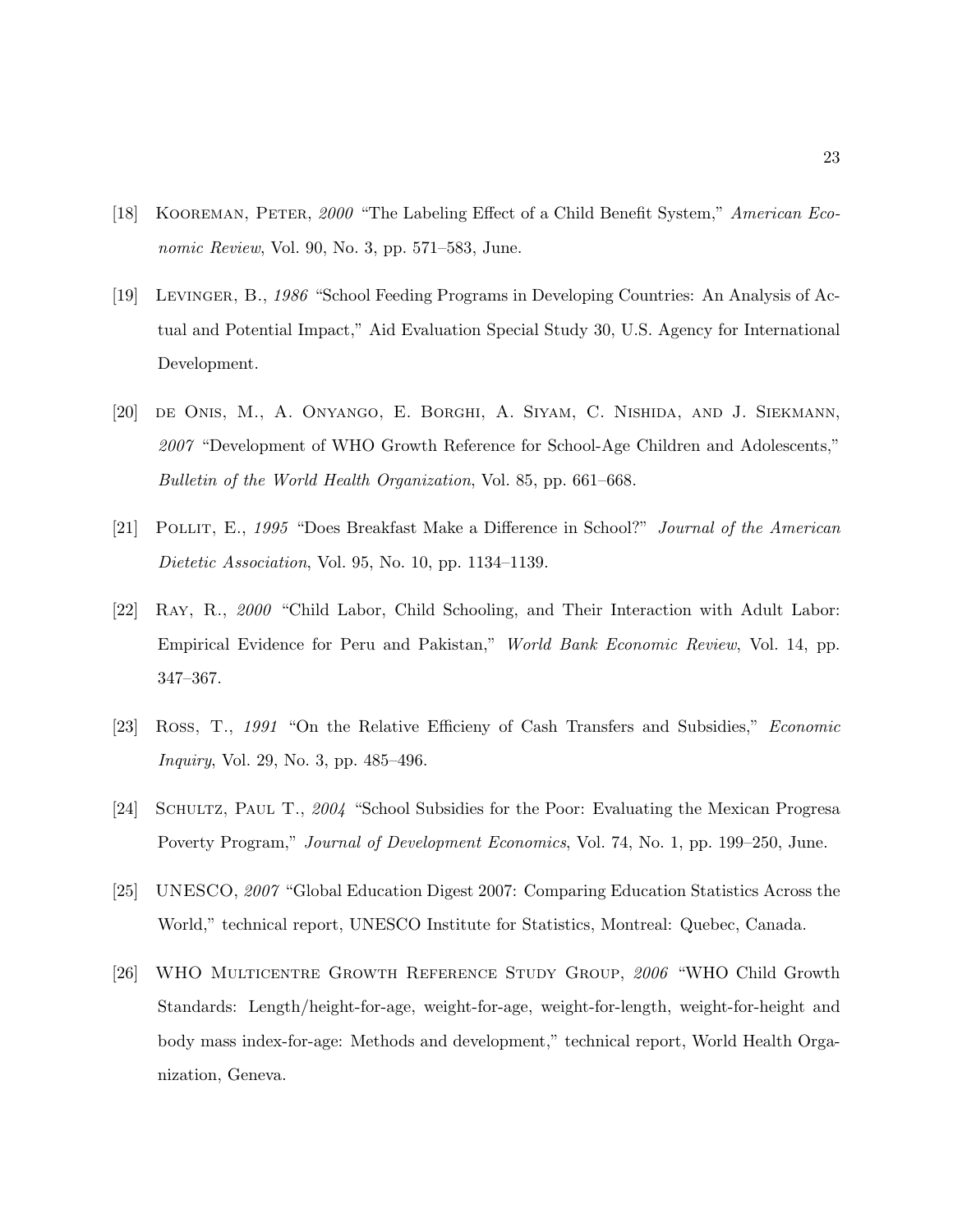- <span id="page-24-1"></span>[27] YAMAUCHI, F., 2008 "Early Childhood Nutrition, Schooling and Sibling Inequality in a Dynamic Context: Evidence from South Africa," Economic Development and Cultural Change, Vol. 56, pp. 657–682.
- <span id="page-24-0"></span>[28] Zoungrana, A., B. Sawadogo, S. Zerbo, I. Tagnan, N. Terpend, S. Sanon, and D. Michiels, 1999 "Plan National d'Organisation et de Coordination des Secours d'Urgence et de Réhabilitation: Volet Sécurité Alimentaire," rapport technique, Comité National de Secours d'Urgence et de Réhabilitation, Ouagadougou, Burkina Faso.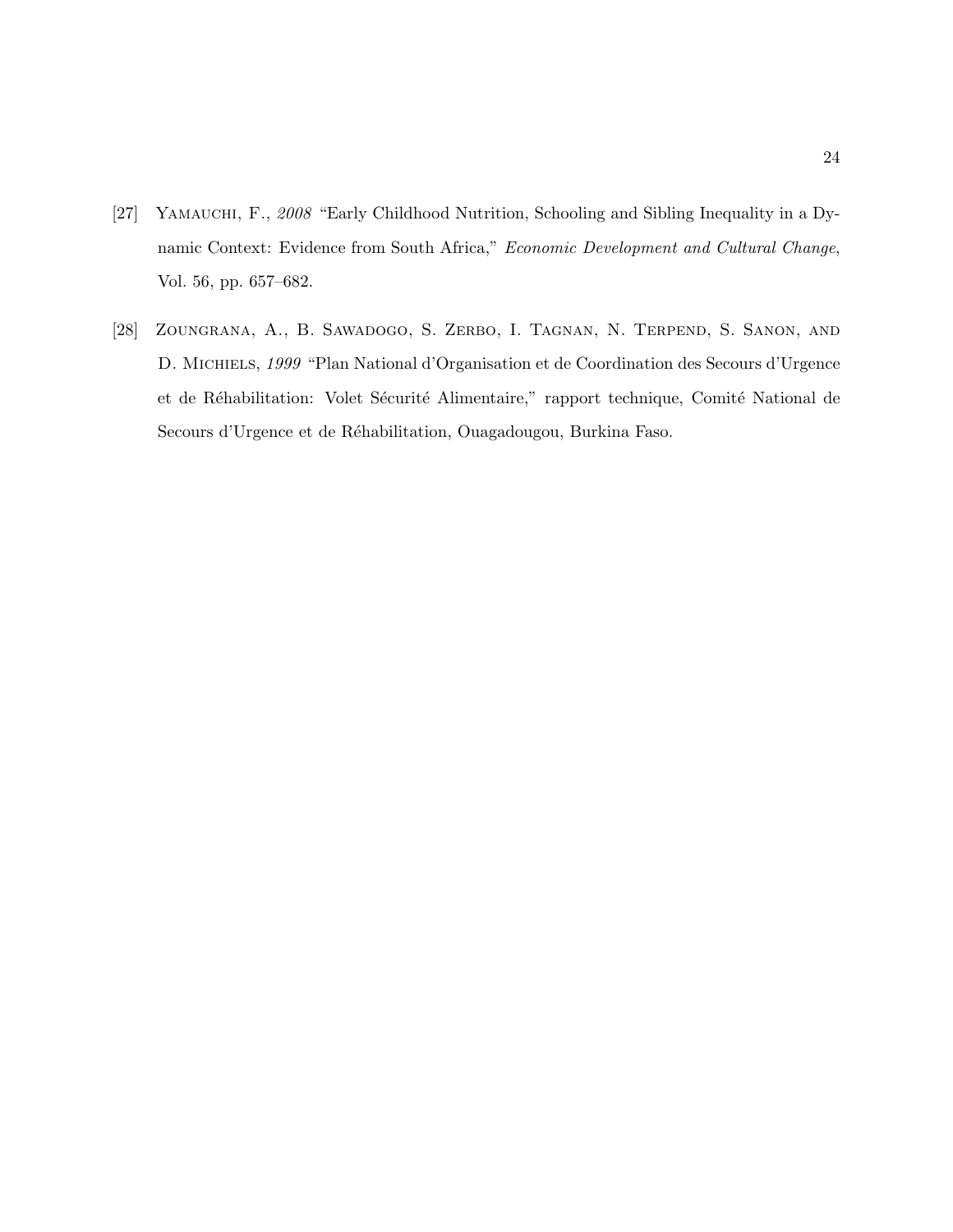# <span id="page-25-0"></span>Tables

|                        |                | (1)                   | (2)        | (3)       | (4)       | (5)                     |
|------------------------|----------------|-----------------------|------------|-----------|-----------|-------------------------|
| Variable               |                | Meals                 | <b>THR</b> | Control   |           | Difference with control |
|                        |                |                       |            |           | Meals     | <b>THR</b>              |
|                        |                |                       |            |           |           |                         |
|                        |                | Child level variables |            |           |           |                         |
| Enrolled               |                | 0.281                 | 0.241      | 0.243     | 0.039     | $-0.001$                |
|                        |                | [0.033]               | [0.032]    | [0.025]   | [0.042]   | [0.041]                 |
| Math answers           |                | 1.823                 | 1.923      | 1.818     | 0.005     | 0.106                   |
|                        |                | [0.113]               | [0.143]    | [0.132]   | [0.173]   | [0.194]                 |
| Math time-adjusted     |                | 180.528               | 171.661    | 183.433   | $-2.905$  | $-11.772$               |
|                        |                | [6.070]               | [6.328]    | [6.913]   | [9.199]   | [9.372]                 |
| Days missed in May     |                | 0.513                 | 0.713      | 1.276     | $-0.763*$ | $-0.563$                |
|                        |                | [0.165]               | [0.189]    | [0.382]   | [0.416]   | [0.426]                 |
| Child labor (any)      |                | 0.848                 | 0.87       | 0.852     | $-0.003$  | 0.018                   |
|                        |                | [0.017]               | [0.019]    | [0.018]   | [0.025]   | [0.026]                 |
| Child productive labor |                | 0.65                  | 0.637      | 0.603     | 0.047     | 0.034                   |
|                        |                | [0.033]               | [0.031]    | [0.034]   | [0.047]   | [0.046]                 |
|                        | Farm labor     | $\,0.585\,$           | 0.595      | $0.574\,$ | 0.011     | 0.021                   |
|                        |                | [0.042]               | [0.032]    | [0.039]   | [0.057]   | [0.050]                 |
|                        | Non farm labor | 0.292                 | 0.236      | 0.163     | $0.129**$ | $\,0.073\,$             |
|                        |                | [0.039]               | [0.055]    | [0.032]   | [0.050]   | [0.063]                 |
| Household chores       |                | 0.643                 | 0.656      | 0.686     | $-0.043$  | $-0.030$                |
|                        |                | [0.022]               | [0.033]    | [0.029]   | [0.037]   | [0.044]                 |

Table 1: Key Variables at Baseline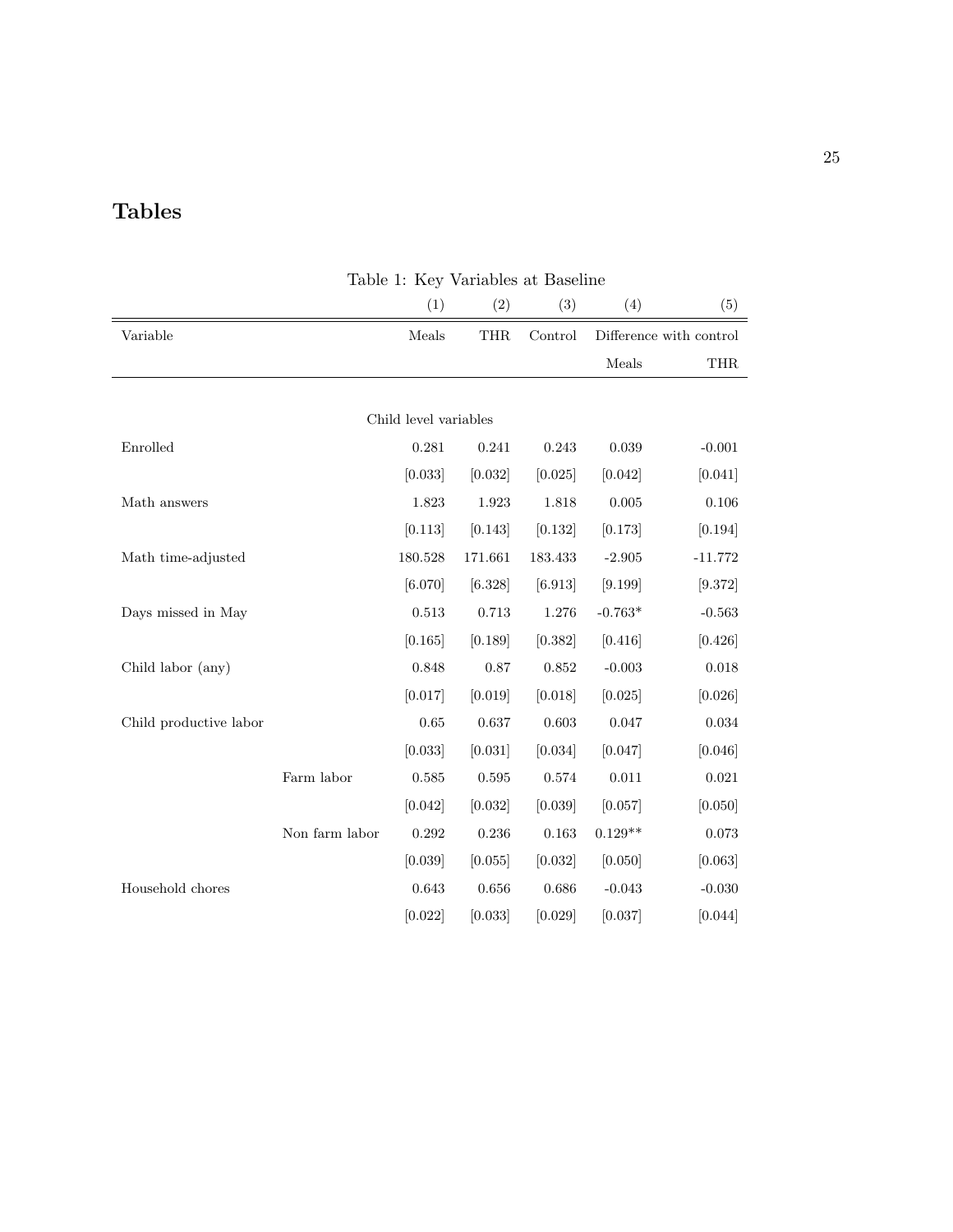|                                 | Coocking           | 0.334      | $0.315\,$   | 0.344      | $-0.009$        | $-0.028$    |
|---------------------------------|--------------------|------------|-------------|------------|-----------------|-------------|
|                                 |                    | [0.020]    | [0.023]     | [0.024]    | [0.031]         | [0.033]     |
|                                 | Fetch water        | 0.467      | $\,0.493\,$ | $0.527\,$  | $-0.059$        | $-0.034$    |
|                                 |                    | [0.027]    | [0.041]     | [0.039]    | [0.048]         | [0.057]     |
|                                 | ${\rm Fetch}$ wood | 0.359      | 0.396       | $0.36\,$   | $-0.001$        | $\,0.035\,$ |
|                                 |                    | [0.022]    | [0.032]     | [0.036]    | [0.043]         | [0.048]     |
|                                 | Tend yongsters     | 0.237      | $0.198\,$   | $0.186\,$  | $\,0.052\,$     | $\rm 0.012$ |
|                                 |                    | [0.028]    | [0.024]     | [0.031]    | [0.042]         | [0.039]     |
|                                 | Other hh chores    | 0.391      | 0.388       | 0.413      | $-0.022$        | $-0.025$    |
|                                 |                    | [0.015]    | [0.026]     | [0.025]    | [0.029]         | [0.036]     |
| weight (kg)                     |                    | $23.135\,$ | 23.397      | 22.747     | $0.388\,$       | $0.650\,$   |
|                                 |                    | [0.682]    | [0.706]     | [0.631]    | [0.929]         | [0.947]     |
| height (cm)                     |                    | 125.627    | 125.542     | 124.941    | 0.686           | $0.601\,$   |
|                                 |                    | [1.020]    | [1.315]     | [1.362]    | [1.702]         | [1.893]     |
| Body mass index                 |                    | 14.378     | $14.569\,$  | $14.331\,$ | $0.047\,$       | $0.238\,$   |
|                                 |                    | [0.269]    | [0.192]     | [0.201]    | [0.336]         | [0.278]     |
| Weight-for-age (6-60 months)    |                    | $-2.202$   | $-2.521$    | $-2.394$   | $\rm 0.192$     | $-0.126$    |
|                                 |                    | [0.172]    | [0.159]     | [0.178]    | [0.248]         | [0.238]     |
| Height-for-age (6-60 months)    |                    | $-2.351$   | $-2.086$    | $-2.317$   | $\text{-}0.034$ | $0.231\,$   |
|                                 |                    | [0.152]    | [0.111]     | [0.146]    | [0.211]         | [0.184]     |
| Weight-for-height (6-60 months) |                    | $-0.786$   | $-1.125$    | $-0.903$   | $0.117\,$       | $-0.222$    |
|                                 |                    | [0.143]    | [0.108]     | [0.156]    | [0.212]         | [0.190]     |
| Registration fee                |                    | $261.58\,$ | 543.478     | 319.667    | $-58.086$       | 223.812     |
|                                 |                    | [79.570]   | [154.603]   | [85.403]   | [116.727]       | [176.623]   |
| Educ expenditures               |                    | 2351.689   | 3012.625    | 2556.167   | $-204.477$      | $\!56.459$  |
|                                 |                    | [334.717]  | [476.950]   | [291.944]  | [444.147]       | [559.207]   |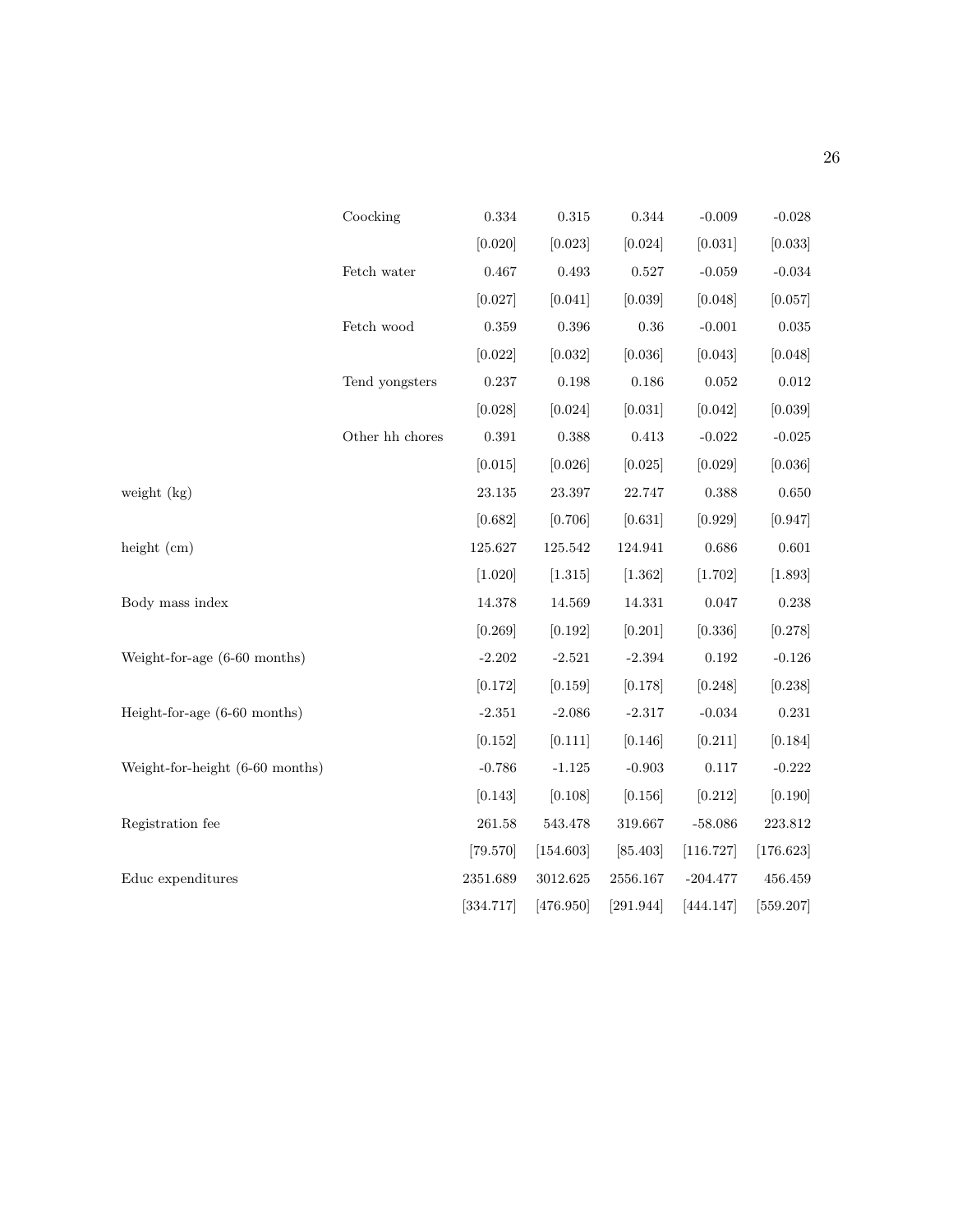| PAFees                     | 718.937    | 699.666  | 801.5    | $-82.563$ | $-101.834$ |
|----------------------------|------------|----------|----------|-----------|------------|
|                            | $[74.925]$ | [92.651] | [75.513] | [106.377] | [119.526]  |
| Child is boy               | 0.495      | 0.52     | 0.504    | $-0.010$  | 0.016      |
|                            | [0.008]    | [0.017]  | [0.012]  | [0.014]   | [0.021]    |
| age                        | 9.783      | 9.793    | 9.837    | $-0.054$  | $-0.044$   |
|                            | [0.069]    | [0.081]  | [0.076]  | [0.103]   | [0.111]    |
| Father has some formal ed. | 0.014      | 0.024    | 0.026    | $-0.012$  | $-0.002$   |
|                            | [0.005]    | [0.012]  | [0.008]  | [0.009]   | [0.014]    |
| Father has some Koran ed.  | 0.169      | 0.164    | 0.202    | $-0.034$  | $-0.038$   |
|                            | [0.041]    | [0.040]  | [0.077]  | [0.087]   | [0.086]    |
| Mother has some formal ed. | 0.004      | 0.011    | 0.011    | $-0.007$  | 0.000      |
|                            | [0.003]    | [0.007]  | [0.004]  | [0.005]   | [0.008]    |
| Mother has some Koran ed.  | 0.029      | 0.06     | 0.107    | $-0.078$  | $-0.048$   |
|                            | [0.016]    | [0.020]  | [0.068]  | [0.070]   | [0.071]    |
| Maternal orphan            | 0.032      | 0.029    | 0.024    | 0.008     | 0.005      |
|                            | [0.009]    | [0.010]  | [0.006]  | [0.011]   | [0.012]    |
| Paternal orphan            | 0.04       | 0.07     | 0.055    | $-0.015$  | 0.015      |
|                            | [0.009]    | [0.010]  | [0.016]  | [0.018]   | [0.019]    |
|                            |            |          |          |           |            |

### Household level variables

| Head age      | 42.881  | 45.669  | 45.629  | $-2.748*$ | 0.040     |
|---------------|---------|---------|---------|-----------|-----------|
|               | [1.052] | [1.190] | [1.223] | [1.613]   | $[1.707]$ |
| Head is male  | 0.976   | 0.978   | 0.978   | $-0.002$  | 0.000     |
|               | [0.005] | [0.007] | [0.006] | [0.008]   | [0.010]   |
| Head is Mossi | 0.129   | 0.094   | 0.101   | 0.028     | $-0.007$  |
|               | [0.064] | [0.045] | [0.048] | [0.079]   | [0.066]   |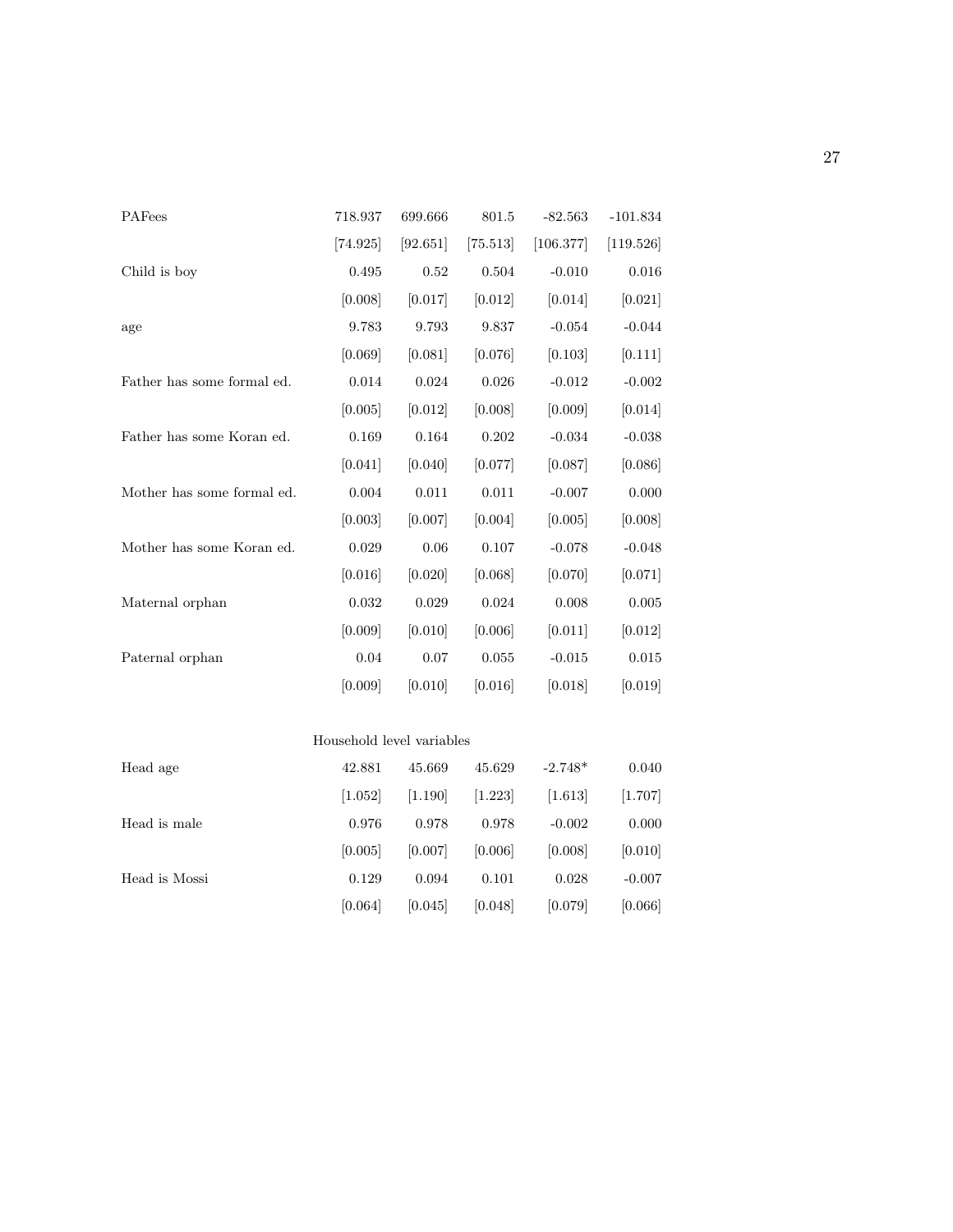| Head is Fulani                                                                                     | 0.389    | 0.46     | 0.411   | $-0.023$  | 0.049     |
|----------------------------------------------------------------------------------------------------|----------|----------|---------|-----------|-----------|
|                                                                                                    | [0.090]  | [0.101]  | [0.102] | [0.136]   | [0.144]   |
| Head is of Blacksmith descent                                                                      | 0.041    | 0.027    | 0.02    | 0.021     | 0.007     |
|                                                                                                    | [0.021]  | [0.010]  | [0.006] | [0.021]   | [0.011]   |
| Head is of Noble descent                                                                           | 0.377    | 0.37     | 0.557   | $-0.180$  | $-0.187*$ |
|                                                                                                    | [0.084]  | [0.071]  | [0.075] | [0.113]   | [0.103]   |
| Head is of Captive descent                                                                         | 0.35     | 0.391    | 0.193   | 0.157     | $0.198*$  |
|                                                                                                    | [0.088]  | [0.085]  | [0.058] | [0.105]   | [0.103]   |
| Head is Muslim                                                                                     | 0.967    | 0.978    | 0.987   | $-0.020$  | $-0.009$  |
|                                                                                                    | [0.018]  | [0.012]  | [0.007] | [0.019]   | [0.014]   |
| Household asset value (1000 CF)                                                                    | 66.522   | 92.109   | 78.966  | $-12.443$ | 13.143    |
|                                                                                                    | [12.659] | [19.772] | [6.027] | [14.020]  | [20.670]  |
| <del>. .</del><br>$\overline{\phantom{a}}$<br>$\overline{\phantom{a}}$<br>$\overline{\phantom{a}}$ |          |          |         |           |           |

Robust standard errors in brackets.

 $^*$  significant at 10%;  $^{**}$  significant at  $1\%$ 

Mossi and Fulani are two ethnic groups from the region.

Blacksmith, Noble or Captive descent are castes used to categorize households within these ethnic groups.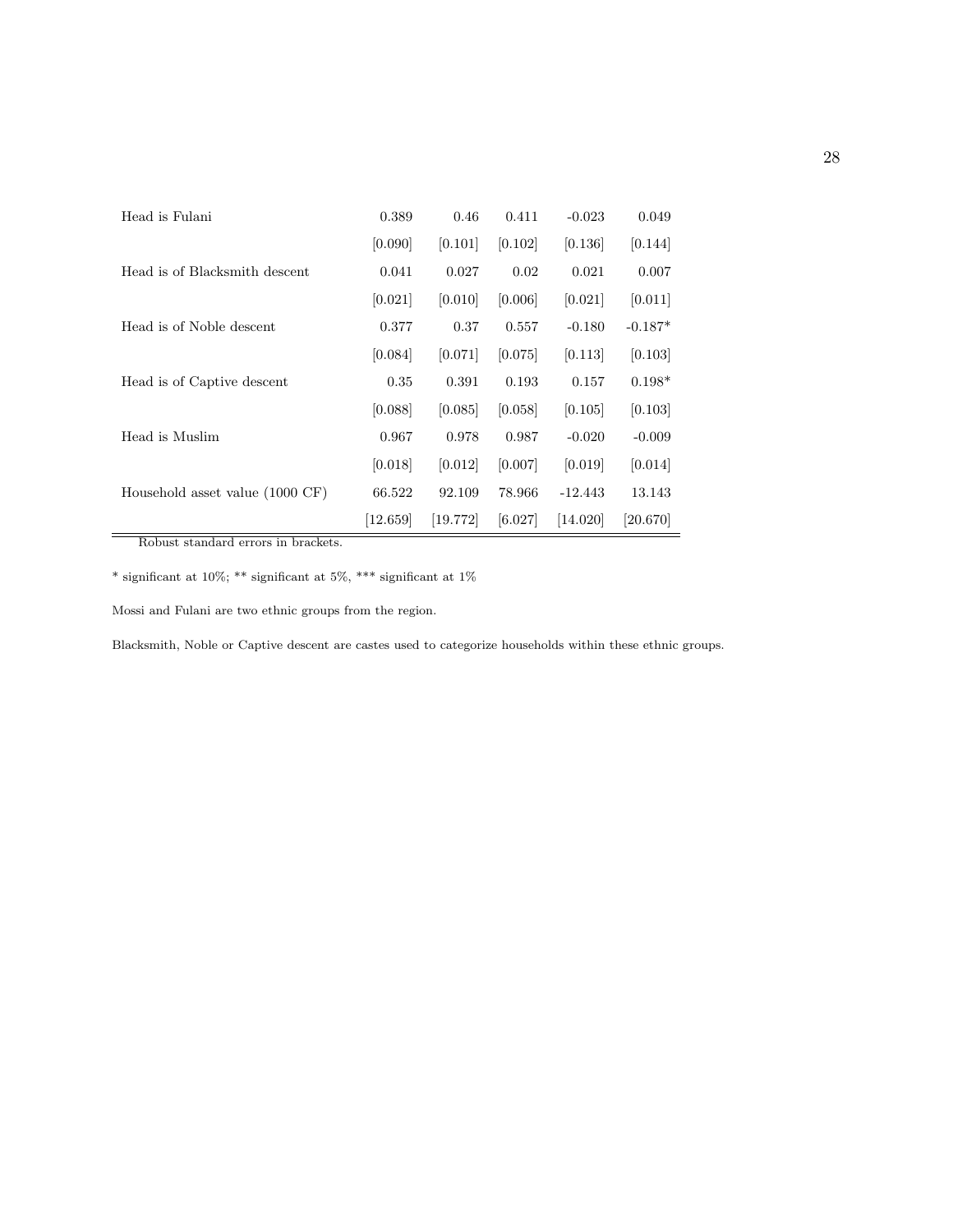<span id="page-29-0"></span>Table 2: Percentage of children two standard deviation below the median (z-scores: children between 6 and 60 months old)

|                   | Weight-for-age | Weight-for-Height | Height-for-Age |
|-------------------|----------------|-------------------|----------------|
| <b>Baseline</b>   |                |                   |                |
| School meals      | 52.6           | 29.5              | 59.9           |
| Take Home Rations | 56.2           | 32.3              | 60.0           |
| Control           | 55.3           | 31.6              | 61.7           |
| Follow up         |                |                   |                |
| School meals      | 42.8           | 20.6              | 58.9           |
| Take Home Rations | 42.8           | 19.5              | 53.3           |
| Control           | 42.7           | 23.8              | 55.6           |

<span id="page-29-1"></span>Table 3: Percentage of children two standard deviation below the median in rural Burkina Faso, 2003 (z-scores: children between 0 and 60 months old)

|                    | (1)            | $\left( 2\right)$ | $\left( 3\right)$ | $\left( 4\right)$ |
|--------------------|----------------|-------------------|-------------------|-------------------|
|                    | Height-for-age | Weight-for-height | Weight-for-age    | N                 |
| Region             |                |                   |                   |                   |
| Ouagadougou (area) | 16.4           | 12.4              | 17.9              | 486               |
| North              | 41.7           | 19.4              | 41.8              | 1587              |
| East               | 47.2           | 18.7              | 38.4              | 2147              |
| West               | 35.7           | 19.3              | 37.6              | 2328              |
| Central/South      | 35.1           | 19.2              | 38.4              | 1722              |
| Total Rural        | 41.4           | 19.7              | 40.3              | 7166              |

Source: ORC Macro, 2008. MEASURE DHS STATcompiler. http://www.measuredhs.com, August 1 2008.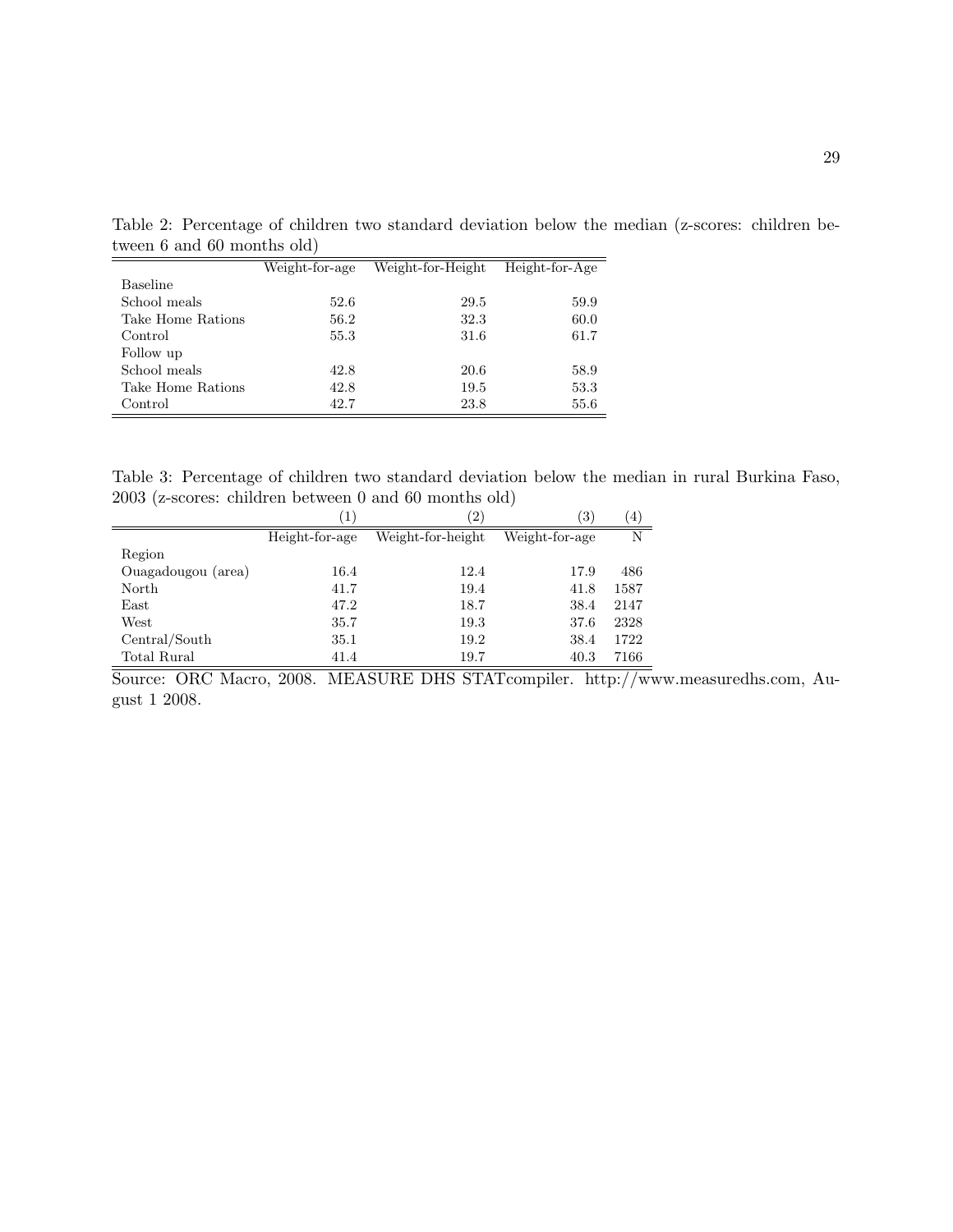<span id="page-30-0"></span>

|                           | $\begin{pmatrix} 1 \end{pmatrix}$                     | $\odot$                                                                            | $\left(3\right)$                                                                                                  | $(4)$                                                                                                                                                                                                                                      | $\left(\frac{5}{2}\right)$                                                                                                                                     | (6)                                                                                                          | $\left( \frac{1}{2} \right)$                                                                                                                                                                                                                                                                  | (8)                                                                                      | $\widehat{e}$                                                                                                                                         |
|---------------------------|-------------------------------------------------------|------------------------------------------------------------------------------------|-------------------------------------------------------------------------------------------------------------------|--------------------------------------------------------------------------------------------------------------------------------------------------------------------------------------------------------------------------------------------|----------------------------------------------------------------------------------------------------------------------------------------------------------------|--------------------------------------------------------------------------------------------------------------|-----------------------------------------------------------------------------------------------------------------------------------------------------------------------------------------------------------------------------------------------------------------------------------------------|------------------------------------------------------------------------------------------|-------------------------------------------------------------------------------------------------------------------------------------------------------|
|                           |                                                       | $6-15$ years old                                                                   |                                                                                                                   |                                                                                                                                                                                                                                            | $6-12$ years old                                                                                                                                               |                                                                                                              |                                                                                                                                                                                                                                                                                               | $13-15$ years old                                                                        |                                                                                                                                                       |
|                           |                                                       |                                                                                    | Girls                                                                                                             |                                                                                                                                                                                                                                            |                                                                                                                                                                | Girls                                                                                                        |                                                                                                                                                                                                                                                                                               |                                                                                          | Girls                                                                                                                                                 |
| Meals*Followup            | 710.0                                                 |                                                                                    |                                                                                                                   |                                                                                                                                                                                                                                            |                                                                                                                                                                |                                                                                                              |                                                                                                                                                                                                                                                                                               |                                                                                          |                                                                                                                                                       |
|                           | $[0.019]$<br>0.062<br>0.062<br>0.021]***              | $\begin{array}{r} \text{Boys} \\ \hline 0.015 \\ [0.028] \\ \text{ma} \end{array}$ | $\begin{array}{c} 0.049 \\ 0.025] { }^{**} \\ 0.056 \\ 0.056 \\ 0.025] { }^{**} \\ 0.07 \\ 0.0147 \\ \end{array}$ | $[0.012] \begin{array}{r} 0.012 \\ [0.023] \\ [0.026] \\ [0.026] \\ [0.017] \\ [0.017] \\ [0.014] \\ [0.018] \\ [0.019] \\ [0.019] \\ [0.018] \\ [0.019] \\ [0.019] \\ [0.019] \\ [0.019] \\ [0.019] \\ [0.019] \\ [0.019] \\ \end{array}$ | $\begin{tabular}{c} \bf \textit{Boys} \\ \hline -0.034 \\ \hline 0.034] \\ \textit{in} \\ \textit{na} \\ \textit{na} \\ 0.178 \\ \textit{on} \\ \end{tabular}$ | $\begin{bmatrix} 0.064 \\ 0.031]^{**} \\ 0.065 \\ 0.031]^{**} \\ 0.031 \\ -0.179 \\ -0.179 \\ \end{bmatrix}$ | $[0.025\n0.023]^{***} \t(2.020) ^{***} \t(2.021) ^{***} \t(2.020) ^{***} \t(2.021) ^{***} \t(2.021) ^{***} \t(2.021) ^{***} \t(2.021) ^{***} \t(2.021) ^{***} \t(2.021) ^{***} \t(2.021) ^{***} \t(2.021) ^{***} \t(2.021) ^{***} \t(2.021) ^{***} \t(2.021) ^{***} \t(2.021) ^{***} \t(2.02$ | $\begin{array}{r} \text{Boys} \\ \hline 0.059 \\ \text{[}0.042] \\ \text{[} \end{array}$ | $\begin{array}{r} \hline -0.005 \\ [0.028] \\ [0.029] \\ [0.023] \\ [0.023] \\ [0.023] \\ [0.021] ^* \\ [0.021] \\ [0.021] \\ [0.021] ^* \end{array}$ |
| <b>THR*Followup</b>       |                                                       |                                                                                    |                                                                                                                   |                                                                                                                                                                                                                                            |                                                                                                                                                                |                                                                                                              |                                                                                                                                                                                                                                                                                               |                                                                                          |                                                                                                                                                       |
|                           |                                                       |                                                                                    |                                                                                                                   |                                                                                                                                                                                                                                            |                                                                                                                                                                |                                                                                                              |                                                                                                                                                                                                                                                                                               |                                                                                          |                                                                                                                                                       |
| Follow up                 |                                                       |                                                                                    |                                                                                                                   |                                                                                                                                                                                                                                            |                                                                                                                                                                |                                                                                                              |                                                                                                                                                                                                                                                                                               |                                                                                          |                                                                                                                                                       |
|                           | $-0.153$<br>$14$ ***<br>$-0.041$<br>$\overline{0.01}$ | na<br>0.16<br>[0.021]***                                                           |                                                                                                                   |                                                                                                                                                                                                                                            |                                                                                                                                                                |                                                                                                              |                                                                                                                                                                                                                                                                                               | na<br>10.092<br>*** [10.035]                                                             |                                                                                                                                                       |
| Girl                      |                                                       |                                                                                    |                                                                                                                   |                                                                                                                                                                                                                                            |                                                                                                                                                                |                                                                                                              |                                                                                                                                                                                                                                                                                               |                                                                                          |                                                                                                                                                       |
|                           | $777$<br>0.177<br>0.00                                |                                                                                    |                                                                                                                   |                                                                                                                                                                                                                                            |                                                                                                                                                                |                                                                                                              |                                                                                                                                                                                                                                                                                               |                                                                                          |                                                                                                                                                       |
| Constant                  |                                                       |                                                                                    |                                                                                                                   |                                                                                                                                                                                                                                            |                                                                                                                                                                |                                                                                                              |                                                                                                                                                                                                                                                                                               |                                                                                          |                                                                                                                                                       |
|                           | $4***$<br>[0.01]                                      | $\begin{array}{c} 0.173 \\ 0.022]^{***} \\ 2537 \\ 0.14 \end{array}$               | $\begin{array}{c} 0.137 \\ 0.016]^{***} \\ 4050 \\ 4050 \end{array}$                                              |                                                                                                                                                                                                                                            | $[0.025]$ ***<br>1967<br>1967<br>1967                                                                                                                          | $\begin{array}{c} 0.145 \\ 0.017]^{***} \\ 3130 \\ 0.09 \end{array}$                                         |                                                                                                                                                                                                                                                                                               | $\begin{array}{c} 0.045 \\ 0.028 \\ 570 \\ 0.13 \end{array}$                             | $0.018$<br>***<br>820<br>0.29<br>0.3<br>0.14                                                                                                          |
| Observations              | 6587                                                  |                                                                                    |                                                                                                                   |                                                                                                                                                                                                                                            |                                                                                                                                                                |                                                                                                              |                                                                                                                                                                                                                                                                                               |                                                                                          |                                                                                                                                                       |
| $R$ -squared              | 0.12                                                  |                                                                                    |                                                                                                                   |                                                                                                                                                                                                                                            |                                                                                                                                                                |                                                                                                              |                                                                                                                                                                                                                                                                                               |                                                                                          |                                                                                                                                                       |
| Robust standard errors in | orackets                                              |                                                                                    |                                                                                                                   |                                                                                                                                                                                                                                            |                                                                                                                                                                |                                                                                                              |                                                                                                                                                                                                                                                                                               |                                                                                          |                                                                                                                                                       |

Table 4: Program Impact on New Enrollment Table 4: Program Impact on New Enrollment

 $^*$  significant at 10%;  $^{**}$  significant at 5%,  $^{***}$  significant at 1%  $*$  significant at 10%;  $**$  significant at 5%,  $***$  significant at 1%

Dependent variable is whether the child started school in survey year. Dependent variable is whether the child started school in survey year.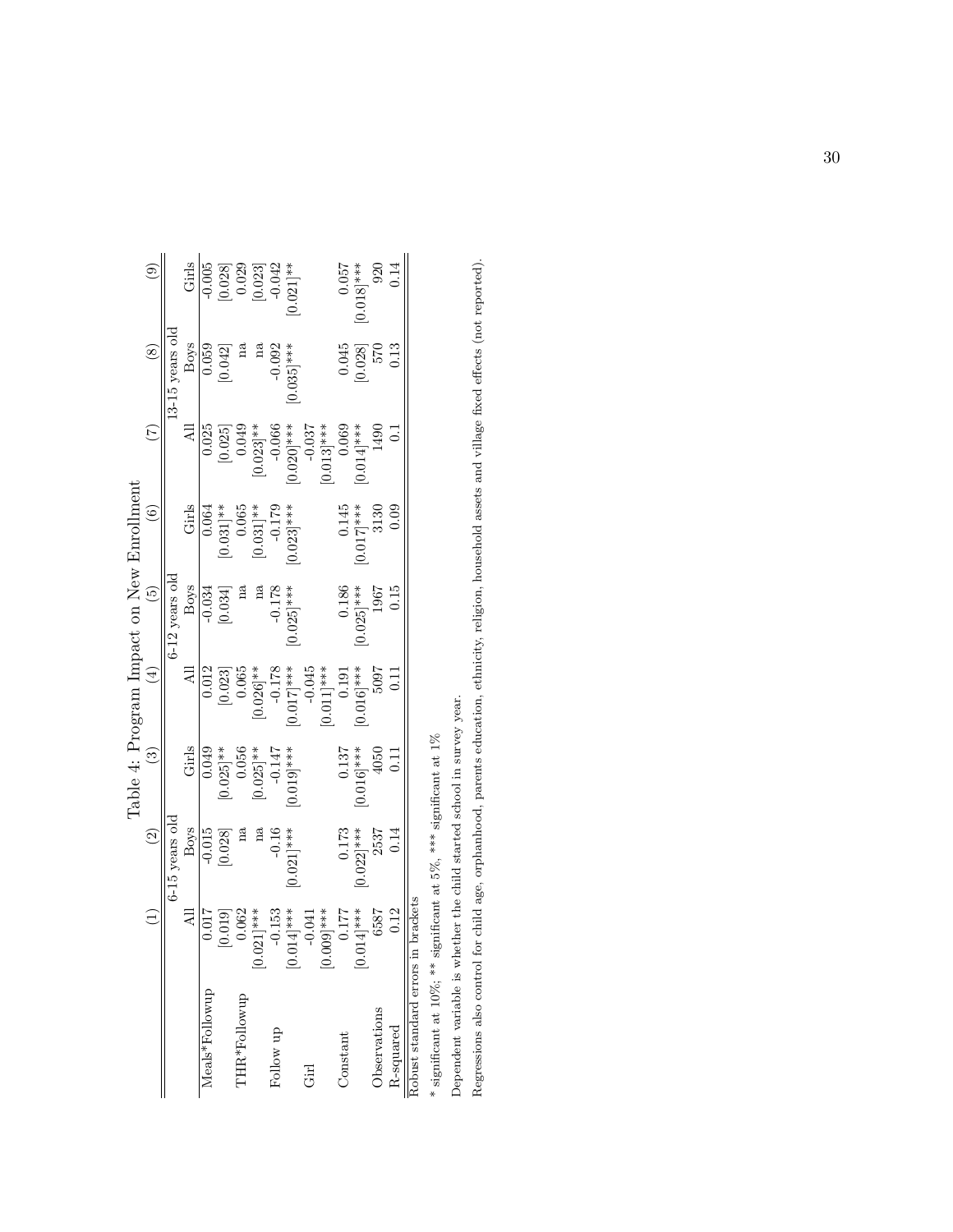<span id="page-31-0"></span>

|                              |                                         | Table 5: Program Impact on Learning |                                                                            |                                                                                                                       |                        |                                                                           | Outcomes: Answers to Math Questions                                                                    |                        |                                                                            |
|------------------------------|-----------------------------------------|-------------------------------------|----------------------------------------------------------------------------|-----------------------------------------------------------------------------------------------------------------------|------------------------|---------------------------------------------------------------------------|--------------------------------------------------------------------------------------------------------|------------------------|----------------------------------------------------------------------------|
|                              | $\bigoplus$                             | $\widehat{c}$                       | $\widehat{\mathcal{E}}$                                                    | $\left( \frac{1}{2} \right)$                                                                                          | $\widetilde{5}$        | $\odot$                                                                   | (7)                                                                                                    | $\circledast$          | $\odot$                                                                    |
|                              |                                         | $6-15$ years old                    |                                                                            |                                                                                                                       | $6-12$ years old       |                                                                           |                                                                                                        | $13-15$ years old      |                                                                            |
|                              | $\mathop{\rm All}\nolimits$             | Boys                                | Girls                                                                      | $\hbox{Al}$                                                                                                           | Boys                   | Girls                                                                     |                                                                                                        | <b>Boys</b>            | Girls                                                                      |
| Meals*Followup               | $-0.038$                                |                                     | 0.087                                                                      | 0.028                                                                                                                 |                        | 0.124                                                                     | $-0.300$                                                                                               | $-0.505$               | 0.131                                                                      |
|                              | 0.070                                   | $-0.152$<br>[0.099]                 | $\begin{array}{c} 0.100 \\ -0.042 \\ 0.105 \\ 0.005 \\ 0.0070 \end{array}$ |                                                                                                                       | $\frac{1}{2}$<br>111.0 | $\begin{array}{c} 0.112 \\ -0.063 \\ 0.113 \\ 0.018 \\ 0.008 \end{array}$ | $0.153]$ *                                                                                             | $[0.215]$ **           | $\begin{array}{c} 0.228 \\ 0.044 \\ 0.276 \\ -0.034 \\ \hline \end{array}$ |
| Rations*Followup             | $-0.078$                                | na                                  |                                                                            |                                                                                                                       | na                     |                                                                           |                                                                                                        | na                     |                                                                            |
|                              | [0.092]                                 | $\mathbf{a}$                        |                                                                            |                                                                                                                       | $\mathbf{a}$           |                                                                           |                                                                                                        | $\mathbf{a}$           |                                                                            |
| Follow up                    | 0.044                                   |                                     |                                                                            |                                                                                                                       | 0.061                  |                                                                           |                                                                                                        |                        |                                                                            |
|                              | 0.049                                   | [120.0]                             |                                                                            |                                                                                                                       | [620.0]                |                                                                           |                                                                                                        | [0.157]                |                                                                            |
| Girl                         | $-0.050$                                |                                     |                                                                            |                                                                                                                       |                        |                                                                           |                                                                                                        |                        |                                                                            |
|                              | 0.034]                                  |                                     |                                                                            | $\begin{array}{c} [0.079] \\ -0.084 \\ 0.099] \\ 0.040 \\ 0.040 \\ 0.055] \\ [0.055] \\ -0.045 \\ 0.038] \end{array}$ |                        |                                                                           | $\begin{array}{c} -0.054 \\ [0.244] \\ 0.073 \\ [0.109] \\ -0.098 \\ [0.073] \\ -0.098 \\ \end{array}$ |                        |                                                                            |
| Constant                     | 0.554                                   |                                     |                                                                            |                                                                                                                       |                        |                                                                           |                                                                                                        | 3.053                  |                                                                            |
|                              | $52$ <sup>***</sup><br>$\overline{0.0}$ | $0.0801***$                         | $0.545$<br>$0.063$ <sup>***</sup>                                          | $0.056$ <sup>***</sup>                                                                                                | $0.085$ <sup>***</sup> | $0.533$<br>$0.065$ ]***                                                   | $0.120$ <sup>***</sup>                                                                                 | $0.173$ <sup>***</sup> | $2.802$<br>[0.156]***                                                      |
| Observations                 | 5548                                    | 2302                                | 3246                                                                       | 4467                                                                                                                  | 1826                   | 2641                                                                      | 108                                                                                                    | 476                    | 605                                                                        |
| R-squared                    | 0.39                                    | 0.42                                | 0.39                                                                       | 0.34                                                                                                                  | 0.36                   | 0.34                                                                      | 0.16                                                                                                   | 0.18                   | 1.22                                                                       |
| Robust standard errors in br | ackets                                  |                                     |                                                                            |                                                                                                                       |                        |                                                                           |                                                                                                        |                        |                                                                            |

 $^*$  significant at 10%;  $^{**}$  significant at 5%,  $^{***}$  significant at 1%

Dependent variable is number of correct answers (varies from 0 to 4). Dependent variable is number of correct answers (varies from 0 to 4).  $*$  significant at 10%;  $**$  significant at 5%,  $***$  significant at 1%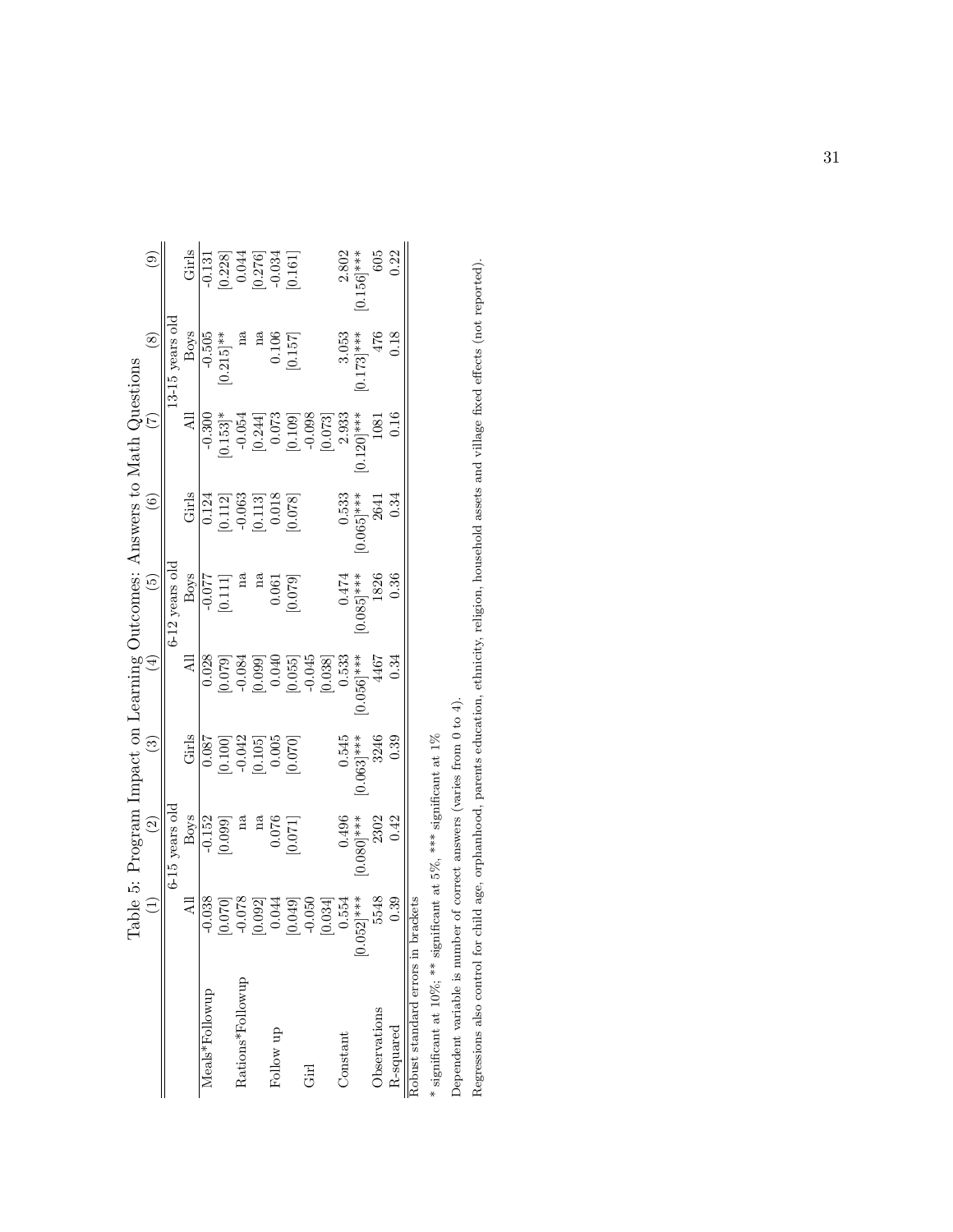|                                    | Table 6:             | Program Impact on Learning |                                                                                                   | )utcomes:                                      |                                               |                                                  | Time Taken to Answers Math $\theta$ | duestions                                       |                        |
|------------------------------------|----------------------|----------------------------|---------------------------------------------------------------------------------------------------|------------------------------------------------|-----------------------------------------------|--------------------------------------------------|-------------------------------------|-------------------------------------------------|------------------------|
|                                    |                      | $\odot$                    | $\binom{3}{2}$                                                                                    | $\left( 4\right)$                              | $\widetilde{5}$                               | $\odot$                                          | (7)                                 | $\circledast$                                   | ම                      |
|                                    |                      | 6-15 years ol              |                                                                                                   |                                                | 6-12 years old                                |                                                  |                                     | $13-15$ years old                               |                        |
|                                    |                      | Boys                       | Girls                                                                                             |                                                | Boys                                          | Girls                                            |                                     | Boys                                            | Girls                  |
| Meals*Followup                     | $-8.253$             | 4.854                      | $-21.635$                                                                                         | $-8.524$                                       | $-2.432$                                      | 12.985                                           | $-12.374$                           | 34.066                                          | $-53.817$              |
|                                    | [.0907]              | [760.9]                    | $10.015$ <sup>**</sup>                                                                            |                                                | [10.633]                                      |                                                  | [18.976]                            | [27.154]                                        | $27.803$ <sup>*</sup>  |
| Rations*Followup                   | $-4.669$             | $\mathbb{R}^n$             |                                                                                                   | [7.526]                                        |                                               | $\begin{bmatrix} 10.690 \ 0.833 \end{bmatrix}$   | $-16.602$                           |                                                 | $-39.108$              |
|                                    | $[9.480] \\ 6.616$   |                            |                                                                                                   | [8.798]                                        |                                               | [11.109]                                         | $\left[30.521\right]$               |                                                 | [34.490]               |
| Follow up                          |                      | 2.491                      |                                                                                                   | 2.237                                          | 3.294                                         | 0.823                                            | 22.276                              | 2.091                                           | 45.857                 |
|                                    | $[4.893] \\ 5.290$   | [6.924]                    |                                                                                                   | $\begin{bmatrix} 5.201 \\ 2.144 \end{bmatrix}$ | $\begin{bmatrix} 7.361 \ 0.000 \end{bmatrix}$ | $\begin{bmatrix} 0.0000 \\ 0.0000 \end{bmatrix}$ | $[12.982]$ *                        | $\begin{bmatrix} 18.671 \\ 0.000 \end{bmatrix}$ | $19.069$ <sup>**</sup> |
| Girl                               |                      | 0.000                      |                                                                                                   |                                                |                                               |                                                  | 19.735                              |                                                 |                        |
|                                    | $[3.352] \\ 453.636$ | [0.000]                    | $\begin{bmatrix} -8.263 \\ 10.716 \\ 10.545 \\ 6.925 \\ 0.000 \\ 0.000 \\ 0.000 \\ \end{bmatrix}$ | [3.588]                                        | [0.000]                                       |                                                  | $[8.749]$ **                        | [0.000]                                         | [0.000]                |
| Constant                           |                      | 457.561                    | 455.342                                                                                           | 458.44                                         | 160.099                                       | 458.853                                          | 250.082                             | 248.805                                         | 268.538                |
|                                    | $***$<br>4.922       | $7.280$ <sup>***</sup>     | 5.932 ***                                                                                         | **** 260'>                                     | $7.590$ <sup>***</sup>                        | $5.985$ <sup>***</sup>                           | $4.178$ <sup>***</sup>              | $9.849$ <sup>***</sup>                          | $8.464$ <sup>***</sup> |
| Observations                       | 5624                 | 2323                       | 330                                                                                               | 454                                            | 1847                                          | 269                                              |                                     | 476                                             | 607                    |
| R-squared                          | 0.31                 | 0.34                       |                                                                                                   | 0.26                                           | 0.28                                          | 0.26                                             |                                     |                                                 |                        |
| Robust standard errors in brackets |                      |                            |                                                                                                   |                                                |                                               |                                                  |                                     |                                                 |                        |

Robust standard errors in brackets

<span id="page-32-0"></span>\* significant at 10%; \*\* significant at 5%, \*\*\* significant at 1% Dependent variable is time taken to give a correct answer in second. Maximum time allowed is 120 seconds for each of the 4 questions. Wrong answer and no-a \* significant at 10%; \*\* significant at 5%, \*\*\* significant at 1% Dependent variable is time taken to give a correct answer in second. Maximum time allowed is 120 seconds for each of the 4 questions. Wrong answer and no-answer are given 125 second.

Regressions also control for child age, orphanhood, parents education, ethnicity, religion, household assets and village fixed effects (not reported).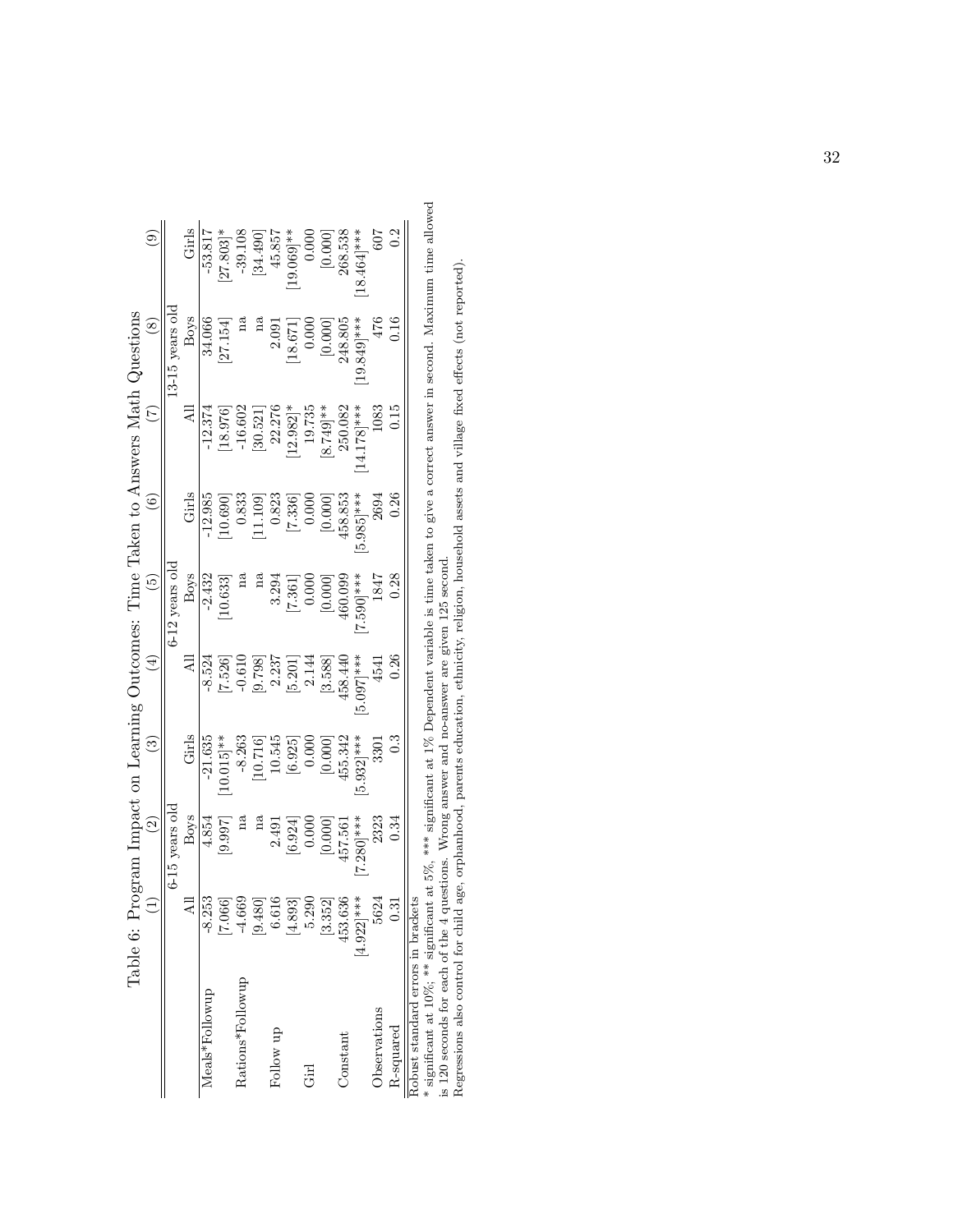|                                        |               |                       | Table 7: Program Impact on Cognitive Abilities: WISC%Raven Tests |                                                                                        |                      |                                                 |                                                          |                      |                                                         |
|----------------------------------------|---------------|-----------------------|------------------------------------------------------------------|----------------------------------------------------------------------------------------|----------------------|-------------------------------------------------|----------------------------------------------------------|----------------------|---------------------------------------------------------|
|                                        |               | $\widetilde{c}$       | $\binom{3}{2}$                                                   | $\left( 4\right)$                                                                      | $\widetilde{5}$      | $\widehat{6}$                                   | $\widetilde{C}$                                          | $\circledast$        | $\odot$                                                 |
|                                        |               | $6-15$ years old      |                                                                  |                                                                                        | $6-12$ years old     |                                                 |                                                          | $13-15$ years old    |                                                         |
|                                        | Ę             | Boys                  | Girls                                                            |                                                                                        | Boys                 | Girls                                           |                                                          | Boys                 | Girls                                                   |
| <b>Meals</b>                           | 0.222         | $-0.083$              | 0.512                                                            | 0.134                                                                                  | 0.04                 | 0.257                                           | 0.561                                                    | $-0.807$             | 1.242                                                   |
|                                        | [1.066]       | $1.062]$              | $\begin{bmatrix} 1.137 \\ -0.045 \end{bmatrix}$                  | $\begin{array}{c} [1.095] \\ -0.2 \\ 1.241] \\ -0.041 \\ 0.239] \\ \hline \end{array}$ | $[1.067]$            | $\begin{bmatrix} 1.160 \\ -0.179 \end{bmatrix}$ | $\begin{bmatrix} 1.201 \\ 0.086 \end{bmatrix}$           | [1.253]              | $\begin{bmatrix} 1.423 \\ 0.478 \\ 1.525 \end{bmatrix}$ |
| <b>THR</b>                             | 0.132         | na                    |                                                                  |                                                                                        | $^{\rm na}$          |                                                 |                                                          | na                   |                                                         |
|                                        | [1.222]       | na                    | [1.233]                                                          |                                                                                        | na                   | [1.258]                                         | [1.455]                                                  | na                   |                                                         |
| Girl                                   | 0.046         |                       |                                                                  |                                                                                        |                      |                                                 |                                                          |                      |                                                         |
|                                        | [0.217]       |                       |                                                                  |                                                                                        |                      |                                                 | $\begin{bmatrix} -0.13 \\ 0.518 \end{bmatrix}$<br>12.293 |                      |                                                         |
| Constant                               | 7.065         | 6.341                 | 7.458                                                            |                                                                                        | 5.937                | 7.317                                           |                                                          | 12.007               | 11.885                                                  |
|                                        | $4**$<br>1.54 | $[2.079]$ ***<br>1057 | $1.545]***$                                                      |                                                                                        | $[2.092]$ ***<br>841 | $1.582]***$                                     | $.844$ <sup>***</sup>                                    | $[2.659]$ ***<br>216 | $2.020$ <sup>***</sup>                                  |
| Observations                           | 2651          |                       | 1594                                                             | $1.594$ <sup>***</sup><br>2078                                                         |                      | 1237                                            | 573                                                      |                      | 357                                                     |
| R-squared                              | 0.43          | 0.49                  | $\ddot{0}.4$                                                     | 0.42                                                                                   | 0.49                 | 0.39                                            | $\ddot{0}$ .                                             | 0.45                 | 14 <sub>1</sub>                                         |
| Robust standard errors<br>ネネ ここ こここ メネ | in brackets   |                       |                                                                  | $\frac{1}{1}$                                                                          |                      |                                                 |                                                          |                      |                                                         |

 $*$  significant at 10%;  $^{**}$  significant at 5%,  $^{***}$  significant at 1%  $*$  significant at 10%;  $**$  significant at 5%,  $***$  significant at 1%

Dependent variable is number of correct answers of to WISC and Raven colored progressive matrices .

<span id="page-33-0"></span>Dependent variable is number of correct answers of to WISC and Raven colored progressive matrices .<br>Regressions also control for child age, orphanhood, parents education, ethnicity, religion and household assets (not repor Regressions also control for child age, orphanhood, parents education, ethnicity, religion and household assets (not reported). Village fixed effects are not included since the dependent variable is measured only during the followup.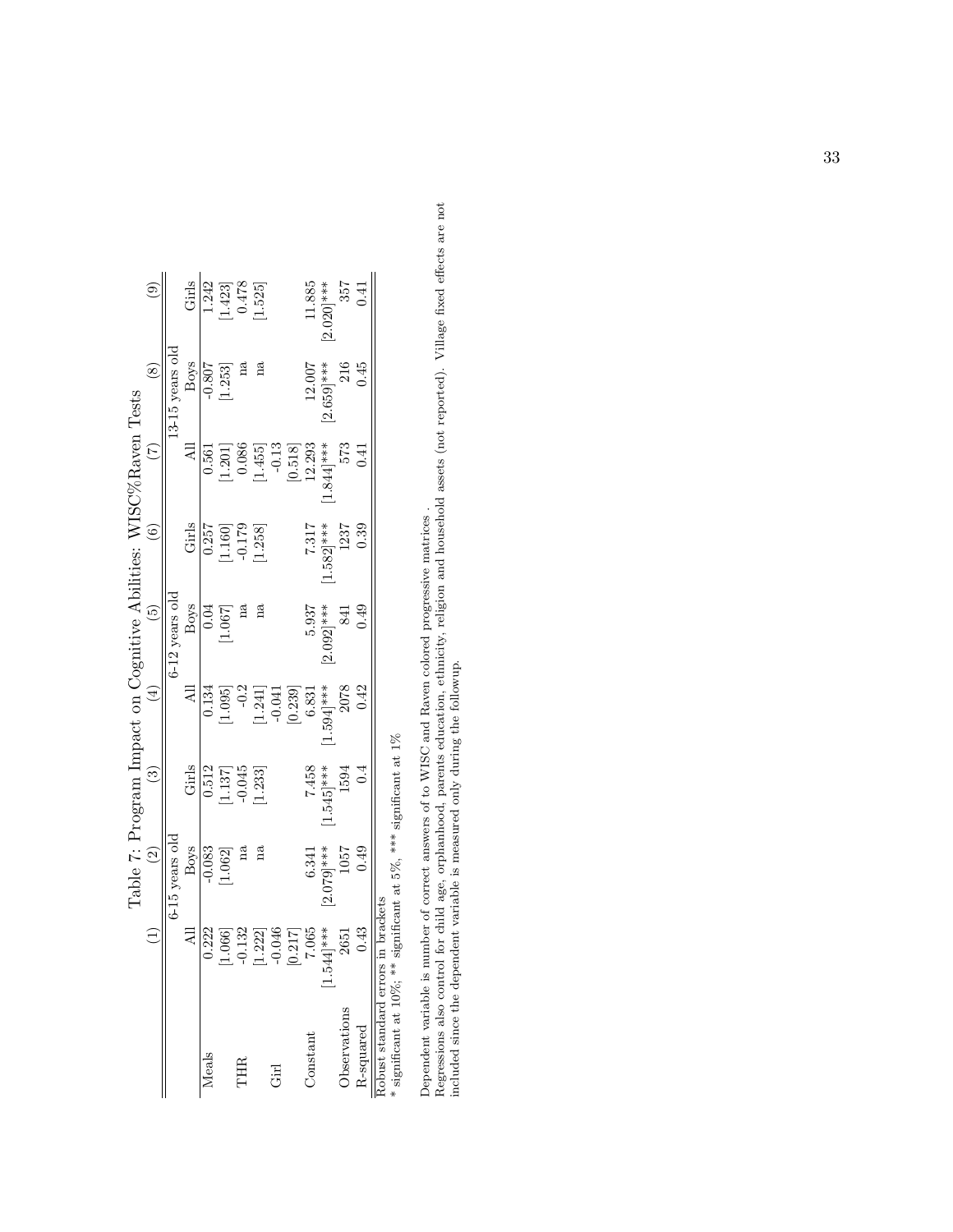|                                   |                                                          |                        |                              |                                                                                                                 |                       |                                                          |                                                                                       | Table 8: Program Impact on Cognitive Abilities: Forward and Backward Digit Spans |                                                         |
|-----------------------------------|----------------------------------------------------------|------------------------|------------------------------|-----------------------------------------------------------------------------------------------------------------|-----------------------|----------------------------------------------------------|---------------------------------------------------------------------------------------|----------------------------------------------------------------------------------|---------------------------------------------------------|
|                                   |                                                          | (2)                    | $\left( \frac{3}{2} \right)$ | $\bigoplus$                                                                                                     | $\widetilde{5}$       | (6)                                                      | (7)                                                                                   | $\circledS$                                                                      | $\widehat{e}$                                           |
|                                   |                                                          | $6-15$ years old       |                              |                                                                                                                 | 6-12 years old        |                                                          |                                                                                       | $13-15$ years old                                                                |                                                         |
|                                   | $\Xi$                                                    | Boys                   | Girls                        |                                                                                                                 | Boys                  | Girls                                                    |                                                                                       | Boys                                                                             | Girls                                                   |
| Meals                             | 0.112                                                    | 0.327                  | 0.011                        | 0.068                                                                                                           | 0.377                 | $-0.094$                                                 | 0.369                                                                                 | 0.149                                                                            | 0.457                                                   |
|                                   | $\begin{bmatrix} 1.103 \\ -0.005 \\ 0.948 \end{bmatrix}$ | 1.221]                 |                              | $\begin{array}{c} [1.191] \\ -0.213 \\ -0.168 \\ -0.168 \\ \hline 0.284] \\ 0.284 \\ \hline 0.3399 \end{array}$ | 1.288                 |                                                          |                                                                                       | [1.282]                                                                          | $\begin{bmatrix} 1.062 \\ 1.011 \\ 0.965 \end{bmatrix}$ |
| THR                               |                                                          | na                     |                              |                                                                                                                 | na                    |                                                          |                                                                                       | na                                                                               |                                                         |
|                                   |                                                          | na                     | [1.087]<br>0.104<br>0.977]   |                                                                                                                 | na                    | $\begin{bmatrix} 1.159 \\ -0.351 \\ 1.054 \end{bmatrix}$ | $\begin{array}{c} [1.004] \\ 0.836 \\ 0.949] \\ 0.178 \\ 0.178 \\ \hline \end{array}$ |                                                                                  |                                                         |
| Girl                              | 0.142                                                    |                        |                              |                                                                                                                 |                       |                                                          |                                                                                       |                                                                                  |                                                         |
|                                   | [0.236]                                                  |                        |                              |                                                                                                                 |                       |                                                          |                                                                                       |                                                                                  |                                                         |
| Constant                          | 8.489                                                    | 7.969                  | 8.73                         |                                                                                                                 | 7.458                 | 8.854                                                    | 12.859                                                                                | 13.098                                                                           | 12.189                                                  |
|                                   | 885 <sup>***</sup>                                       | $2.819$ <sup>***</sup> | $1.676$ <sup>***</sup>       | ****06                                                                                                          | $[2.917]^{**}$<br>853 | $1.721$ <sup>***</sup>                                   | $2.021$ ***                                                                           | $3.382$ <sup>***</sup>                                                           | $1.962$ <sup>***</sup>                                  |
| Observations                      | 2679                                                     | 1076<br>0.47           | 1603                         | 2095                                                                                                            |                       | 1242                                                     | 584                                                                                   | 223                                                                              | 361                                                     |
| R-squared                         | 0.42                                                     |                        |                              |                                                                                                                 | 0.48                  | (4)<br>0.4                                               | 0.36                                                                                  | 0.43                                                                             | 0.35                                                    |
| Robust standard error<br>$\vdots$ | s in brackets                                            | フィナル                   |                              | š,                                                                                                              |                       |                                                          |                                                                                       |                                                                                  |                                                         |

 $\ast$  significant at 10%;  $\ast\ast$  significant at 5%,  $\ast\ast\ast$  significant at 1%  $*$  significant at 10%;  $**$  significant at 5%,  $***$  significant at 1% Dependent variable is number of correct answers of to backward and forward digital spans. Dependent variable is number of correct answers of to backward and forward digital spans.

<span id="page-34-0"></span>Regressions also control for child age, orphanhood, parents education, ethnicity, religion and household assets (not reported). Village fixed effects are not Regressions also control for child age, orphanhood, parents education, ethnicity, religion and household assets (not reported). Village fixed effects are not included since the dependent variable is measured only during the followup.

included since the dependent variable is measured only during the followup.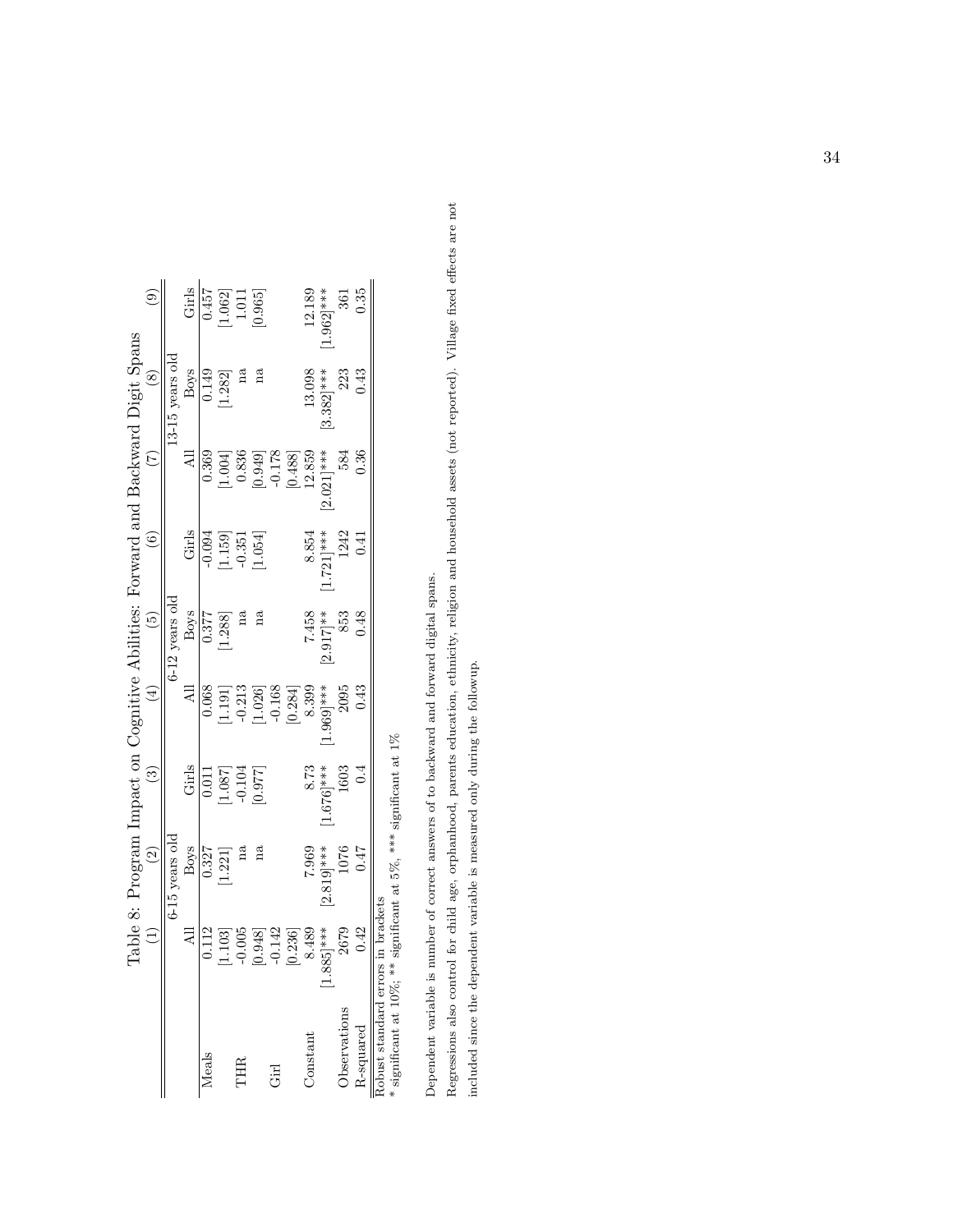<span id="page-35-0"></span>

|                                    |                                                                 | $\widetilde{c}$                                             | $\binom{3}{2}$                                                        | $\bigoplus$                                                                                                                                                                                                         | $\binom{5}{2}$                   | $\odot$                           | $\widetilde{C}$                                                                                                                                                                                | $\circledast$                                         | $\odot$                                                                                |
|------------------------------------|-----------------------------------------------------------------|-------------------------------------------------------------|-----------------------------------------------------------------------|---------------------------------------------------------------------------------------------------------------------------------------------------------------------------------------------------------------------|----------------------------------|-----------------------------------|------------------------------------------------------------------------------------------------------------------------------------------------------------------------------------------------|-------------------------------------------------------|----------------------------------------------------------------------------------------|
|                                    |                                                                 | $6-15$ years old                                            |                                                                       |                                                                                                                                                                                                                     | 6-12 years ol                    |                                   |                                                                                                                                                                                                | $13-15$ years old                                     |                                                                                        |
|                                    |                                                                 | Boys                                                        | Girls                                                                 |                                                                                                                                                                                                                     | <b>Boys</b>                      | Girls                             |                                                                                                                                                                                                | Boys                                                  | Girls                                                                                  |
| Meals*Followup                     | 0.659                                                           | 0.26                                                        | 1.012                                                                 | 0.706                                                                                                                                                                                                               | 0.345                            | 0.982                             | 0.098                                                                                                                                                                                          | $-0.65$                                               |                                                                                        |
|                                    |                                                                 | [0.399]                                                     |                                                                       | $\begin{array}{c} \text{0.302} \text{**} \\ 0.459 \\ 0.310 \\ -1.073 \\ \text{0.249} \text{**} \\ -0.098 \\ -0.098 \\ 0.104 \\ 1.218 \\ \text{0.104} \\ 1.218 \\ \text{0.104} \\ 1.218 \\ \text{0.105} \end{array}$ | $\left[ 0.442\right]$            | $[0.366]$ ***<br>1.042            |                                                                                                                                                                                                | $1.243\,$                                             | $\begin{array}{c} -0.701 \\ -0.880] \\ -0.603 \\ 1.456] \\ 0.823 \\ 0.033 \end{array}$ |
| HR*Followup                        |                                                                 | na                                                          |                                                                       |                                                                                                                                                                                                                     | na                               |                                   |                                                                                                                                                                                                |                                                       |                                                                                        |
|                                    | $\begin{array}{c} 0.280 \\ 0.369 \\ 0.369 \\ 0.287 \end{array}$ | na                                                          |                                                                       |                                                                                                                                                                                                                     |                                  | $[0.406]^{**}$ -1.123             |                                                                                                                                                                                                |                                                       |                                                                                        |
| Follow up                          |                                                                 | $-0.787$                                                    |                                                                       |                                                                                                                                                                                                                     | $-0.892$                         |                                   |                                                                                                                                                                                                |                                                       |                                                                                        |
|                                    |                                                                 | $0.285]***$                                                 | $[0.353]^{***}$<br>1.014<br>0.389<br>1.107<br>1.107<br>1.107<br>1.107 |                                                                                                                                                                                                                     | $0.334]***$                      | $[0.355]$ ***                     |                                                                                                                                                                                                | $\begin{bmatrix} 0.151 \\ 0.559 \end{bmatrix}$        |                                                                                        |
| Firi                               |                                                                 |                                                             |                                                                       |                                                                                                                                                                                                                     |                                  |                                   |                                                                                                                                                                                                |                                                       |                                                                                        |
|                                    | $[0.225]$ ***<br>-0.057<br>[0.097]<br>1.168                     |                                                             |                                                                       |                                                                                                                                                                                                                     |                                  |                                   | 161<br>161 - 1820<br>1820 - 1820<br>1752 - 1820<br>1831 - 1830<br>1831 - 1830<br>1840 - 1830 - 1830 - 1830 - 1830 - 1830 - 1930 - 1930 - 1930 - 1930 - 1930 - 1930 - 1930 - 1930 - 1930 - 1930 |                                                       |                                                                                        |
| Constant                           |                                                                 |                                                             |                                                                       |                                                                                                                                                                                                                     |                                  |                                   |                                                                                                                                                                                                |                                                       |                                                                                        |
|                                    | $0.332]***$                                                     | $\begin{array}{c} 1.536 \\ 0.505] {***} \\ 116 \end{array}$ | $[0.541$<br>$[0.225]$ **<br>819                                       |                                                                                                                                                                                                                     | $1.547$<br>$(0.514)***$<br>$973$ | $[0.576$<br>$[0.233]^{**}$<br>765 |                                                                                                                                                                                                | $\begin{bmatrix} 0.011 \\ 0.763 \end{bmatrix}$<br>143 | $\frac{0.336}{0.477}$                                                                  |
| Observations                       | 1935                                                            |                                                             |                                                                       |                                                                                                                                                                                                                     |                                  |                                   |                                                                                                                                                                                                |                                                       |                                                                                        |
| R-squared                          |                                                                 | 0.15                                                        | 0.18                                                                  |                                                                                                                                                                                                                     |                                  |                                   | 0.22                                                                                                                                                                                           | 0.27                                                  | <b>1.94</b>                                                                            |
| Robust standard errors in brackets |                                                                 |                                                             |                                                                       |                                                                                                                                                                                                                     |                                  |                                   |                                                                                                                                                                                                |                                                       |                                                                                        |
|                                    |                                                                 |                                                             |                                                                       |                                                                                                                                                                                                                     |                                  |                                   |                                                                                                                                                                                                |                                                       |                                                                                        |

Table 9: Program Impact on School Attendance Table 9: Program Impact on School Attendance

 $^*$  significant at 10%;  $^{**}$  significant at 5%,  $^{***}$  significant at 1%  $*$  significant at 10%;  $**$  significant at 5%,  $***$  significant at 1%

Dependent variable number of days missed in May. Dependent variable number of days missed in May.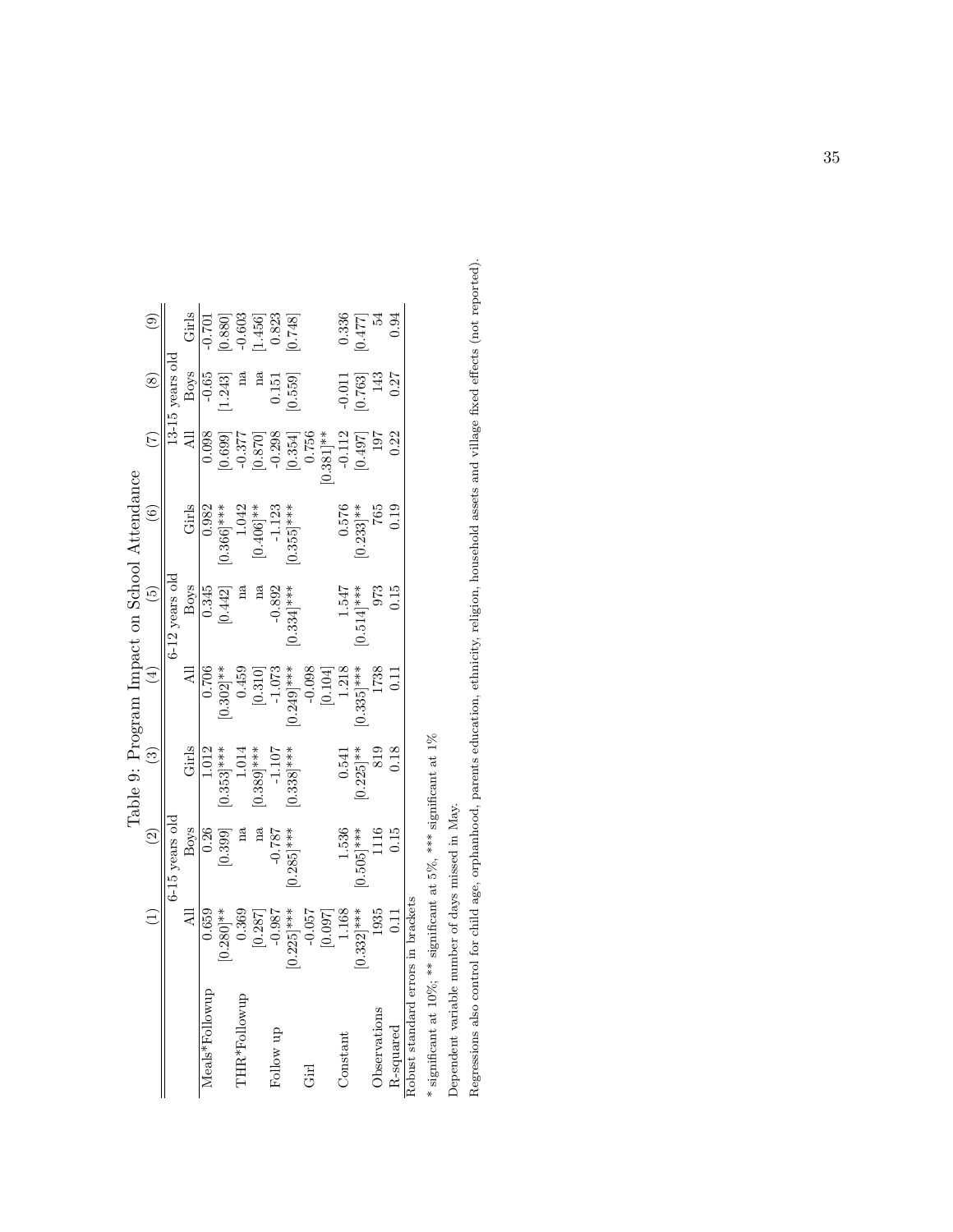| All students<br>Students aged 6-12<br>Number of children other than student<br>$2 - 3$<br>$0 - 1$<br>$2 - 3$<br>$0 - 1$<br>4 or more<br>Meals*Followup<br>1.478<br>0.189<br>1.512<br>0.221<br>$-0.272$<br>$[0.449]$ ***<br>$[0.423]$ ***<br>[0.534]<br>[0.406]<br>[0.565]<br>THR*Followup<br>1.245<br>0.268<br>$-1.375$<br>1.363<br>0.437<br>$[0.404]$ ***<br>$[0.434]$ ***<br>$[0.697]$ **<br>[0.428]<br>[0.454]<br>$-1.652$<br>$-0.91$<br>0.175<br>$-1.788$<br>$-1.052$<br>Followup | , 1. j | 4) | $\cdot$ | (土 | $\cup$ | (V)          |
|---------------------------------------------------------------------------------------------------------------------------------------------------------------------------------------------------------------------------------------------------------------------------------------------------------------------------------------------------------------------------------------------------------------------------------------------------------------------------------------|--------|----|---------|----|--------|--------------|
|                                                                                                                                                                                                                                                                                                                                                                                                                                                                                       |        |    |         |    |        |              |
|                                                                                                                                                                                                                                                                                                                                                                                                                                                                                       |        |    |         |    |        |              |
|                                                                                                                                                                                                                                                                                                                                                                                                                                                                                       |        |    |         |    |        | 4 or more    |
|                                                                                                                                                                                                                                                                                                                                                                                                                                                                                       |        |    |         |    |        | $-0.235$     |
|                                                                                                                                                                                                                                                                                                                                                                                                                                                                                       |        |    |         |    |        | [0.397]      |
|                                                                                                                                                                                                                                                                                                                                                                                                                                                                                       |        |    |         |    |        | $-1.653$     |
|                                                                                                                                                                                                                                                                                                                                                                                                                                                                                       |        |    |         |    |        | $[0.764]$ ** |
|                                                                                                                                                                                                                                                                                                                                                                                                                                                                                       |        |    |         |    |        | 0.208        |
| $[0.387]$ ***<br>$[0.386]$ **<br>$[0.421]$ ***<br>$[0.417]$ **<br>[0.245]                                                                                                                                                                                                                                                                                                                                                                                                             |        |    |         |    |        | [0.293]      |
| Girl<br>0.02<br>0.023<br>$-0.063$<br>$-0.047$<br>$-0.028$                                                                                                                                                                                                                                                                                                                                                                                                                             |        |    |         |    |        | $-0.075$     |
| [0.164]<br>[0.179]<br>[0.134]<br>[0.178]<br>[0.191]                                                                                                                                                                                                                                                                                                                                                                                                                                   |        |    |         |    |        | [0.150]      |
| 1.001<br>1.431<br>Constant<br>1.262<br>1.12<br>1.368                                                                                                                                                                                                                                                                                                                                                                                                                                  |        |    |         |    |        | 1.467        |
| $[0.380]$ ***<br>$[0.485]$ ***<br>$[0.376]$ ***<br>$[0.493]$ ***<br>$[0.732]$ *                                                                                                                                                                                                                                                                                                                                                                                                       |        |    |         |    |        | $[0.723]$ ** |
| Observations<br>568<br>830<br>537<br>747<br>511                                                                                                                                                                                                                                                                                                                                                                                                                                       |        |    |         |    |        | 480          |
| R-squared<br>0.29<br>0.12<br>0.19<br>0.32<br>0.13<br>$\overline{D}$ $\overline{D}$ $\overline{D}$ $\overline{D}$ $\overline{D}$ $\overline{D}$ $\overline{D}$ $\overline{D}$ $\overline{D}$ $\overline{D}$ $\overline{D}$ $\overline{D}$ $\overline{D}$ $\overline{D}$ $\overline{D}$ $\overline{D}$ $\overline{D}$ $\overline{D}$ $\overline{D}$ $\overline{D}$ $\overline{D}$ $\overline{D}$ $\overline{D}$ $\overline{D}$ $\overline{$<br>$\cdot$ $\cdot$ $\cdot$<br>$\mathbf{1}$  |        |    |         |    |        | 0.22         |

<span id="page-36-0"></span>Table 10: School Attendance and number of children  $(1)$   $(2)$   $(3)$   $(4)$   $(5)$   $(6)$ 

Robust standard errors in brackets

 $^*$  significant at 10%;  $^{**}$  significant at  $1\%$ 

Dependent variable number of days missed in May.

Regressions also control for child age, orphanhood, parents education, ethnicity, religion, household assets and village fixed effects (not reported).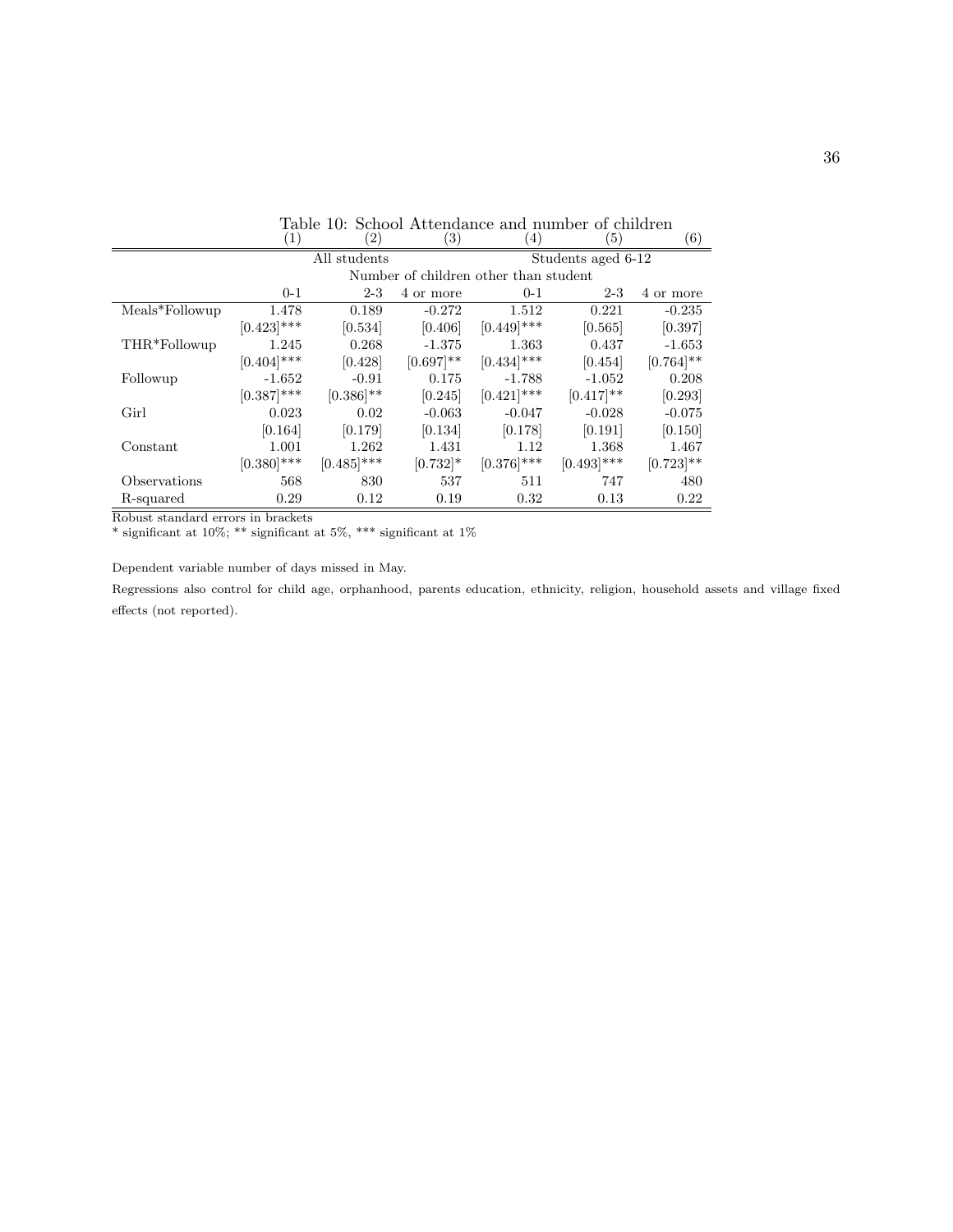<span id="page-37-0"></span>

|                           |                                        |                                            |                                                                                                       |                                       |                                                              |                                                                                                                                                            | where the most model with a consequence of the consequence of the consequence of the consequence of the consequence of the consequence of the consequence of the consequence of the consequence of the consequence of the cons                                                                                             |                               |                                                                             |
|---------------------------|----------------------------------------|--------------------------------------------|-------------------------------------------------------------------------------------------------------|---------------------------------------|--------------------------------------------------------------|------------------------------------------------------------------------------------------------------------------------------------------------------------|----------------------------------------------------------------------------------------------------------------------------------------------------------------------------------------------------------------------------------------------------------------------------------------------------------------------------|-------------------------------|-----------------------------------------------------------------------------|
|                           |                                        | $\binom{2}{3}$                             | (3)                                                                                                   | $\left( \frac{1}{2} \right)$          | $\binom{6}{2}$                                               | (6)                                                                                                                                                        | $(7)$                                                                                                                                                                                                                                                                                                                      | $\circledast$                 |                                                                             |
|                           |                                        | $6-15$ years old                           |                                                                                                       |                                       | $6-12$ years old                                             |                                                                                                                                                            |                                                                                                                                                                                                                                                                                                                            | $13-15$ years old             |                                                                             |
|                           |                                        | <b>Boys</b>                                | Girls                                                                                                 |                                       | Boys                                                         | Girls                                                                                                                                                      |                                                                                                                                                                                                                                                                                                                            | <b>Boys</b>                   | Girls                                                                       |
| Meals*Followup            | 0.024                                  |                                            |                                                                                                       |                                       |                                                              |                                                                                                                                                            |                                                                                                                                                                                                                                                                                                                            |                               |                                                                             |
|                           | [0.025]                                | $[0.032]$                                  | $\begin{bmatrix} 0.033 \\ 0.037 \\ 0.089 \\ 0.089 \\ 0.089 \\ 0.037 \\ 0.13 \\ 0.13 \\ \end{bmatrix}$ |                                       | $[0.014$<br>$[0.038]$                                        | $[0.068] \begin{tabular}{c} 0.066 \\[-4pt] 0.042] \\[-4pt] 0.089 \\[-4pt] 0.089 \\[-4pt] 0.01 \\[-4pt] 0.114 \\[-4pt] 0.114 \\[-4pt] 0.020] \end{tabular}$ | $\begin{array}{c} 1.034 \\[-4pt] 0.045 \\[-4pt] 0.045 \\[-4pt] 0.068 \\[-4pt] 0.068 \\[-4pt] 0.03 \\[-4pt] 0.133 \\[-4pt] 0.188 \\[-4pt] 0.02]^{***} \\[-4pt] 0.188 \\[-4pt] 0.02 \\[-4pt] 0.02 \\[-4pt] 0.03 \\[-4pt] 0.03 \\[-4pt] 0.03 \\[-4pt] 0.03 \\[-4pt] 0.03 \\[-4pt] 0.03 \\[-4pt] 0.03 \\[-4pt] 0.03 \\[-4pt] $ | $[0.046]$ na                  | $\begin{array}{c} -0.111 \\ 0.080] \\ -0.118 \\ 0.084] \\ 0.21 \end{array}$ |
| 'HR*Followup              | $-0.045$                               | na                                         |                                                                                                       |                                       |                                                              |                                                                                                                                                            |                                                                                                                                                                                                                                                                                                                            |                               |                                                                             |
|                           | [0.032]                                |                                            |                                                                                                       |                                       | na                                                           |                                                                                                                                                            |                                                                                                                                                                                                                                                                                                                            | na                            |                                                                             |
| Followup                  | 780.0                                  |                                            |                                                                                                       |                                       |                                                              |                                                                                                                                                            |                                                                                                                                                                                                                                                                                                                            |                               |                                                                             |
|                           | $17$ ***<br>-0.178<br>12 ***<br>[0.01] | $0.047$<br>$(0.023)**$                     |                                                                                                       |                                       | $[0.041$ $[0.027]$                                           |                                                                                                                                                            |                                                                                                                                                                                                                                                                                                                            | $0.071$<br>$(0.032]$ **       | $0.056$ <sup>***</sup>                                                      |
| Girl                      |                                        |                                            |                                                                                                       |                                       |                                                              |                                                                                                                                                            |                                                                                                                                                                                                                                                                                                                            |                               |                                                                             |
|                           | [0.01]                                 |                                            |                                                                                                       |                                       |                                                              |                                                                                                                                                            |                                                                                                                                                                                                                                                                                                                            |                               |                                                                             |
| Constant                  | 0.334                                  |                                            |                                                                                                       |                                       |                                                              |                                                                                                                                                            |                                                                                                                                                                                                                                                                                                                            | 0.816                         | 0.657                                                                       |
|                           | $22$ <sup>***</sup><br>[0.02]          | $0.247$<br>$0.030$ ***<br>$2462$<br>$2462$ | $0.227$<br>$[0.027]***$<br>$3585$<br>$3585$                                                           | $0.336$<br>$4757$<br>$4757$<br>$4757$ | $\begin{array}{c} 0.261 \\ 0.033]^{***} \\ 1931 \end{array}$ | $0.223$<br>$0.028$ ]***                                                                                                                                    | $0.827$<br>0.033]***                                                                                                                                                                                                                                                                                                       | $0.038$ <sup>***</sup><br>531 | $[0.045]$ ***<br>759                                                        |
| Observations              | 7109                                   |                                            |                                                                                                       |                                       |                                                              | 2826<br>0.23                                                                                                                                               | 1290                                                                                                                                                                                                                                                                                                                       |                               |                                                                             |
| $R$ -squared              | 0.26                                   |                                            |                                                                                                       |                                       | 0.27                                                         |                                                                                                                                                            | 0.23                                                                                                                                                                                                                                                                                                                       | 0.19                          | 0.21                                                                        |
| Robust standard errors in | prackets                               |                                            |                                                                                                       |                                       |                                                              |                                                                                                                                                            |                                                                                                                                                                                                                                                                                                                            |                               |                                                                             |

Table 11: Program Impact on Child Participation in Farm Labor Table 11: Program Impact on Child Participation in Farm Labor

 $^*$  significant at 10%;  $^{**}$  significant at 5%,  $^{***}$  significant at 1%  $*$  significant at 10%;  $**$  significant at 5%,  $***$  significant at 1%

Dependent variable is whether child participated in any farm labor the week before the survey. Dependent variable is whether child participated in any farm labor the week before the survey.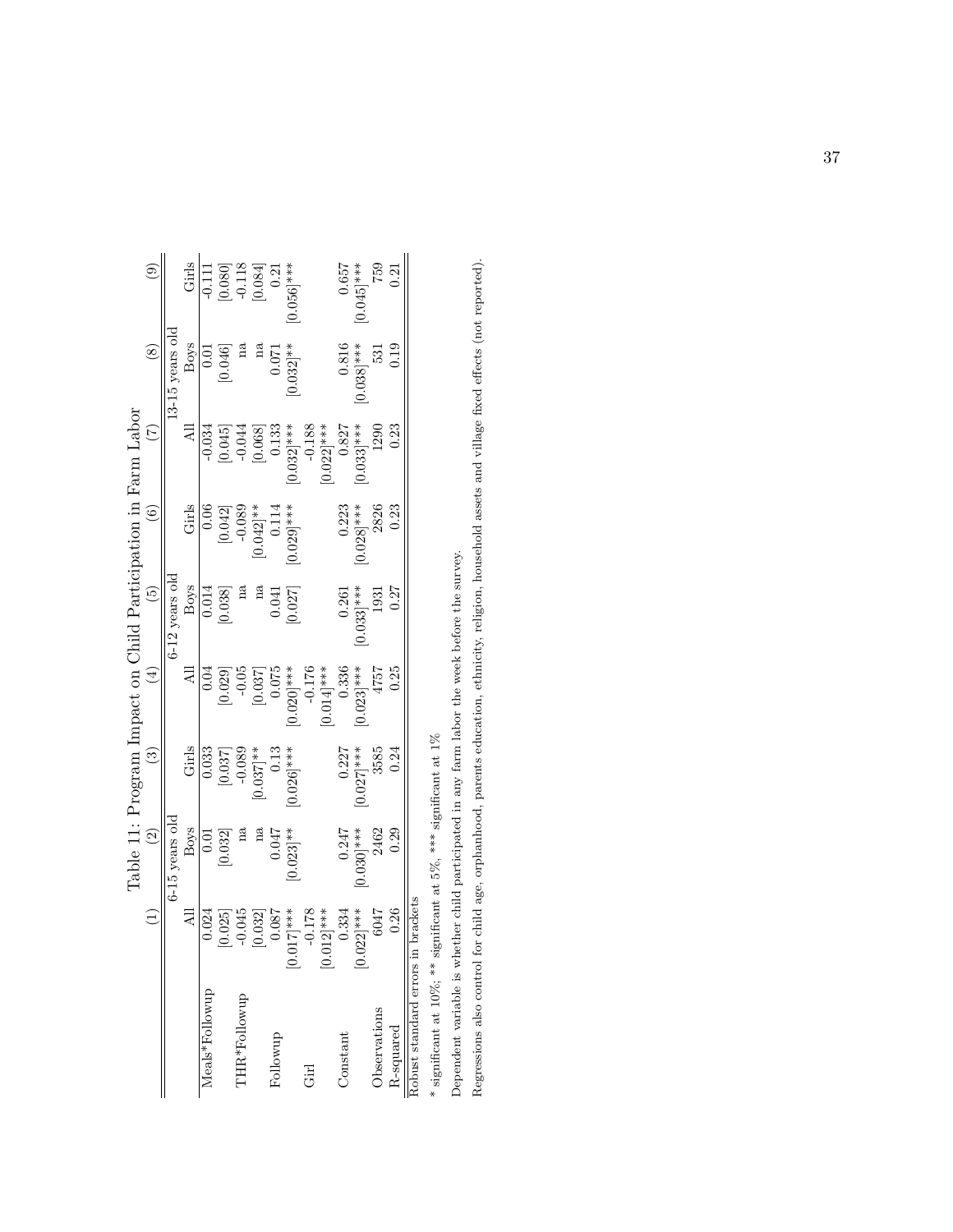<span id="page-38-0"></span>

|                           |                                                                                   | $\odot$                         | $\overline{3}$                                                                                                                     | $\left( \pm \right)$                                                                                                                                                                                     | $\int_{1}^{1}$                                               | $\odot$                                                        | (7)                                                                                                                                                                                                                                                                                              | $\circled{s}$                                               | $\widehat{\odot}$                                                                                                        |
|---------------------------|-----------------------------------------------------------------------------------|---------------------------------|------------------------------------------------------------------------------------------------------------------------------------|----------------------------------------------------------------------------------------------------------------------------------------------------------------------------------------------------------|--------------------------------------------------------------|----------------------------------------------------------------|--------------------------------------------------------------------------------------------------------------------------------------------------------------------------------------------------------------------------------------------------------------------------------------------------|-------------------------------------------------------------|--------------------------------------------------------------------------------------------------------------------------|
|                           |                                                                                   | 6-15 years old                  |                                                                                                                                    |                                                                                                                                                                                                          | 6-12 years old                                               |                                                                |                                                                                                                                                                                                                                                                                                  | $13-15$ years old                                           |                                                                                                                          |
|                           |                                                                                   | Boys                            | Girls                                                                                                                              |                                                                                                                                                                                                          | Boys                                                         | Girls                                                          |                                                                                                                                                                                                                                                                                                  | Boys                                                        | Girls                                                                                                                    |
| Meals*Followup            | $-0.006$                                                                          |                                 |                                                                                                                                    |                                                                                                                                                                                                          |                                                              | 0.003                                                          |                                                                                                                                                                                                                                                                                                  |                                                             |                                                                                                                          |
|                           |                                                                                   | $-0.022$<br>$0.033$ ]           | $\begin{bmatrix} 0.007 \\ [0.033] \\ -0.030 \\ [0.030] ^{***} \\ [0.030] ^{***} \\ [0.030] ^{***} \\ [0.030] ^{***} \end{bmatrix}$ | $\begin{array}{r} -0.006 \\ [0.026] \\ [0.028]^{***} \\ [0.028]^{***} \\ [0.03]^{***} \\ [0.017]^{***} \\ [0.013]^{***} \\ [0.013]^{***} \\ [0.013]^{***} \\ [0.019]^{***} \\ [0.019]^{***} \end{array}$ | $-0.021$<br>$[0.037]$                                        | $\begin{bmatrix} 0.036 \\ -0.103 \\ 0.033 \end{bmatrix}^{***}$ | $\begin{array}{l} 0.009\\[-4pt] 0.054\\[-4pt] 0.043\\[-4pt] 0.060\\[-4pt] 0.030\\[-4pt] 0.030\\[-4pt] 0.030\\[-4pt] 0.030\\[-4pt] 0.030\\[-4pt] 0.327\\[-4pt] 0.327\\[-4pt] 0.320\\[-4pt] 0.320\\[-4pt] 0.320\\[-4pt] 0.320\\[-4pt] 0.320\\[-4pt] 0.320\\[-4pt] 0.320\\[-4pt] 0.320\\[-4pt] 0.3$ | $-0.025$<br>[0.077]                                         | $\begin{array}{c} 0.044 \\[-4pt] 0.079 \\[-4pt] 0.031 \\[-4pt] 0.071 \\[-4pt] 0.013 \\[-4pt] 0.013 \\[-4pt] \end{array}$ |
| "HR*Followup              | $[0.023]$<br>$-0.074$<br>$25$ ***                                                 |                                 |                                                                                                                                    |                                                                                                                                                                                                          |                                                              |                                                                |                                                                                                                                                                                                                                                                                                  |                                                             |                                                                                                                          |
|                           | [0.02]                                                                            |                                 |                                                                                                                                    |                                                                                                                                                                                                          |                                                              |                                                                |                                                                                                                                                                                                                                                                                                  |                                                             |                                                                                                                          |
| Followup                  |                                                                                   |                                 |                                                                                                                                    |                                                                                                                                                                                                          |                                                              |                                                                |                                                                                                                                                                                                                                                                                                  |                                                             |                                                                                                                          |
|                           | $\begin{array}{c} 0.073 \\ 15 ^{**} \\ -0.028 \\ 011 ^{**} \end{array}$<br>[0.01] | $0.059$<br>0.022]***            |                                                                                                                                    |                                                                                                                                                                                                          | $0.065$<br>0.024]***                                         | $0.104$<br>$0.024$<br>***                                      |                                                                                                                                                                                                                                                                                                  | [0.034                                                      |                                                                                                                          |
| Girl                      |                                                                                   |                                 |                                                                                                                                    |                                                                                                                                                                                                          |                                                              |                                                                |                                                                                                                                                                                                                                                                                                  |                                                             |                                                                                                                          |
|                           |                                                                                   |                                 |                                                                                                                                    |                                                                                                                                                                                                          |                                                              |                                                                |                                                                                                                                                                                                                                                                                                  |                                                             |                                                                                                                          |
| Constant                  |                                                                                   |                                 |                                                                                                                                    |                                                                                                                                                                                                          |                                                              |                                                                |                                                                                                                                                                                                                                                                                                  |                                                             | 0.258                                                                                                                    |
|                           | $\frac{0.126}{8}$<br>$\overline{0.0}$                                             |                                 | $0.109$<br>$(0.020)***$                                                                                                            |                                                                                                                                                                                                          |                                                              | $0.115$<br>$0.021]***$                                         |                                                                                                                                                                                                                                                                                                  | $\begin{array}{c} 0.369 \\ 0.050] {***} \\ 531 \end{array}$ | $0.041$ <sup>***</sup>                                                                                                   |
| Observations              | 6047                                                                              | $0.112$<br>$0.027$ ]***<br>2462 | $3585$<br>$0.24$                                                                                                                   |                                                                                                                                                                                                          | $\begin{array}{c} 0.111 \\ 0.028] {***} \\ 1931 \end{array}$ | 2826<br>0.24                                                   | 1290                                                                                                                                                                                                                                                                                             |                                                             | 759                                                                                                                      |
| $R$ -squared              | 0.23                                                                              | 0.22                            |                                                                                                                                    | 0.22                                                                                                                                                                                                     | 0.21                                                         |                                                                | 0.27                                                                                                                                                                                                                                                                                             |                                                             | 9.3                                                                                                                      |
| Robust standard errors in | prackets                                                                          |                                 |                                                                                                                                    |                                                                                                                                                                                                          |                                                              |                                                                |                                                                                                                                                                                                                                                                                                  |                                                             |                                                                                                                          |

Table 12: Program Impact on Child Participation in Non Farm Labor Table 12: Program Impact on Child Participation in Non Farm Labor

 $^*$  significant at 10%;  $^{**}$  significant at 5%,  $^{***}$  significant at 1%  $*$  significant at 10%;  $**$  significant at 5%,  $***$  significant at 1%

Dependent variable is whether child participated in any non farm labor the week before the survey. Dependent variable is whether child participated in any non farm labor the week before the survey.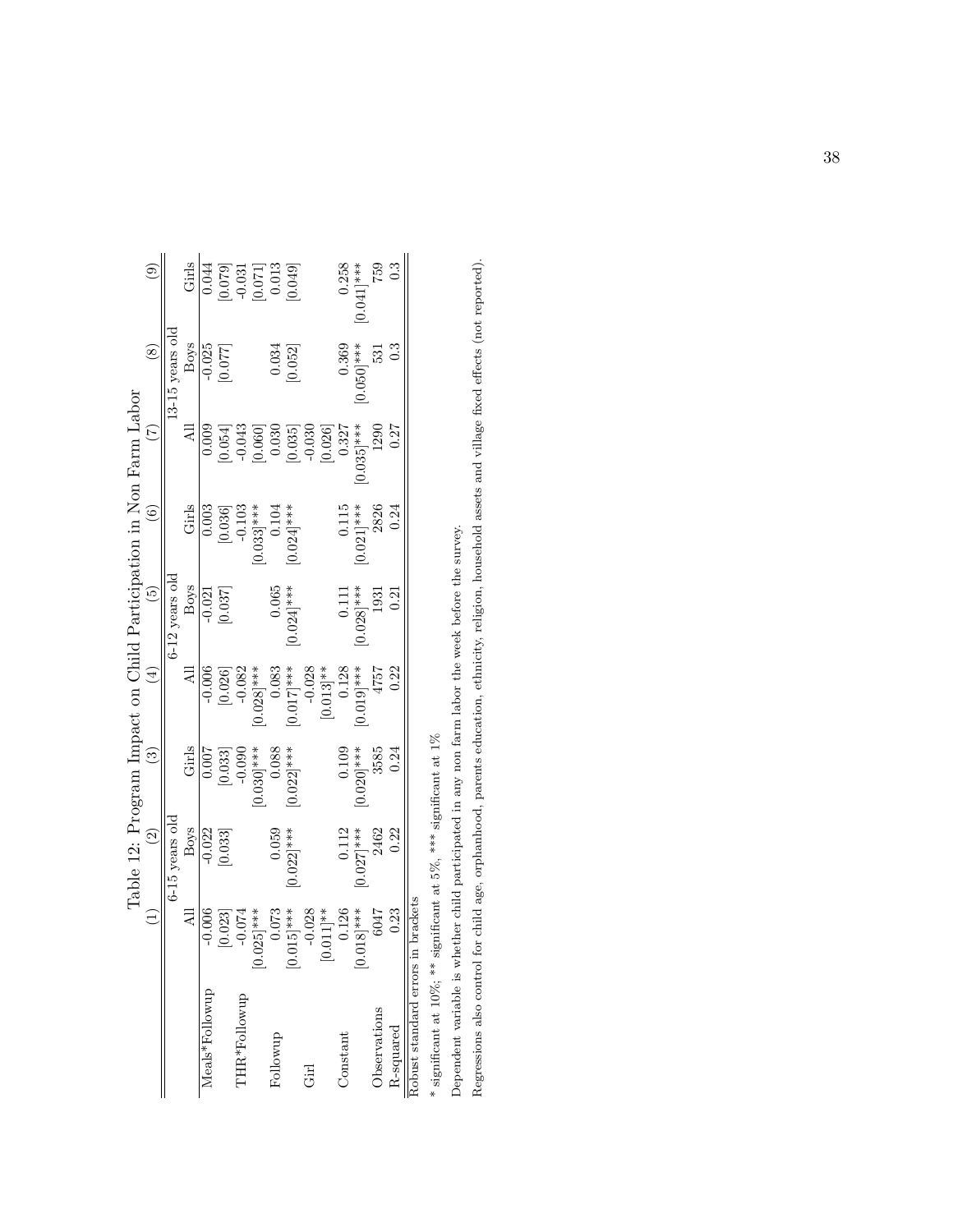<span id="page-39-0"></span>

| Table 13: Program Impact on Child<br>$\binom{3}{2}$<br>Girls<br>$\begin{array}{c} \text{(0.036)}\text{*} \\\text{(0.036)}\text{*} \\\text{(0.036)}\text{*} \\\text{(0.036)}\text{*} \\\text{(0.036)}\text{*} \\\text{(0.000)}\text{(0.000)}\text{(0.000)}\text{(0.000)}\end{array}$<br>3585<br>0.084<br>0.2 <sub>0</sub><br>years ol<br>Boys<br>$\bigcirc$<br>$\begin{bmatrix} 0.017 \\ 0.036 \\ 0.000 \\ 0.000 \\ 0.000 \\ 0.000 \\ 0.000 \\ 0.000 \\ 0.000 \\ 0.160 \\ 0.000 \\ 0.000 \\ 0.000 \\ 0.000 \\ 0.000 \\ \end{bmatrix}^{**}$<br>0.19<br>2462<br>615<br>$\begin{array}{c} -0.031 \\ [0.019] \\ [0.330] \\ [0.39] \\ [0.075] \\ [0.075] \\ [0.075] \\ [0.078] \\ [0.075] \end{array}$<br>$0.026$ <sup>*</sup><br>0.049<br>0.055<br>0.24<br>$(0.031]$ *<br>604 |
|--------------------------------------------------------------------------------------------------------------------------------------------------------------------------------------------------------------------------------------------------------------------------------------------------------------------------------------------------------------------------------------------------------------------------------------------------------------------------------------------------------------------------------------------------------------------------------------------------------------------------------------------------------------------------------------------------------------------------------------------------------------------------|
| Robust standard errors in                                                                                                                                                                                                                                                                                                                                                                                                                                                                                                                                                                                                                                                                                                                                                |

 $^*$  significant at 10%;  $^{**}$  significant at 5%,  $^{***}$  significant at 1%  $*$  significant at 10%;  $**$  significant at 5%,  $***$  significant at 1%

Dependent variable is whether child has fetched water the week before the survey. Dependent variable is whether child has fetched water the week before the survey.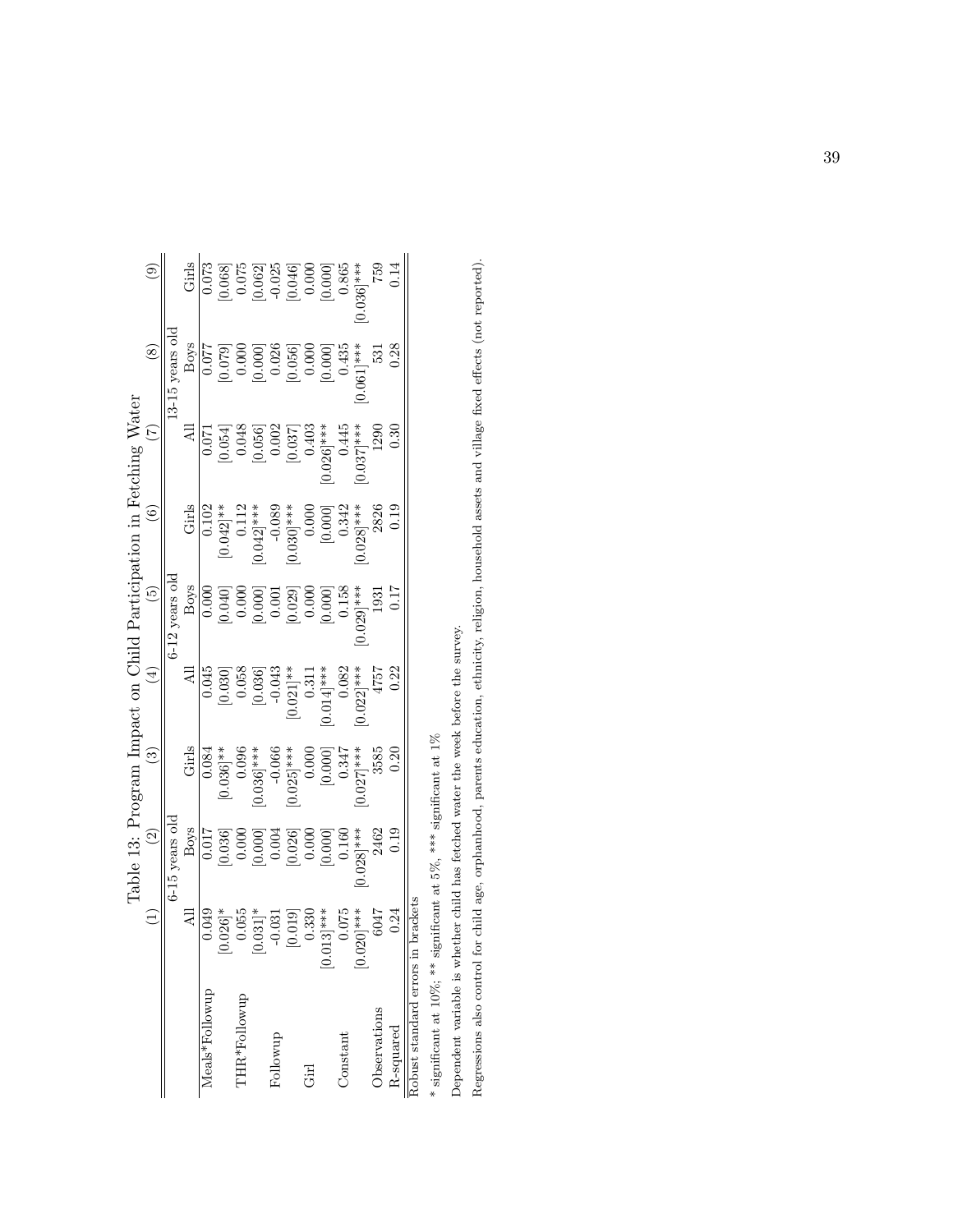<span id="page-40-0"></span>

|                           |                                                                                                                                                                                                                                                                                                              | (2)                    | $\binom{3}{2}$                                                                     | (4)                                                                                                                                                                                                                    | community and the community of the community of the community of the community of the community of the community of the community of the community of the community of the community of the community of the community of the<br>$\left(5\right)$ | $\odot$                                                                                | (7)                                                                                                               | $\circledast$       | $\widehat{e}$                                                                 |
|---------------------------|--------------------------------------------------------------------------------------------------------------------------------------------------------------------------------------------------------------------------------------------------------------------------------------------------------------|------------------------|------------------------------------------------------------------------------------|------------------------------------------------------------------------------------------------------------------------------------------------------------------------------------------------------------------------|---------------------------------------------------------------------------------------------------------------------------------------------------------------------------------------------------------------------------------------------------|----------------------------------------------------------------------------------------|-------------------------------------------------------------------------------------------------------------------|---------------------|-------------------------------------------------------------------------------|
|                           |                                                                                                                                                                                                                                                                                                              | $6-15$ years old       |                                                                                    |                                                                                                                                                                                                                        | $6-12$ years old                                                                                                                                                                                                                                  |                                                                                        |                                                                                                                   | $13-15$ years old   |                                                                               |
|                           |                                                                                                                                                                                                                                                                                                              | Boys                   | Girls                                                                              |                                                                                                                                                                                                                        | Boys                                                                                                                                                                                                                                              | Girls                                                                                  |                                                                                                                   | Boys                | Girls                                                                         |
| Meals*Followup            | 0.064                                                                                                                                                                                                                                                                                                        | 0.108                  | 0.011                                                                              | 0.081                                                                                                                                                                                                                  | 0.107                                                                                                                                                                                                                                             | 0.054                                                                                  |                                                                                                                   |                     | $-0.13$                                                                       |
|                           | $026]$ **                                                                                                                                                                                                                                                                                                    | $0.033]$ ***           | $\begin{array}{c} [0.039] \\ 0.035 \\ 0.035 \\ 0.039 \\ -0.05 \\ 0.07 \end{array}$ |                                                                                                                                                                                                                        | $[0.037]$ ***                                                                                                                                                                                                                                     | $\begin{bmatrix} 0.043 \\ 0.072 \\ 0.072 \\ 0.043 \\ -0.081 \\ -0.081 \end{bmatrix}^*$ | $\begin{array}{c} 0.009 \\ [0.066] \\ [0.060] \\ [0.073] \\ [0.073] \\ [0.041] \\ [0.041] \\ [0.041] \end{array}$ | 0.11<br>[0.079]     |                                                                               |
| HR*Followup               | 0.056                                                                                                                                                                                                                                                                                                        |                        |                                                                                    |                                                                                                                                                                                                                        |                                                                                                                                                                                                                                                   |                                                                                        |                                                                                                                   |                     |                                                                               |
|                           | $0.033$ <sup>*</sup>                                                                                                                                                                                                                                                                                         |                        |                                                                                    | $[0.029]^{***} \nonumber \\ [0.079]^{0.079}_{0.077} \nonumber \\ [0.037]^{**} \nonumber \\ [0.037]^{0.078}_{0.007} \nonumber \\ [0.014]^{0.078}_{0.007} \nonumber \\ [0.014]^{0.078}_{0.007} \nonumber \\ \end{array}$ |                                                                                                                                                                                                                                                   |                                                                                        |                                                                                                                   |                     | $\begin{bmatrix} 0.091 \\ -0.083 \\ 0.087 \\ 0.034 \\ 0.034 \\ \end{bmatrix}$ |
| Followup                  |                                                                                                                                                                                                                                                                                                              |                        |                                                                                    |                                                                                                                                                                                                                        |                                                                                                                                                                                                                                                   |                                                                                        |                                                                                                                   |                     |                                                                               |
|                           | $-0.077$<br>$-8$ $+8$<br>$-0.204$<br>$-18$ $+8$<br>$-18$<br>$-18$<br>$-18$<br>$-18$<br>$-18$<br>$-18$<br>$-18$<br>$-18$<br>$-18$<br>$-18$<br>$-18$<br>$-18$<br>$-18$<br>$-18$<br>$-18$<br>$-18$<br>$-18$<br>$-18$<br>$-18$<br>$-18$<br>$-18$<br>$-18$<br>$-18$<br>$-18$<br>$-18$<br>$-1$<br>$\overline{0}.0$ | $-0.1$<br>$(0.024)***$ |                                                                                    |                                                                                                                                                                                                                        | $-0.114$<br>[0.026]***                                                                                                                                                                                                                            |                                                                                        |                                                                                                                   | $-0.05$<br>[0.055]  |                                                                               |
| Girl                      |                                                                                                                                                                                                                                                                                                              |                        |                                                                                    |                                                                                                                                                                                                                        |                                                                                                                                                                                                                                                   |                                                                                        |                                                                                                                   |                     |                                                                               |
|                           | [0.01]                                                                                                                                                                                                                                                                                                       |                        |                                                                                    |                                                                                                                                                                                                                        |                                                                                                                                                                                                                                                   |                                                                                        | $0.029$ <sup>***</sup>                                                                                            |                     |                                                                               |
| Constant                  | 0.048                                                                                                                                                                                                                                                                                                        | 0.113                  |                                                                                    | 0.06                                                                                                                                                                                                                   | 0.114                                                                                                                                                                                                                                             |                                                                                        | 0.322                                                                                                             | 0.332               | 0.619                                                                         |
|                           | $019$ <sup>**</sup>                                                                                                                                                                                                                                                                                          | $0.025$ ]***<br>2462   | $0.193$<br>$(0.025]$ ***                                                           | $0.020$ <sup>***</sup>                                                                                                                                                                                                 | $0.026$ ]***<br>1931                                                                                                                                                                                                                              | $0.188$<br>0.027]***                                                                   | $0.040$ <sup>***</sup>                                                                                            | $0.056$ ]***<br>531 | $0.049$ <sup>***</sup>                                                        |
| Observations              | 6047                                                                                                                                                                                                                                                                                                         |                        | 3585                                                                               | 4757                                                                                                                                                                                                                   |                                                                                                                                                                                                                                                   | 2826<br>0.17                                                                           | 1290                                                                                                              |                     | $759\,$                                                                       |
| $R$ -squared              | 0.17                                                                                                                                                                                                                                                                                                         | $\overline{0.11}$      | 0.16                                                                               | 0.16                                                                                                                                                                                                                   | Ξ.                                                                                                                                                                                                                                                |                                                                                        | 0.19                                                                                                              | 0.20                | 114                                                                           |
| Robust standard errors in | brackets                                                                                                                                                                                                                                                                                                     |                        |                                                                                    |                                                                                                                                                                                                                        |                                                                                                                                                                                                                                                   |                                                                                        |                                                                                                                   |                     |                                                                               |

Table 14: Program Impact on Child Participation in Fetching Wood Table 14: Program Impact on Child Participation in Fetching Wood

 $^*$  significant at 10%;  $^{**}$  significant at 5%,  $^{***}$  significant at 1%  $*$  significant at 10%;  $**$  significant at 5%,  $***$  significant at 1%

Dependent variable is whether child has fetched wood the week before the survey. Dependent variable is whether child has fetched wood the week before the survey.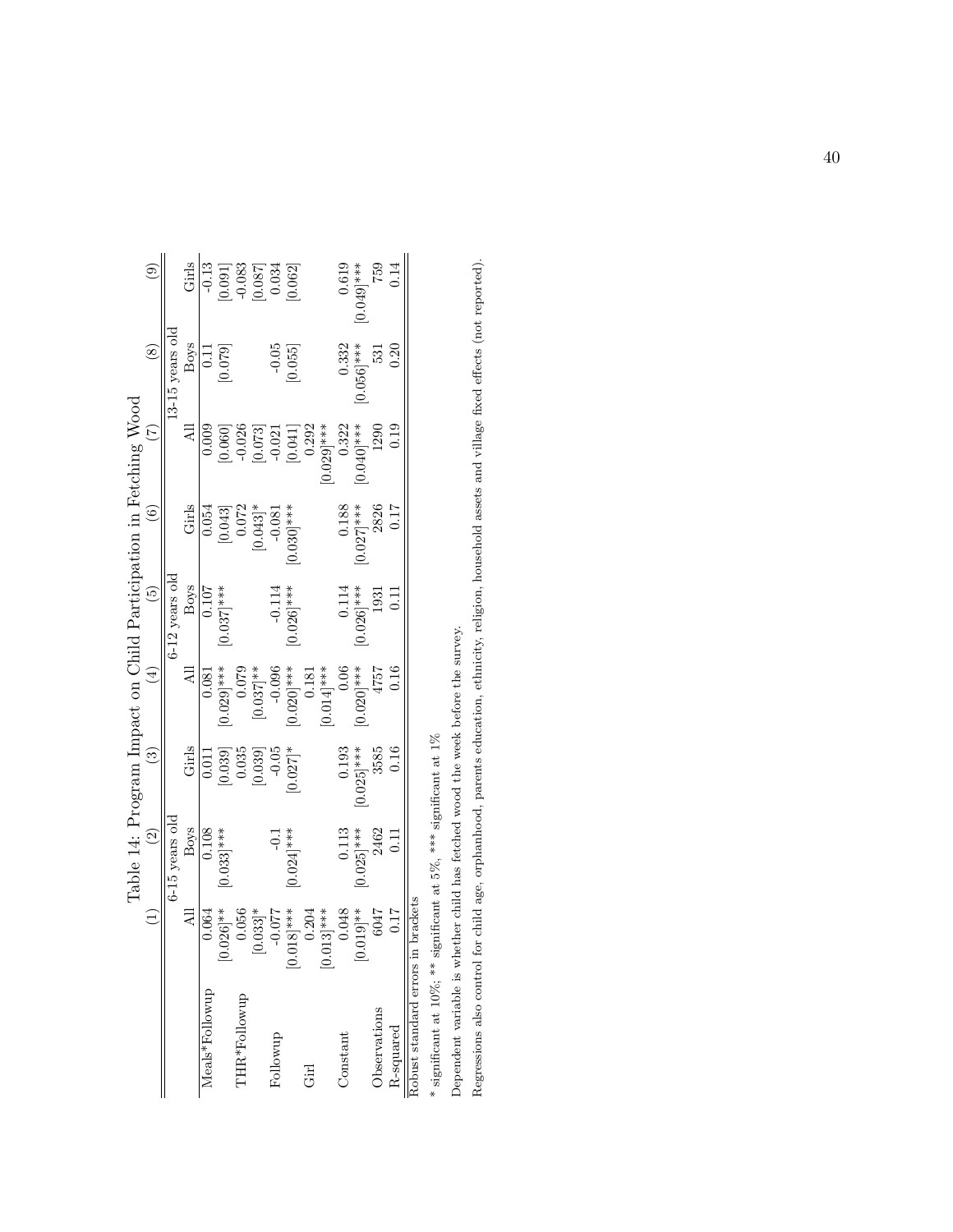<span id="page-41-0"></span>

|                           |                                                |                                               |                                                                                                   |                                                                                                                                                                                                                                                                                                                                                                                    |                                   |                                                                                           | Table 15: Program Impact on Child Participation in Tending for Younger                       |                                                             |                                                                                               |
|---------------------------|------------------------------------------------|-----------------------------------------------|---------------------------------------------------------------------------------------------------|------------------------------------------------------------------------------------------------------------------------------------------------------------------------------------------------------------------------------------------------------------------------------------------------------------------------------------------------------------------------------------|-----------------------------------|-------------------------------------------------------------------------------------------|----------------------------------------------------------------------------------------------|-------------------------------------------------------------|-----------------------------------------------------------------------------------------------|
|                           | $\bigoplus$                                    | $\odot$                                       | $\binom{3}{2}$                                                                                    | $\bigoplus$                                                                                                                                                                                                                                                                                                                                                                        | $\binom{5}{2}$                    | (6)                                                                                       | (7)                                                                                          | Siblings<br>(8)                                             | $\odot$                                                                                       |
|                           |                                                | $6-15$ years old                              |                                                                                                   |                                                                                                                                                                                                                                                                                                                                                                                    | $6-12$ years old                  |                                                                                           |                                                                                              | $13-15$ years old                                           |                                                                                               |
|                           |                                                | Boys                                          | Girls                                                                                             |                                                                                                                                                                                                                                                                                                                                                                                    | Boys                              | Girls                                                                                     |                                                                                              | Boys                                                        | Girls                                                                                         |
| Meals*Followup            | 0.041                                          |                                               |                                                                                                   | $-0.055$                                                                                                                                                                                                                                                                                                                                                                           |                                   |                                                                                           | $-0.001$                                                                                     |                                                             | $-0.110$                                                                                      |
|                           | $.023$ <sup>*</sup><br><u>ਂ</u>                | $0.004$<br>$0.025$ ]                          | $\begin{array}{r} -0.084 \\ -0.037] {}^{**} \\ 0.009 \\ 0.009 \\ 0.036] \\ -0.012 \\ \end{array}$ | $[0.026]^{**} \\ -0.015 \\ -0.015 \\ 0.023 \\ 0.023 \\ -0.023 \\ 0.018 \\ -0.172 \\ \cdots \\ 0.169 \\ 0.03 \\ \cdots \\ 0.03 \\ \cdots \\ 0.03 \\ \cdots \\ 0.03 \\ \cdots \\ 0.03 \\ \cdots \\ 0.03 \\ \cdots \\ 0.03 \\ \cdots \\ 0.03 \\ \cdots \\ 0.03 \\ \cdots \\ 0.03 \\ \cdots \\ 0.03 \\ \cdots \\ 0.03 \\ \cdots \\ 0.03 \\ \cdots \\ 0.03 \\ \cdots \\ 0.03 \\ \cdots$ | $-0.015$<br>[0.030]               | $\begin{array}{r} -0.081 \\ 0.042]^{*} \\ -0.006 \\ 0.041] \\ 0.018 \\ 0.018 \end{array}$ | $[0.046] \atop [0.022] \phantom{00} 0.023$ $[0.061] \atop [0.06] \phantom{0} 0.078$ $-0.078$ | [0.070]                                                     | $\begin{array}{c} [0.085] \\ 0.051 \\ [0.077] \\ -0.121 \\ -0.121 \\ 0.054]^{**} \end{array}$ |
| <b>FHR*Followup</b>       | 0.006                                          | na                                            |                                                                                                   |                                                                                                                                                                                                                                                                                                                                                                                    | na                                |                                                                                           |                                                                                              | na                                                          |                                                                                               |
|                           | [0.030]                                        | $\mathbf{a}$                                  |                                                                                                   |                                                                                                                                                                                                                                                                                                                                                                                    | na                                |                                                                                           |                                                                                              | $\mathbf{a}$                                                |                                                                                               |
| Followup                  | 0.001                                          |                                               |                                                                                                   |                                                                                                                                                                                                                                                                                                                                                                                    |                                   |                                                                                           |                                                                                              |                                                             |                                                                                               |
|                           | $\begin{bmatrix} 0.015 \\ 0.181 \end{bmatrix}$ | $\begin{array}{c} 0.011 \\ 0.018 \end{array}$ |                                                                                                   |                                                                                                                                                                                                                                                                                                                                                                                    | $0.024$<br>$0.022$                |                                                                                           |                                                                                              | $0.029$<br>$0.031]$                                         |                                                                                               |
| Girl                      |                                                |                                               |                                                                                                   |                                                                                                                                                                                                                                                                                                                                                                                    |                                   |                                                                                           |                                                                                              |                                                             |                                                                                               |
|                           | $(1)^{***}$<br>$\overline{0.0}$                |                                               |                                                                                                   |                                                                                                                                                                                                                                                                                                                                                                                    |                                   |                                                                                           | $[0.023]$ ***                                                                                |                                                             |                                                                                               |
| Constant                  | 0.165                                          |                                               |                                                                                                   |                                                                                                                                                                                                                                                                                                                                                                                    |                                   |                                                                                           |                                                                                              |                                                             |                                                                                               |
|                           | $9$ <sup>***</sup><br>[0.01]                   | $0.182$<br>$0.024$ ***                        | $0.335$<br>$0.027$ ]***                                                                           |                                                                                                                                                                                                                                                                                                                                                                                    | $0.175$<br>$(0.025)***$<br>$1931$ | $0.336$<br>$0.028$ ***                                                                    | $0.114$<br>$0.030$ ***                                                                       | $\begin{array}{c} 0.136 \\ 0.031] {***} \\ 531 \end{array}$ | $0.302$<br>$[0.046]***$                                                                       |
| Observations              | 7109                                           | 2462                                          | 3585                                                                                              | 4757                                                                                                                                                                                                                                                                                                                                                                               |                                   | 2826                                                                                      | 1290                                                                                         |                                                             | 759                                                                                           |
| $_{\rm R-squared}$        | 0.13                                           | 0.12                                          | $\overline{C}$                                                                                    | 0.13                                                                                                                                                                                                                                                                                                                                                                               |                                   | 0.12                                                                                      | 0.20                                                                                         | 0.26                                                        | 0.19                                                                                          |
| Robust standard errors in | orackets                                       |                                               |                                                                                                   |                                                                                                                                                                                                                                                                                                                                                                                    |                                   |                                                                                           |                                                                                              |                                                             |                                                                                               |

 $^*$  significant at 10%;  $^{**}$  significant at 5%,  $^{***}$  significant at 1%  $*$  significant at 10%;  $**$  significant at 5%,  $***$  significant at 1%

Dependent variable is whether has tended youngsters the week before the survey. Dependent variable is whether has tended youngsters the week before the survey.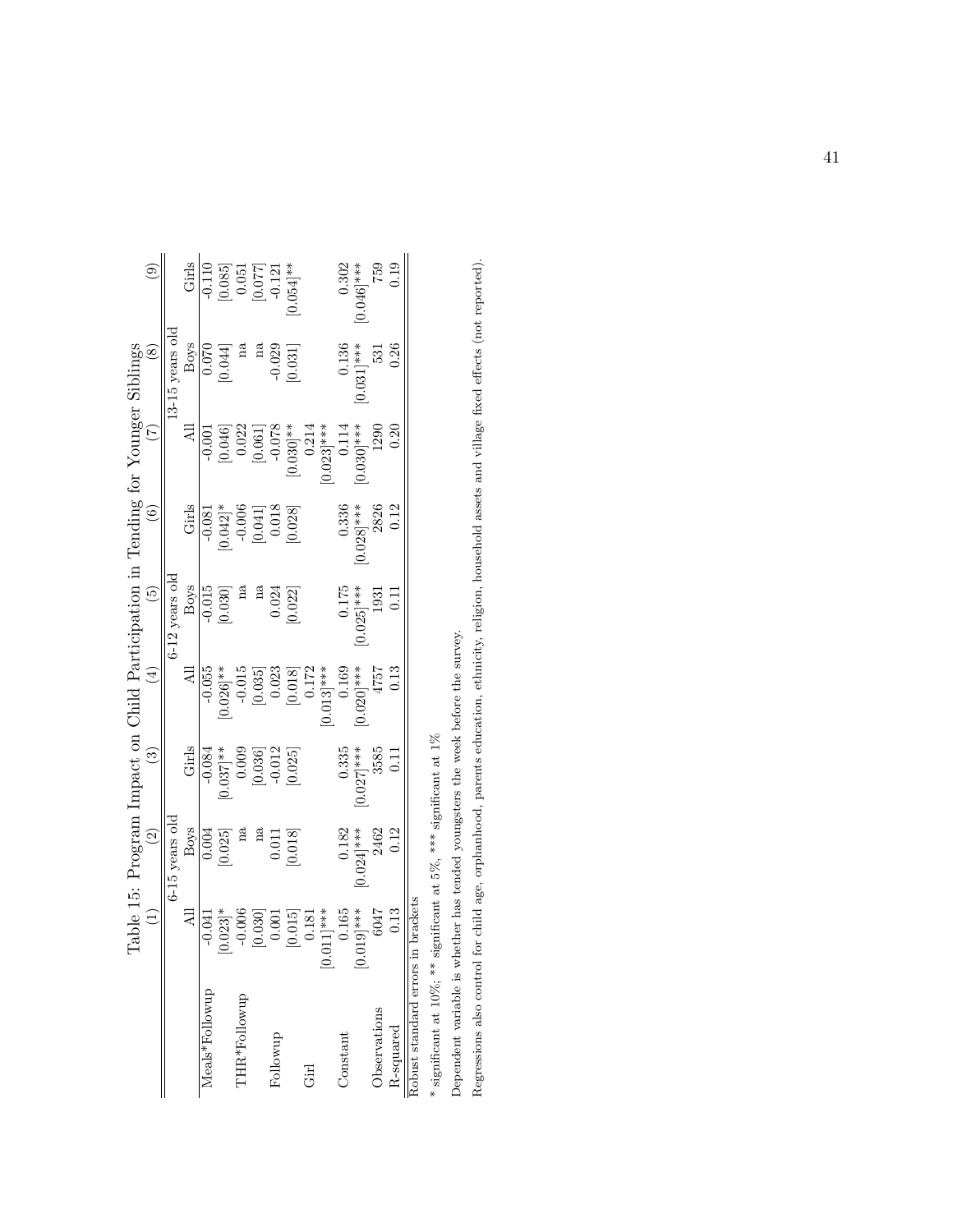| 0.869<br>$\begin{array}{c} 0.012 \\ 0.066] \\ 0.110 \\ 0.0110 \\ 0.008] \\ 0.071 \\ \end{array}$<br>759<br>0.09<br>$0.036$ <sup>***</sup><br>$13-15$ years old<br>Boys<br>$0.176$<br>0.043 ***<br>$\mathbf{a}$<br>$\mathbf{a}$<br>$[0.017$<br>$[0.052]$<br>$-0.042$<br>$0.039$<br>0.10<br>531<br>$\begin{array}{c} \text{3.4\textwidth} \begin{tabular}{c} 0.008 \\ 0.0042 \\ 0.000 \\ 0.000 \\ 0.000 \\ 0.000 \\ 0.000 \\ 0.000 \\ 0.000 \\ 0.000 \\ 0.000 \\ 0.000 \\ 0.000 \\ 0.000 \\ \end{tabular} } \end{array}$<br>0.55<br>1290<br>Girls<br>$0.362$<br>0.030]***<br>0.056<br>$\left[0.042\right]0.113$<br>$0.042$ ]***<br>-0.100<br>-0.100<br>0.030]***<br>2826<br>0.17<br>years old<br>Boys<br>$\begin{array}{c} 0.106 \\ 0.021]^{***} \\ 1931 \end{array}$<br>$-0.009$<br>[0.027]<br>$\mathbf{a}$<br>na<br>$0.007$<br>$0.021$<br>0.10<br>$6-12$<br>$[0.019] {***} \\ [0.013] {***} \\ [0.013] {***} \\ [0.049] \\ [0.021] {**} \\ [0.021]$<br>0.028<br>$[0.026] 0.055$<br>$[0.035]$<br>0.37<br>$-0.051$<br>Girls<br>$0.373$<br>$0.028$ ]***<br>$-0.092$<br>0.026]***<br>3585<br>$\begin{bmatrix} 0.036 \\ 0.116 \end{bmatrix}$<br>$0.036]$ ***<br>0.17<br>0.044<br>$6-15$ years old<br>Boys<br>$0.114$<br>$0.020$ ***<br>$-0.005$<br>$0.018$ ]<br>na<br>$\mathbf{a}$<br>0.09<br>$-0.002$<br>0.024]<br>2462<br>$11$ <sup>***</sup><br>$-0.066$<br>$20$ <sup>***</sup><br>$\frac{161}{16}$<br>***<br>0.574<br>0.027<br>$0.022$<br>$0.065$<br>$030$ <sup>**</sup><br>6047<br>0.40<br>School Meals<br>Observations<br>Dry Rations<br>R-squared<br>Followup<br>Constant |  |               | Table 16: Program Impact on ( |                   |                |               | Child Participation in Other Household | Chores         |               |
|-----------------------------------------------------------------------------------------------------------------------------------------------------------------------------------------------------------------------------------------------------------------------------------------------------------------------------------------------------------------------------------------------------------------------------------------------------------------------------------------------------------------------------------------------------------------------------------------------------------------------------------------------------------------------------------------------------------------------------------------------------------------------------------------------------------------------------------------------------------------------------------------------------------------------------------------------------------------------------------------------------------------------------------------------------------------------------------------------------------------------------------------------------------------------------------------------------------------------------------------------------------------------------------------------------------------------------------------------------------------------------------------------------------------------------------------------------------------------------------------------------------------------------------------------------------------------------|--|---------------|-------------------------------|-------------------|----------------|---------------|----------------------------------------|----------------|---------------|
|                                                                                                                                                                                                                                                                                                                                                                                                                                                                                                                                                                                                                                                                                                                                                                                                                                                                                                                                                                                                                                                                                                                                                                                                                                                                                                                                                                                                                                                                                                                                                                             |  | $\widehat{c}$ | $\binom{3}{2}$                | $\left( 4\right)$ | $\binom{5}{2}$ | $\widehat{6}$ | (7)                                    | $\circledcirc$ | $\widehat{e}$ |
|                                                                                                                                                                                                                                                                                                                                                                                                                                                                                                                                                                                                                                                                                                                                                                                                                                                                                                                                                                                                                                                                                                                                                                                                                                                                                                                                                                                                                                                                                                                                                                             |  |               |                               |                   |                |               |                                        |                |               |
|                                                                                                                                                                                                                                                                                                                                                                                                                                                                                                                                                                                                                                                                                                                                                                                                                                                                                                                                                                                                                                                                                                                                                                                                                                                                                                                                                                                                                                                                                                                                                                             |  |               |                               |                   |                |               |                                        |                | Girls         |
|                                                                                                                                                                                                                                                                                                                                                                                                                                                                                                                                                                                                                                                                                                                                                                                                                                                                                                                                                                                                                                                                                                                                                                                                                                                                                                                                                                                                                                                                                                                                                                             |  |               |                               |                   |                |               |                                        |                |               |
|                                                                                                                                                                                                                                                                                                                                                                                                                                                                                                                                                                                                                                                                                                                                                                                                                                                                                                                                                                                                                                                                                                                                                                                                                                                                                                                                                                                                                                                                                                                                                                             |  |               |                               |                   |                |               |                                        |                |               |
|                                                                                                                                                                                                                                                                                                                                                                                                                                                                                                                                                                                                                                                                                                                                                                                                                                                                                                                                                                                                                                                                                                                                                                                                                                                                                                                                                                                                                                                                                                                                                                             |  |               |                               |                   |                |               |                                        |                |               |
|                                                                                                                                                                                                                                                                                                                                                                                                                                                                                                                                                                                                                                                                                                                                                                                                                                                                                                                                                                                                                                                                                                                                                                                                                                                                                                                                                                                                                                                                                                                                                                             |  |               |                               |                   |                |               |                                        |                |               |
|                                                                                                                                                                                                                                                                                                                                                                                                                                                                                                                                                                                                                                                                                                                                                                                                                                                                                                                                                                                                                                                                                                                                                                                                                                                                                                                                                                                                                                                                                                                                                                             |  |               |                               |                   |                |               |                                        |                |               |
|                                                                                                                                                                                                                                                                                                                                                                                                                                                                                                                                                                                                                                                                                                                                                                                                                                                                                                                                                                                                                                                                                                                                                                                                                                                                                                                                                                                                                                                                                                                                                                             |  |               |                               |                   |                |               |                                        |                |               |
|                                                                                                                                                                                                                                                                                                                                                                                                                                                                                                                                                                                                                                                                                                                                                                                                                                                                                                                                                                                                                                                                                                                                                                                                                                                                                                                                                                                                                                                                                                                                                                             |  |               |                               |                   |                |               |                                        |                |               |
|                                                                                                                                                                                                                                                                                                                                                                                                                                                                                                                                                                                                                                                                                                                                                                                                                                                                                                                                                                                                                                                                                                                                                                                                                                                                                                                                                                                                                                                                                                                                                                             |  |               |                               |                   |                |               |                                        |                |               |
|                                                                                                                                                                                                                                                                                                                                                                                                                                                                                                                                                                                                                                                                                                                                                                                                                                                                                                                                                                                                                                                                                                                                                                                                                                                                                                                                                                                                                                                                                                                                                                             |  |               |                               |                   |                |               |                                        |                |               |
|                                                                                                                                                                                                                                                                                                                                                                                                                                                                                                                                                                                                                                                                                                                                                                                                                                                                                                                                                                                                                                                                                                                                                                                                                                                                                                                                                                                                                                                                                                                                                                             |  |               |                               |                   |                |               |                                        |                |               |
|                                                                                                                                                                                                                                                                                                                                                                                                                                                                                                                                                                                                                                                                                                                                                                                                                                                                                                                                                                                                                                                                                                                                                                                                                                                                                                                                                                                                                                                                                                                                                                             |  |               |                               |                   |                |               |                                        |                |               |
|                                                                                                                                                                                                                                                                                                                                                                                                                                                                                                                                                                                                                                                                                                                                                                                                                                                                                                                                                                                                                                                                                                                                                                                                                                                                                                                                                                                                                                                                                                                                                                             |  |               |                               |                   |                |               |                                        |                |               |

<span id="page-42-0"></span> $^*$  significant at 10%;  $^{**}$  significant at 5%,  $^{***}$  significant at 1%

Dependent variable is whether child participated in other household chores the week before the survey. Dependent variable is whether child participated in other household chores the week before the survey.  $*$  significant at 10%;  $**$  significant at 5%,  $***$  significant at 1%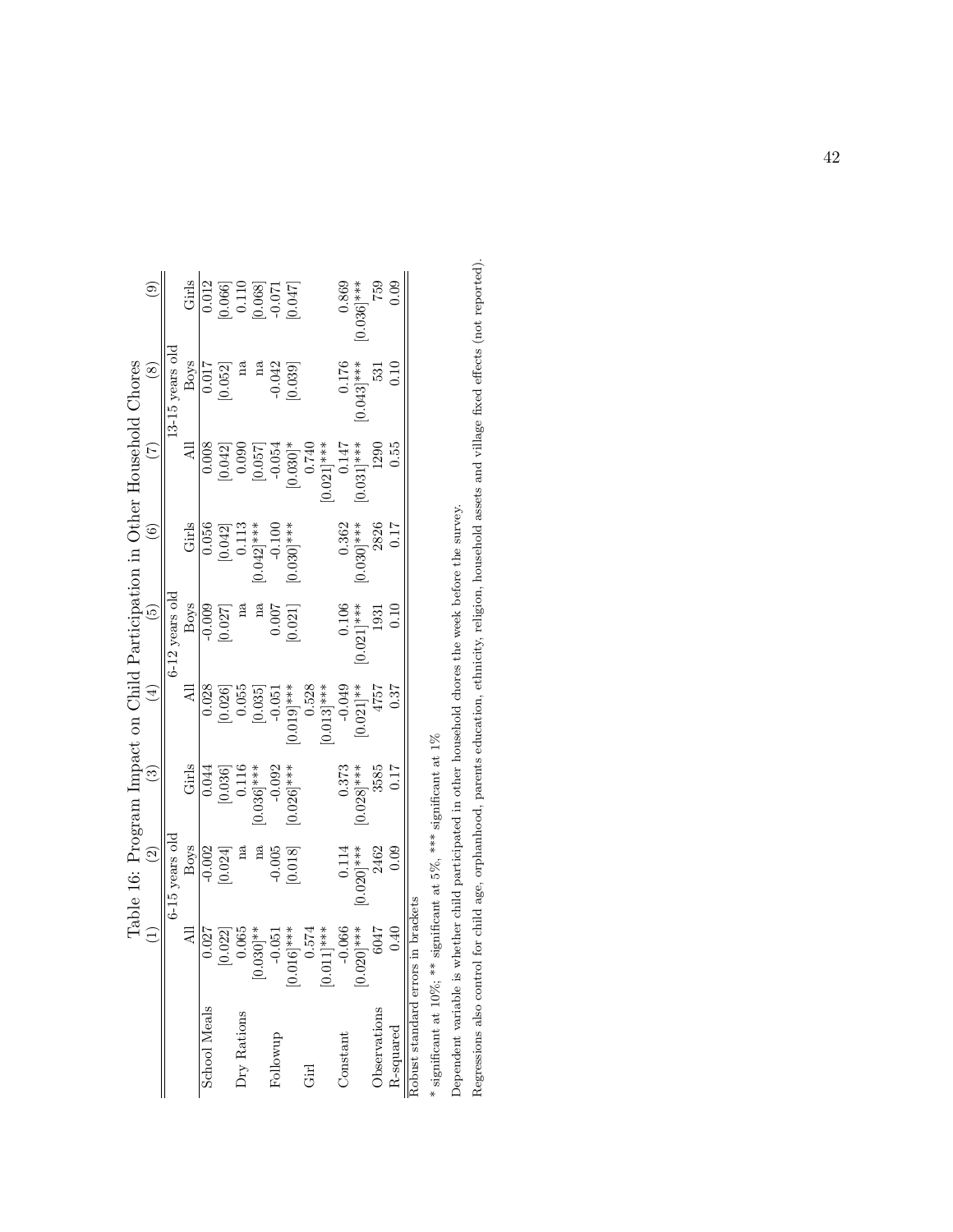|                                    |                        |                                                |                       |                              |                                 | Tepical I is a life of the control of the control of the control of the control of the control of the control of the control of the control of the control of the control of the control of the control of the control of the |  |
|------------------------------------|------------------------|------------------------------------------------|-----------------------|------------------------------|---------------------------------|-------------------------------------------------------------------------------------------------------------------------------------------------------------------------------------------------------------------------------|--|
|                                    | $\widehat{\Xi}$        | $\widehat{c}$                                  | $\widehat{3}$         | $\left( \frac{1}{2} \right)$ | $\widetilde{5}$                 | $\widehat{\circ}$                                                                                                                                                                                                             |  |
|                                    |                        | Children 6-60 months old                       |                       |                              | Children 12-60 months old       |                                                                                                                                                                                                                               |  |
|                                    | Weight for             | Weight-for-                                    | Height-for-           | Veight for                   | Weight-for-                     | Height-for-                                                                                                                                                                                                                   |  |
|                                    | Age                    | Height                                         | Age                   | Age                          | Height                          | Age                                                                                                                                                                                                                           |  |
| Meals*Followup                     | $-0.219$               | 0.005                                          | $-0.19$               | $-0.172$                     | 0.062                           | $-0.135$                                                                                                                                                                                                                      |  |
|                                    | [0.229]                | $\begin{bmatrix} 0.157 \\ 0.291 \end{bmatrix}$ | [0.180]               | [0.132]                      | $\left[0.160\right]$ $0.333$    | [0.186]                                                                                                                                                                                                                       |  |
| THR*Followup                       | 0.355                  |                                                |                       | 0.376                        |                                 | $-0.189$                                                                                                                                                                                                                      |  |
|                                    | $(0.153)**$            | [0.181]                                        | [0.209]               | $[0.157]$ **                 | $0.187$ <sup>*</sup><br>[781.0] | $\begin{array}{c} 0.216 \\ 0.201 \end{array}$                                                                                                                                                                                 |  |
| Follow up                          | 0.547                  | $\,0.161\,$                                    | 0.298                 | 0.516                        |                                 |                                                                                                                                                                                                                               |  |
|                                    | $0.093$ <sup>***</sup> | $\left[0.112\right]$                           | $0.133]$ **           | $0.094$ ***                  | 0.114]                          |                                                                                                                                                                                                                               |  |
| Ē                                  | 0.138                  | 0.121                                          | 0.116                 | 0.148                        | 0.109                           |                                                                                                                                                                                                                               |  |
|                                    | $[0.056]$ **           | $0.065$ <sup>*</sup>                           | [0.075]               | $0.058$ <sup>**</sup>        | [790.0]                         | $\begin{bmatrix} 0.137 \\ 0.123 \\ 0.079 \\ \end{bmatrix}$                                                                                                                                                                    |  |
| Constant                           | $-1.65$                | $-0.098$                                       | $-0.792$              | $-2.077$                     | 0.437                           | 0.749                                                                                                                                                                                                                         |  |
|                                    | $0.277$ <sup>***</sup> | [0.337]                                        | $0.358$ <sup>**</sup> | $0.525$ <sup>***</sup>       | 0.625                           | [892.0]                                                                                                                                                                                                                       |  |
| Observations                       | 3422                   | 3085                                           | 3079                  | 3200                         | 2890                            | 2876                                                                                                                                                                                                                          |  |
| R-squared                          | 0.15                   | 0.08                                           | 0.08                  | 0.16                         | 0.09                            | 0.08                                                                                                                                                                                                                          |  |
| Robust standard errors in brackets |                        |                                                |                       |                              |                                 |                                                                                                                                                                                                                               |  |

<span id="page-43-0"></span>Table 17: Program Impact on children (6 to 60 months old) nutritional status Table 17: Program Impact on children (6 to 60 months old) nutritional status

 $^*$  significant at 10%;  $^{**}$  significant at 5%,  $^{***}$  significant at 1%  $*$  significant at 10%;  $**$  significant at 5%,  $***$  significant at 1%

Dependent variables are z-scores of weight-for-age, weight-for-height and height-for-age. Dependent variables are z-scores of weight-for-age, weight-for-height and height-for-age.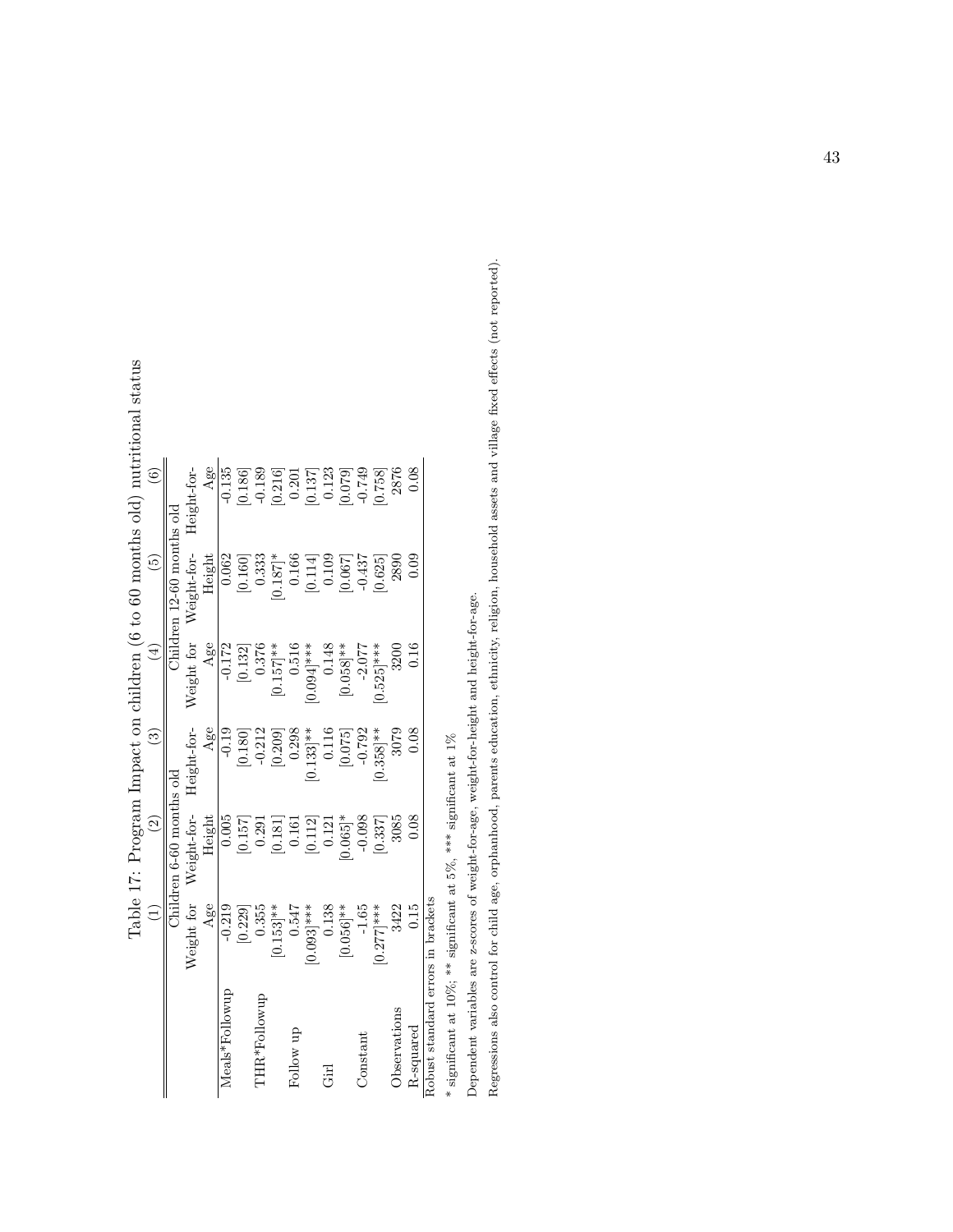<span id="page-44-0"></span>

|                            | $\begin{pmatrix} 1 \end{pmatrix}$ | $\widetilde{S}$       | $\widehat{\mathbb{G}}$                                    | $\bigoplus$                                                                                                                                                                                                                                                                                                            | $\widetilde{5}$        | $\widehat{\circ}$                                                                                 | E                                                                        | $\circled{s}$                                                    | $\widehat{\odot}$                                               |
|----------------------------|-----------------------------------|-----------------------|-----------------------------------------------------------|------------------------------------------------------------------------------------------------------------------------------------------------------------------------------------------------------------------------------------------------------------------------------------------------------------------------|------------------------|---------------------------------------------------------------------------------------------------|--------------------------------------------------------------------------|------------------------------------------------------------------|-----------------------------------------------------------------|
|                            |                                   |                       | omi-for-age (z-scores)                                    |                                                                                                                                                                                                                                                                                                                        |                        |                                                                                                   |                                                                          | weigt-for-age (z-scores                                          |                                                                 |
|                            |                                   | 6-15 years olo        |                                                           |                                                                                                                                                                                                                                                                                                                        | years old<br>$6 - 12$  |                                                                                                   |                                                                          | $6-10$ years old                                                 |                                                                 |
|                            |                                   | Boys                  | Girls                                                     |                                                                                                                                                                                                                                                                                                                        | Boys                   | Girls                                                                                             |                                                                          | Boys                                                             | Girls                                                           |
| Meals*Followup             | 0.022                             |                       |                                                           |                                                                                                                                                                                                                                                                                                                        |                        |                                                                                                   | 0.225                                                                    | 0.235                                                            | $\overline{0}$                                                  |
|                            | [0.088]                           | [0.135]               | $-0.024$<br>$[0.121]$<br>$-0.106$<br>$[0.123]$<br>$0.247$ | $\begin{array}{c} 0.082 \\[-4pt] 0.118 \\[-4pt] 0.118 \\[-4pt] 0.152 \\[-4pt] 0.153 \\[-4pt] 0.084]^{***} \\[-4pt] 0.02 \\[-4pt] 0.02 \\[-4pt] 0.02 \\[-4pt] 0.071 \\[-4pt] 0.071 \\[-4pt] 0.071 \\[-4pt] 0.071 \\[-4pt] 0.071 \\[-4pt] 0.071 \\[-4pt] 0.071 \\[-4pt] 0.071 \\[-4pt] 0.071 \\[-4pt] 0.071 \\[-4pt] 0.$ | [0.166]                | $\begin{bmatrix} 0.011 \\ 0.167 \\ -0.172 \\ 0.174 \\ 0.295 \\ 0.295 \\ 0.122 \end{bmatrix}^{**}$ | $[0.112]^{**} \\ [0.153 \\ [0.121] \\ [0.03] \\ [0.080] \\ [0.057]^{**}$ | $\begin{array}{c} 0.172 \\ 0.047 \\ 0.202 \\ -0.041 \end{array}$ | $\begin{array}{c} 0.160 \\ 0.087 \\ 0.165 \\ 0.165 \end{array}$ |
| THR*Followup               |                                   | $\mathbb{a}$          |                                                           |                                                                                                                                                                                                                                                                                                                        | $\mathbf{a}$           |                                                                                                   |                                                                          |                                                                  |                                                                 |
|                            | $[0.110]$<br>$0.276$              |                       |                                                           |                                                                                                                                                                                                                                                                                                                        |                        |                                                                                                   |                                                                          |                                                                  |                                                                 |
| Follow up                  |                                   |                       |                                                           |                                                                                                                                                                                                                                                                                                                        |                        |                                                                                                   |                                                                          |                                                                  |                                                                 |
|                            | $62]***$<br>0.075<br>[0.049]      | $0.341$<br>0.096]***  | $10.086$ <sup>***</sup>                                   |                                                                                                                                                                                                                                                                                                                        | $0.286$<br>$0.135]***$ |                                                                                                   |                                                                          | [0.123]                                                          | 0.115                                                           |
| Girl                       |                                   |                       |                                                           |                                                                                                                                                                                                                                                                                                                        |                        |                                                                                                   |                                                                          |                                                                  |                                                                 |
|                            |                                   |                       |                                                           |                                                                                                                                                                                                                                                                                                                        |                        |                                                                                                   |                                                                          |                                                                  |                                                                 |
| Constant                   | $-1.161$                          |                       |                                                           |                                                                                                                                                                                                                                                                                                                        |                        |                                                                                                   | $-2.308$                                                                 |                                                                  | $-2.232$                                                        |
|                            | $^{164}$ ***<br>$\frac{1}{2}$     | $-1.169$<br>0.098 *** | $-1.153$<br>0.080]***                                     | $0.075$ <sup>***</sup>                                                                                                                                                                                                                                                                                                 | $-1.158$<br>0.108 ***  | $-1.124$<br>0.087 ***                                                                             | $0.062$ <sup>***</sup>                                                   | $-2.328$<br>0.087 ***                                            | $0.085$ <sup>***</sup>                                          |
| Observations               | 90.00<br>S                        | 2073.000              | 3217.000                                                  | 3269.000                                                                                                                                                                                                                                                                                                               | 1277.000               | 1992.000                                                                                          | 3884                                                                     | 1800                                                             | 2084                                                            |
| R-squared                  | 0.520                             | 0.610                 | $0.61$ <sup><math>\cap</math></sup>                       | 0.590                                                                                                                                                                                                                                                                                                                  | 0.660                  | 0.670                                                                                             | 0.63                                                                     | $\overline{C}$                                                   | 0.72                                                            |
| Standard errors in bracket | S,                                |                       |                                                           |                                                                                                                                                                                                                                                                                                                        |                        |                                                                                                   |                                                                          |                                                                  |                                                                 |

Table 18: Program Impact on nutritional status of school age children Table 18: Program Impact on nutritional status of school age children

 $^*$  significant at 10%;  $^{**}$  significant at 5%,  $^{***}$  significant at 1%  $*$  significant at 10%;  $**$  significant at 5%,  $***$  significant at 1%

Dependent variables are z-scores of bmi (columns 1-6) and z-scores of weight for age (columns 7-9). Dependent variables are z-scores of bmi (columns 1-6) and z-scores of weight for age (columns 7-9).

Regressions also control for child age, gender and household fixed effects (not reported). Regressions also control for child age, gender and household fixed effects (not reported).